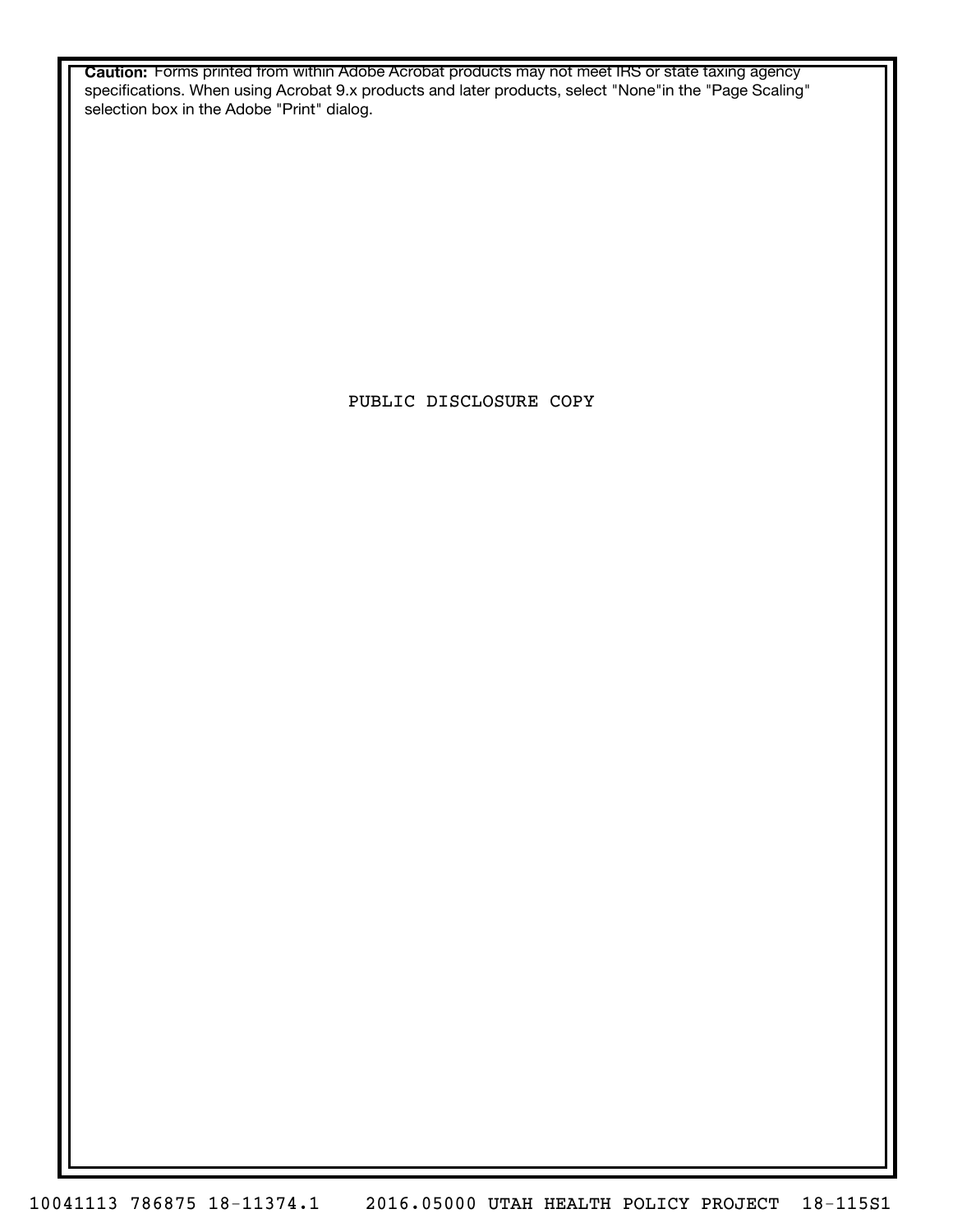| orm<br>◢ |  |
|----------|--|

# \*\* PUBLIC DISCLOSURE COPY \*\*

**Under section 501(c), 527, or 4947(a)(1) of the Internal Revenue Code (except private foundations) Return of Organization Exempt From Income Tax**<br>Under section 501(c), 527, or 4947(a)(1) of the Internal Revenue Code (except private foundations)<br> **2016** 

▶ Do not enter social security numbers on this form as it may be made public.<br>▶ Information about Form 990 and its instructions is at www.irs.gov/form990. Inspection **• Information about Form 990 and its instructions is at www.irs.gov/form990. and inspection** 



Department of the Treasury Internal Revenue Service

|                                |                               | A For the 2016 calendar year, or tax year beginning<br>and ending                                                                                              |                                                        |                                                             |  |  |  |  |
|--------------------------------|-------------------------------|----------------------------------------------------------------------------------------------------------------------------------------------------------------|--------------------------------------------------------|-------------------------------------------------------------|--|--|--|--|
|                                | <b>B</b> Check if applicable: | <b>C</b> Name of organization                                                                                                                                  | D Employer identification number                       |                                                             |  |  |  |  |
|                                | Address<br> change            | UTAH HEALTH POLICY PROJECT                                                                                                                                     |                                                        |                                                             |  |  |  |  |
|                                | Name<br>change                | Doing business as                                                                                                                                              |                                                        | 87-0684606                                                  |  |  |  |  |
|                                | Initial<br> return            | Number and street (or P.O. box if mail is not delivered to street address)<br>Room/suite                                                                       | E Telephone number                                     |                                                             |  |  |  |  |
|                                | Final<br> return/             | 60<br>1832 RESEARCH WAY                                                                                                                                        |                                                        | $(801)433 - 2299$                                           |  |  |  |  |
|                                | termin-<br>ated               | City or town, state or province, country, and ZIP or foreign postal code                                                                                       | G Gross receipts \$                                    | 1,084,796.                                                  |  |  |  |  |
|                                | Amended<br>return             | SALT LAKE CITY, UT<br>84119                                                                                                                                    | H(a) Is this a group return                            |                                                             |  |  |  |  |
|                                | Applica-<br>pending           | F Name and address of principal officer: MATT SLONAKER                                                                                                         | for subordinates?                                      | $\Box$ Yes $[\overline{\mathrm{X}}]$ No                     |  |  |  |  |
|                                |                               | 1832 RESEARCH WAY #60, SALT LAKE CITY, UT                                                                                                                      | 81<br>$H(b)$ Are all subordinates included? $\Box$ Yes | No                                                          |  |  |  |  |
|                                |                               | <b>I</b> Tax-exempt status: $X \ 501(c)(3)$<br>$\sqrt{\frac{1}{1}}$ (insert no.)<br>$4947(a)(1)$ or<br>$501(c)$ (                                              | 527                                                    | If "No," attach a list. (see instructions)                  |  |  |  |  |
|                                |                               | J Website: WWW.HEALTHPOLICYPROJECT.ORG                                                                                                                         | $H(c)$ Group exemption number $\blacktriangleright$    |                                                             |  |  |  |  |
|                                |                               | K Form of organization: $X$ Corporation<br>Trust<br>Association<br>Other $\blacktriangleright$                                                                 |                                                        | L Year of formation: $2005$ M State of legal domicile: $UT$ |  |  |  |  |
|                                | Part I                        | <b>Summary</b>                                                                                                                                                 |                                                        |                                                             |  |  |  |  |
|                                | 1                             | Briefly describe the organization's mission or most significant activities: UTAH HEALTH POLICY PROJECT                                                         |                                                        |                                                             |  |  |  |  |
|                                |                               | (UHPP) IS A NONPARTISAN, NONPROFIT ORGANIZATION ADVANCING                                                                                                      |                                                        |                                                             |  |  |  |  |
| Activities & Governance        | $\mathbf{2}$                  | Check this box $\blacktriangleright$ $\Box$ if the organization discontinued its operations or disposed of more than 25% of its net assets.                    |                                                        |                                                             |  |  |  |  |
|                                | 3                             | Number of voting members of the governing body (Part VI, line 1a)                                                                                              | 3                                                      | 10<br>$\overline{10}$                                       |  |  |  |  |
|                                | 4                             |                                                                                                                                                                | $\overline{\mathbf{4}}$                                | $\overline{12}$                                             |  |  |  |  |
|                                | 5                             |                                                                                                                                                                | $\overline{5}$                                         |                                                             |  |  |  |  |
|                                | 6                             |                                                                                                                                                                | $\overline{6}$                                         | 3<br>$\overline{0}$ .                                       |  |  |  |  |
|                                |                               |                                                                                                                                                                | 7a                                                     | $\overline{0}$ .                                            |  |  |  |  |
|                                |                               |                                                                                                                                                                | 7 <sub>b</sub>                                         |                                                             |  |  |  |  |
|                                |                               |                                                                                                                                                                | <b>Prior Year</b><br>1,055,274.                        | <b>Current Year</b><br>1,070,945.                           |  |  |  |  |
| Revenue                        | 8                             |                                                                                                                                                                | О.                                                     | 1,650.                                                      |  |  |  |  |
|                                | 9                             | Program service revenue (Part VIII, line 2g)                                                                                                                   | 5.                                                     | 5.                                                          |  |  |  |  |
|                                | 10                            |                                                                                                                                                                | 2,703.                                                 | 8,690.                                                      |  |  |  |  |
|                                | 11<br>12                      | Other revenue (Part VIII, column (A), lines 5, 6d, 8c, 9c, 10c, and 11e)<br>Total revenue - add lines 8 through 11 (must equal Part VIII, column (A), line 12) | 1,057,982.                                             | 1,081,290.                                                  |  |  |  |  |
|                                | 13                            | Grants and similar amounts paid (Part IX, column (A), lines 1-3)                                                                                               | 329, 250.                                              | 450,484.                                                    |  |  |  |  |
|                                | 14                            | Benefits paid to or for members (Part IX, column (A), line 4)                                                                                                  | Ο.                                                     | 0.                                                          |  |  |  |  |
|                                | 15                            | Salaries, other compensation, employee benefits (Part IX, column (A), lines 5-10)                                                                              | 419,285.                                               | 494,604.                                                    |  |  |  |  |
|                                |                               |                                                                                                                                                                | 0.                                                     | 0.                                                          |  |  |  |  |
| Expenses                       |                               | $\blacktriangleright$ 21,541.<br><b>b</b> Total fundraising expenses (Part IX, column (D), line 25)                                                            |                                                        |                                                             |  |  |  |  |
|                                | 17                            |                                                                                                                                                                | 250, 418.                                              | 127, 205.                                                   |  |  |  |  |
|                                | 18                            | Total expenses. Add lines 13-17 (must equal Part IX, column (A), line 25)                                                                                      | 998,953.                                               | 1,072,293.                                                  |  |  |  |  |
|                                | 19                            |                                                                                                                                                                | 59,029.                                                | 8,997.                                                      |  |  |  |  |
|                                |                               |                                                                                                                                                                | <b>Beginning of Current Year</b>                       | <b>End of Year</b>                                          |  |  |  |  |
| Net Assets or<br>Fund Balances | 20                            | Total assets (Part X, line 16)                                                                                                                                 | 258, 713.                                              | 309, 957.                                                   |  |  |  |  |
|                                | 21                            | Total liabilities (Part X, line 26)                                                                                                                            | 19,438.                                                | 61,685.                                                     |  |  |  |  |
|                                | 22                            |                                                                                                                                                                | 239, 275.                                              | 248, 272.                                                   |  |  |  |  |
|                                | <b>Part II</b>                | <b>Signature Block</b>                                                                                                                                         |                                                        |                                                             |  |  |  |  |
|                                |                               | and the children and an artist<br>and the production of the absolute<br>فبالمنافذ والمستحل والمستحقق والمتعاونة والمتحاول والمتحدث                             |                                                        |                                                             |  |  |  |  |

Under penalties of perjury, I declare that I have examined this return, including accompanying schedules and statements, and to the best of my knowledge and belief, it is true, correct, and complete. Declaration of preparer (other than officer) is based on all information of which preparer has any knowledge.

| Sign<br>Here                                                                                                          | Signature of officer<br>MATT SLONAKER,<br>Type or print name and title | EXECUTIVE DIRECTOR   |      | Date                                               |  |  |  |
|-----------------------------------------------------------------------------------------------------------------------|------------------------------------------------------------------------|----------------------|------|----------------------------------------------------|--|--|--|
| Paid                                                                                                                  | Print/Type preparer's name<br>MARC A. METCALF                          | Preparer's signature | Date | <b>PTIN</b><br>Check<br>P00170461<br>self-employed |  |  |  |
| Preparer                                                                                                              | <b>TANNER LLC</b><br>Firm's name                                       |                      |      | $20 - 2253063$<br>Firm's $EIN$                     |  |  |  |
| Use Only                                                                                                              | Firm's address $\overline{\phantom{1}}$ 36 S STATE STREET,             | SUITE 600            |      |                                                    |  |  |  |
|                                                                                                                       | SALT LAKE CITY, UT 84111                                               |                      |      | Phone no. $801 - 532 - 7444$                       |  |  |  |
| $\mathbf{X}$<br>Yes<br><b>No</b><br>May the IRS discuss this return with the preparer shown above? (see instructions) |                                                                        |                      |      |                                                    |  |  |  |
| 632001 11-11-16                                                                                                       | LHA For Paperwork Reduction Act Notice, see the separate instructions. |                      |      | Form 990 (2016)                                    |  |  |  |

SEE SCHEDULE O FOR ORGANIZATION MISSION STATEMENT CONTINUATION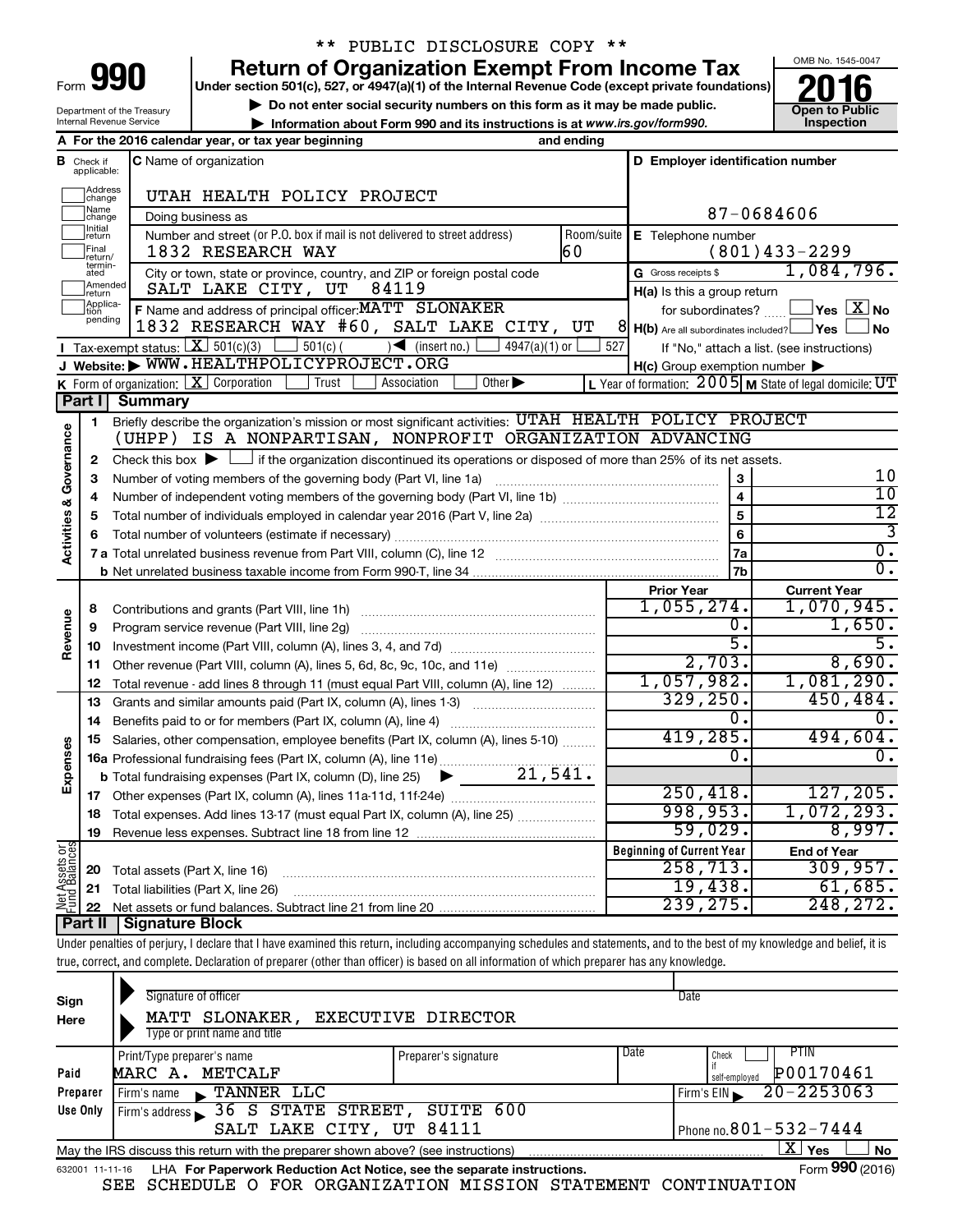|              | 87-0684606<br>UTAH HEALTH POLICY PROJECT<br>Form 990 (2016)                                                                                  | Page 2                                    |
|--------------|----------------------------------------------------------------------------------------------------------------------------------------------|-------------------------------------------|
|              | <b>Statement of Program Service Accomplishments</b><br>Part III                                                                              |                                           |
|              | Check if Schedule O contains a response or note to any line in this Part III                                                                 |                                           |
| 1            | Briefly describe the organization's mission:                                                                                                 |                                           |
|              | UTAH HEALTH POLICY PROJECT (UHPP) IS A NONPARTISAN, NONPROFIT                                                                                |                                           |
|              | ORGANIZATION ADVANCING SUSTAINABLE HEALTH CARE SOLUTIONS FOR<br>UNDERSERVED UTAHNS THROUGH BETTER ACCESS, EDUCATION, AND PUBLIC              |                                           |
|              | POLICY.                                                                                                                                      |                                           |
| $\mathbf{2}$ |                                                                                                                                              |                                           |
|              | Did the organization undertake any significant program services during the year which were not listed on the<br>prior Form 990 or 990-EZ?    | $\sqrt{\mathsf{Yes}\ \mathbb{X}}$ No      |
|              | If "Yes," describe these new services on Schedule O.                                                                                         |                                           |
| 3            | Did the organization cease conducting, or make significant changes in how it conducts, any program services?                                 | $\overline{\ }$ Yes $\overline{\rm X}$ No |
|              | If "Yes," describe these changes on Schedule O.                                                                                              |                                           |
| 4            | Describe the organization's program service accomplishments for each of its three largest program services, as measured by expenses.         |                                           |
|              | Section 501(c)(3) and 501(c)(4) organizations are required to report the amount of grants and allocations to others, the total expenses, and |                                           |
|              | revenue, if any, for each program service reported.                                                                                          |                                           |
| 4a           | $450, 484.$ (Revenue \$)<br>775,665.<br>including grants of \$<br>(Expenses \$<br>(Code:                                                     |                                           |
|              | UHPP IS IN ITS FIFTH YEAR AS A FEDERAL NAVIGATOR GRANTEE AND SECOND                                                                          |                                           |
|              | YEAR AS A PARTNER IN CONNECTING KIDS TO COVERAGE, A CHIP ENROLLMENT                                                                          |                                           |
|              | PROGRAM. UHPP ALSO MANAGES TAKE CARE UTAH WHICH IS A NETWORK OF                                                                              |                                           |
|              | NONPROFIT ORGANIZATIONS FOCUSED ON HELPING PEOPLE WITH HEALTH INSURANCE                                                                      |                                           |
|              | UHPP HAS A STATEWIDE REACH AND PARTNERS WITH A WIDE ARRAY<br>ACROSS UTAH.                                                                    |                                           |
|              | OF COMMUNITY MEMBERS AND ORGANIZATIONS WITHIN THESE PROGRAMS.                                                                                |                                           |
|              |                                                                                                                                              |                                           |
|              |                                                                                                                                              |                                           |
|              |                                                                                                                                              |                                           |
|              |                                                                                                                                              |                                           |
|              |                                                                                                                                              |                                           |
| 4b           | $\overline{182,828\cdot}$ including grants of \$<br>) (Revenue \$<br>(Code:<br>) (Expenses \$                                                | 3,314.                                    |
|              | UHPP FOCUSES ITS PUBLIC POLICY AND ADVOCACY EFFORTS<br>ON INCREASING                                                                         |                                           |
|              | ACCESS TO AFFORDABLE QUALITY HEALTH CARE FOR UNDERSERVED POPULATIONS                                                                         |                                           |
|              |                                                                                                                                              |                                           |
|              | AND COMMUNITIES. UHPP'S POSITION AS A WELL-KNOWN CONSUMER ADVOCATE HAS                                                                       |                                           |
|              | LED TO NUMEROUS INVITATIONS AND OPPORTUNITIES TO BE HEAVILY INVOLVED                                                                         | IN                                        |
|              | ON CITY, COUNTY, STATE,<br>HEALTH CARE REFORM IN UTAH,<br>AND FEDERAL LEVELS.                                                                |                                           |
|              |                                                                                                                                              |                                           |
|              |                                                                                                                                              |                                           |
|              |                                                                                                                                              |                                           |
|              |                                                                                                                                              |                                           |
|              |                                                                                                                                              |                                           |
|              |                                                                                                                                              |                                           |
|              |                                                                                                                                              |                                           |
|              | ) (Revenue \$<br>(Code:<br>) (Expenses \$<br>including grants of \$                                                                          |                                           |
|              |                                                                                                                                              |                                           |
|              |                                                                                                                                              |                                           |
|              |                                                                                                                                              |                                           |
|              |                                                                                                                                              |                                           |
|              |                                                                                                                                              |                                           |
|              |                                                                                                                                              |                                           |
|              |                                                                                                                                              |                                           |
|              |                                                                                                                                              |                                           |
|              |                                                                                                                                              |                                           |
|              |                                                                                                                                              |                                           |
|              |                                                                                                                                              |                                           |
| 4c           | 4d Other program services (Describe in Schedule O.)                                                                                          |                                           |
|              | (Expenses \$<br>) (Revenue \$<br>including grants of \$                                                                                      |                                           |
|              | 958,493.<br>4e Total program service expenses                                                                                                |                                           |
|              |                                                                                                                                              | Form 990 (2016)                           |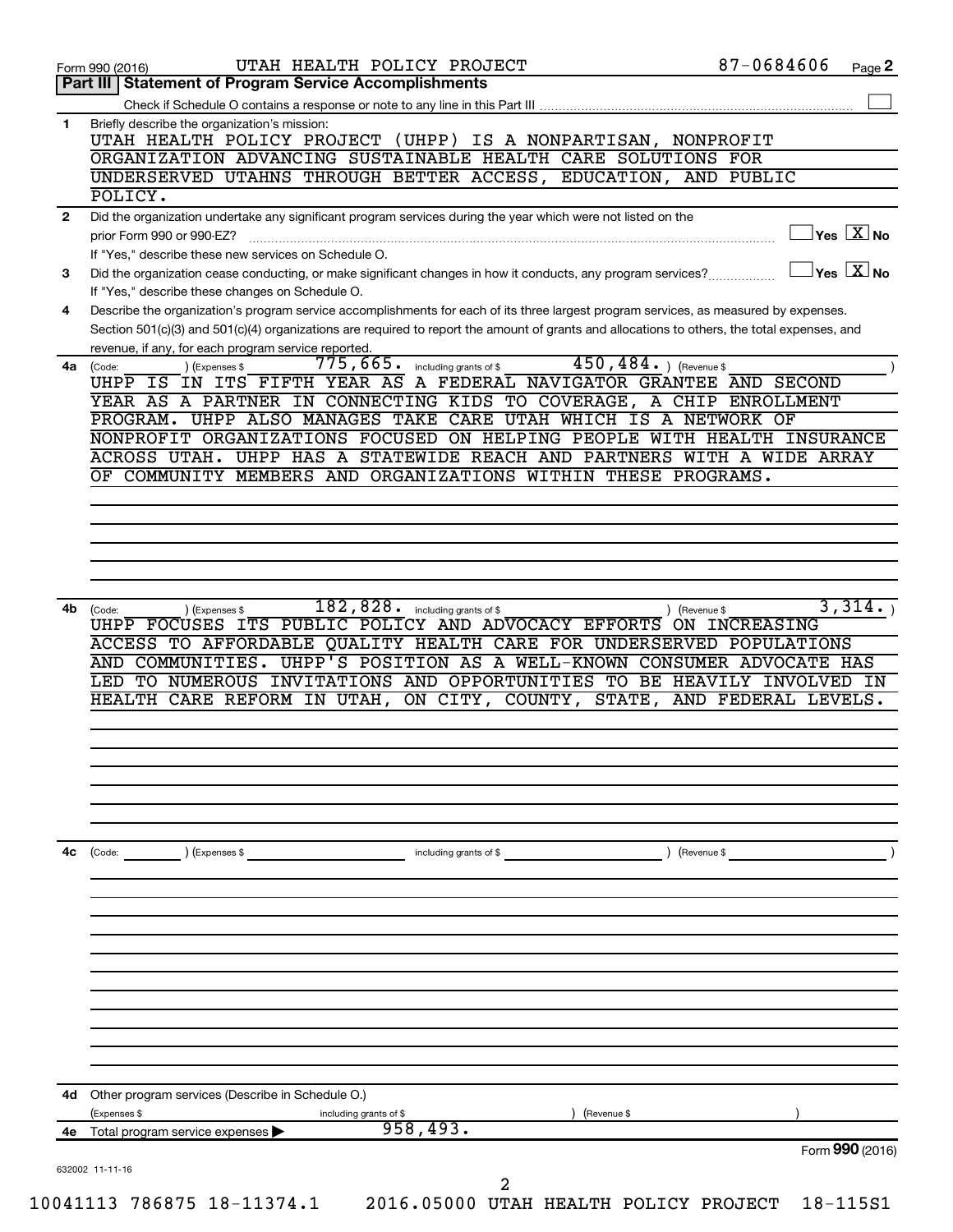| Form 990 (2016) |  |  |
|-----------------|--|--|

Form 990 (2016) Page UTAH HEALTH POLICY PROJECT 87-0684606

|     | <b>Part IV   Checklist of Required Schedules</b>                                                                                                                                                                                    |                 |                         |                         |
|-----|-------------------------------------------------------------------------------------------------------------------------------------------------------------------------------------------------------------------------------------|-----------------|-------------------------|-------------------------|
|     |                                                                                                                                                                                                                                     |                 | Yes                     | No                      |
| 1   | Is the organization described in section 501(c)(3) or 4947(a)(1) (other than a private foundation)?                                                                                                                                 |                 |                         |                         |
|     |                                                                                                                                                                                                                                     | 1               | х                       |                         |
| 2   | Is the organization required to complete Schedule B, Schedule of Contributors? [11] The organization required to complete Schedule B, Schedule of Contributors?                                                                     | $\mathbf{2}$    | $\overline{\textbf{x}}$ |                         |
| 3   | Did the organization engage in direct or indirect political campaign activities on behalf of or in opposition to candidates for                                                                                                     |                 |                         |                         |
|     |                                                                                                                                                                                                                                     | 3               |                         | x                       |
| 4   | Section 501(c)(3) organizations. Did the organization engage in lobbying activities, or have a section 501(h) election in effect                                                                                                    |                 |                         |                         |
|     |                                                                                                                                                                                                                                     | 4               | X                       |                         |
| 5   | Is the organization a section 501(c)(4), 501(c)(5), or 501(c)(6) organization that receives membership dues, assessments, or                                                                                                        |                 |                         |                         |
|     |                                                                                                                                                                                                                                     | 5               |                         | x                       |
| 6   | Did the organization maintain any donor advised funds or any similar funds or accounts for which donors have the right to                                                                                                           |                 |                         |                         |
|     | provide advice on the distribution or investment of amounts in such funds or accounts? If "Yes," complete Schedule D, Part I                                                                                                        | 6               |                         | X                       |
| 7   | Did the organization receive or hold a conservation easement, including easements to preserve open space,                                                                                                                           |                 |                         |                         |
|     |                                                                                                                                                                                                                                     | $\overline{7}$  |                         | х                       |
| 8   | Did the organization maintain collections of works of art, historical treasures, or other similar assets? If "Yes," complete                                                                                                        |                 |                         |                         |
|     | Schedule D, Part III <b>Marting Community</b> Construction of the Construction of the Construction of the Construction of the Construction of the Construction of the Construction of the Construction of the Construction of the C | 8               |                         | х                       |
| 9   | Did the organization report an amount in Part X, line 21, for escrow or custodial account liability, serve as a custodian for                                                                                                       |                 |                         |                         |
|     | amounts not listed in Part X; or provide credit counseling, debt management, credit repair, or debt negotiation services?                                                                                                           |                 |                         |                         |
|     | If "Yes," complete Schedule D, Part IV                                                                                                                                                                                              | 9               |                         | x                       |
| 10  | Did the organization, directly or through a related organization, hold assets in temporarily restricted endowments, permanent                                                                                                       |                 |                         |                         |
|     |                                                                                                                                                                                                                                     | 10              |                         | x                       |
| 11  | If the organization's answer to any of the following questions is "Yes," then complete Schedule D, Parts VI, VII, VIII, IX, or X                                                                                                    |                 |                         |                         |
|     | as applicable.                                                                                                                                                                                                                      |                 |                         |                         |
|     | a Did the organization report an amount for land, buildings, and equipment in Part X, line 10? If "Yes," complete Schedule D,                                                                                                       |                 |                         |                         |
|     |                                                                                                                                                                                                                                     | 11a             | X                       |                         |
|     | <b>b</b> Did the organization report an amount for investments - other securities in Part X, line 12 that is 5% or more of its total                                                                                                |                 |                         |                         |
|     |                                                                                                                                                                                                                                     | 11b             |                         | x                       |
|     | c Did the organization report an amount for investments - program related in Part X, line 13 that is 5% or more of its total                                                                                                        |                 |                         |                         |
|     |                                                                                                                                                                                                                                     | 11c             |                         | х                       |
|     | d Did the organization report an amount for other assets in Part X, line 15 that is 5% or more of its total assets reported in                                                                                                      |                 |                         |                         |
|     |                                                                                                                                                                                                                                     | 11d             |                         | х                       |
|     |                                                                                                                                                                                                                                     | 11 <sub>c</sub> |                         | $\overline{\texttt{x}}$ |
|     | f Did the organization's separate or consolidated financial statements for the tax year include a footnote that addresses                                                                                                           |                 |                         |                         |
|     | the organization's liability for uncertain tax positions under FIN 48 (ASC 740)? If "Yes," complete Schedule D, Part X                                                                                                              | 11f             | х                       |                         |
|     | 12a Did the organization obtain separate, independent audited financial statements for the tax year? If "Yes," complete                                                                                                             |                 |                         |                         |
|     | Schedule D, Parts XI and XII                                                                                                                                                                                                        | 12a             | x                       |                         |
|     | <b>b</b> Was the organization included in consolidated, independent audited financial statements for the tax year?                                                                                                                  |                 |                         |                         |
|     | If "Yes," and if the organization answered "No" to line 12a, then completing Schedule D, Parts XI and XII is optional                                                                                                               | 12b             |                         | х                       |
| 13  |                                                                                                                                                                                                                                     | 13              |                         | $\overline{\mathbf{X}}$ |
| 14a |                                                                                                                                                                                                                                     | 14a             |                         | X                       |
|     | <b>b</b> Did the organization have aggregate revenues or expenses of more than \$10,000 from grantmaking, fundraising, business,                                                                                                    |                 |                         |                         |
|     | investment, and program service activities outside the United States, or aggregate foreign investments valued at \$100,000                                                                                                          |                 |                         |                         |
|     |                                                                                                                                                                                                                                     | 14b             |                         | х                       |
| 15  | Did the organization report on Part IX, column (A), line 3, more than \$5,000 of grants or other assistance to or for any                                                                                                           |                 |                         |                         |
|     |                                                                                                                                                                                                                                     | 15              |                         | х                       |
| 16  | Did the organization report on Part IX, column (A), line 3, more than \$5,000 of aggregate grants or other assistance to                                                                                                            |                 |                         |                         |
|     |                                                                                                                                                                                                                                     | 16              |                         | х                       |
| 17  | Did the organization report a total of more than \$15,000 of expenses for professional fundraising services on Part IX,                                                                                                             |                 |                         |                         |
|     |                                                                                                                                                                                                                                     | 17              |                         | х                       |
| 18  | Did the organization report more than \$15,000 total of fundraising event gross income and contributions on Part VIII, lines                                                                                                        |                 |                         |                         |
|     |                                                                                                                                                                                                                                     | 18              |                         | х                       |
| 19  | Did the organization report more than \$15,000 of gross income from gaming activities on Part VIII, line 9a? If "Yes,"                                                                                                              |                 |                         |                         |
|     |                                                                                                                                                                                                                                     | 19              |                         | x                       |
|     |                                                                                                                                                                                                                                     |                 |                         |                         |

Form (2016) **990**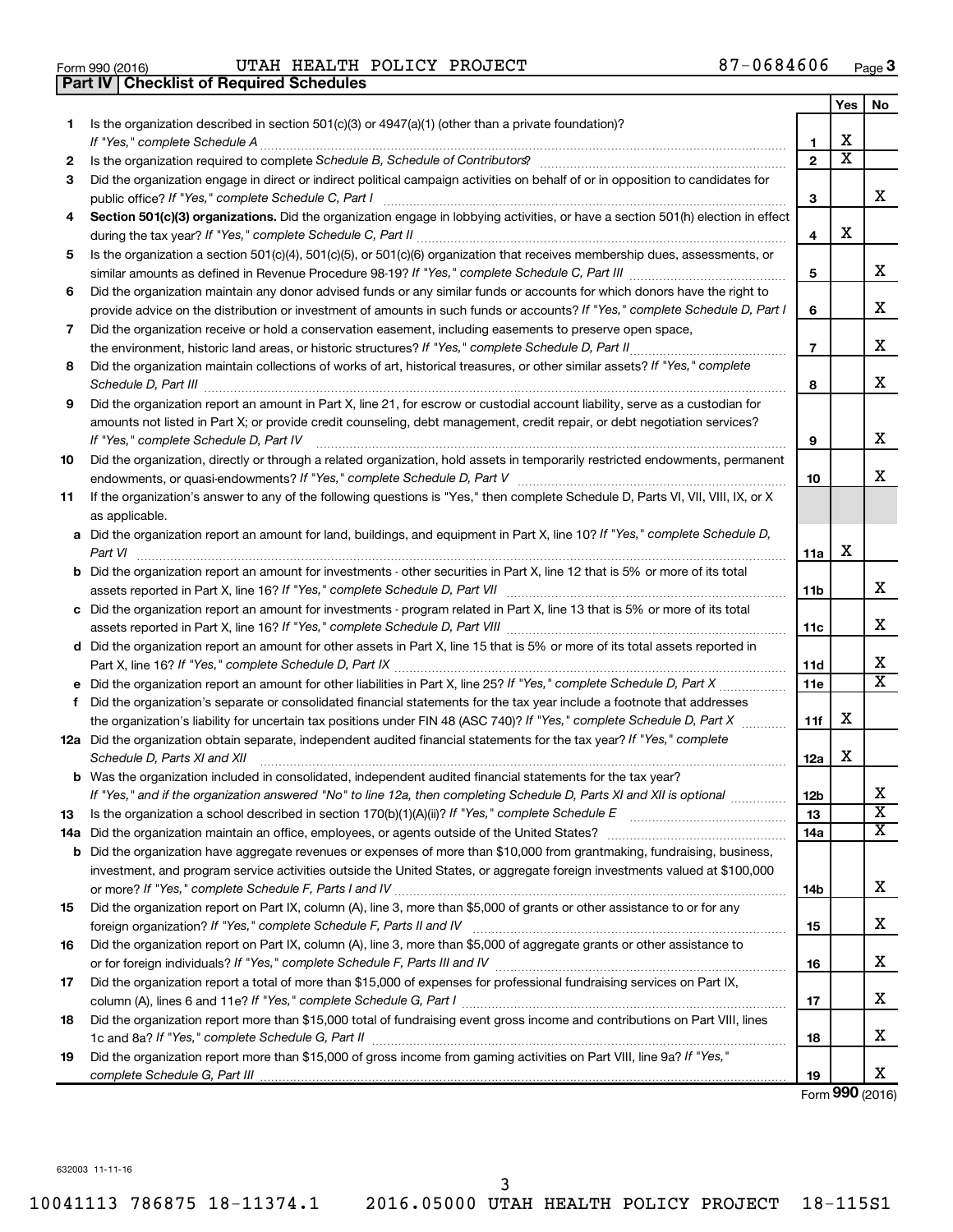|  | Form 990 (2016) |  |
|--|-----------------|--|
|  |                 |  |

Form 990 (2016) Page UTAH HEALTH POLICY PROJECT 87-0684606

*(continued)* **Part IV Checklist of Required Schedules**

|    |                                                                                                                                             |                 | Yes | No                      |
|----|---------------------------------------------------------------------------------------------------------------------------------------------|-----------------|-----|-------------------------|
|    | 20a Did the organization operate one or more hospital facilities? If "Yes," complete Schedule H                                             | 20a             |     | x                       |
|    | <b>b</b> If "Yes" to line 20a, did the organization attach a copy of its audited financial statements to this return?                       | 20 <sub>b</sub> |     |                         |
| 21 | Did the organization report more than \$5,000 of grants or other assistance to any domestic organization or                                 |                 |     |                         |
|    |                                                                                                                                             | 21              | х   |                         |
| 22 | Did the organization report more than \$5,000 of grants or other assistance to or for domestic individuals on                               |                 |     |                         |
|    | Part IX, column (A), line 2? If "Yes," complete Schedule I, Parts I and III [11]] [11]] [11] [11] [11] [11] [1                              | 22              |     | x                       |
| 23 | Did the organization answer "Yes" to Part VII, Section A, line 3, 4, or 5 about compensation of the organization's current                  |                 |     |                         |
|    | and former officers, directors, trustees, key employees, and highest compensated employees? If "Yes," complete                              |                 |     |                         |
|    | Schedule J                                                                                                                                  | 23              |     | x                       |
|    | 24a Did the organization have a tax-exempt bond issue with an outstanding principal amount of more than \$100,000 as of the                 |                 |     |                         |
|    | last day of the year, that was issued after December 31, 2002? If "Yes," answer lines 24b through 24d and complete                          |                 |     |                         |
|    | Schedule K. If "No", go to line 25a                                                                                                         | 24a             |     | x                       |
|    | <b>b</b> Did the organization invest any proceeds of tax-exempt bonds beyond a temporary period exception?                                  | 24 <sub>b</sub> |     |                         |
| с  | Did the organization maintain an escrow account other than a refunding escrow at any time during the year to defease                        |                 |     |                         |
|    |                                                                                                                                             | 24c             |     |                         |
|    | d Did the organization act as an "on behalf of" issuer for bonds outstanding at any time during the year?                                   | 24d             |     |                         |
|    | 25a Section 501(c)(3), 501(c)(4), and 501(c)(29) organizations. Did the organization engage in an excess benefit                            |                 |     |                         |
|    |                                                                                                                                             | 25a             |     | х                       |
|    | <b>b</b> Is the organization aware that it engaged in an excess benefit transaction with a disqualified person in a prior year, and         |                 |     |                         |
|    | that the transaction has not been reported on any of the organization's prior Forms 990 or 990-EZ? If "Yes," complete                       |                 |     | X                       |
|    | Schedule L, Part I<br>Did the organization report any amount on Part X, line 5, 6, or 22 for receivables from or payables to any current or | 25b             |     |                         |
| 26 | former officers, directors, trustees, key employees, highest compensated employees, or disqualified persons? If "Yes,"                      |                 |     |                         |
|    | complete Schedule L, Part II                                                                                                                | 26              |     | X                       |
| 27 | Did the organization provide a grant or other assistance to an officer, director, trustee, key employee, substantial                        |                 |     |                         |
|    | contributor or employee thereof, a grant selection committee member, or to a 35% controlled entity or family member                         |                 |     |                         |
|    |                                                                                                                                             | 27              |     | х                       |
| 28 | Was the organization a party to a business transaction with one of the following parties (see Schedule L, Part IV                           |                 |     |                         |
|    | instructions for applicable filing thresholds, conditions, and exceptions):                                                                 |                 |     |                         |
| а  | A current or former officer, director, trustee, or key employee? If "Yes," complete Schedule L, Part IV                                     | 28a             |     | х                       |
| b  | A family member of a current or former officer, director, trustee, or key employee? If "Yes," complete Schedule L, Part IV                  | 28 <sub>b</sub> |     | $\overline{\mathbf{X}}$ |
|    | c An entity of which a current or former officer, director, trustee, or key employee (or a family member thereof) was an officer,           |                 |     |                         |
|    | director, trustee, or direct or indirect owner? If "Yes," complete Schedule L, Part IV                                                      | 28c             |     | х                       |
| 29 |                                                                                                                                             | 29              |     | $\overline{\mathbf{X}}$ |
| 30 | Did the organization receive contributions of art, historical treasures, or other similar assets, or qualified conservation                 |                 |     |                         |
|    |                                                                                                                                             | 30              |     | х                       |
| 31 | Did the organization liquidate, terminate, or dissolve and cease operations?                                                                |                 |     |                         |
|    | If "Yes," complete Schedule N, Part I                                                                                                       | 31              |     | х                       |
| 32 | Did the organization sell, exchange, dispose of, or transfer more than 25% of its net assets? If "Yes," complete                            |                 |     |                         |
|    |                                                                                                                                             | 32              |     | x                       |
| 33 | Did the organization own 100% of an entity disregarded as separate from the organization under Regulations                                  |                 |     |                         |
|    |                                                                                                                                             | 33              |     | х                       |
| 34 | Was the organization related to any tax-exempt or taxable entity? If "Yes," complete Schedule R, Part II, III, or IV, and                   |                 |     |                         |
|    | Part V, line 1                                                                                                                              | 34              |     | x                       |
|    |                                                                                                                                             | 35a             |     | х                       |
|    | b If "Yes" to line 35a, did the organization receive any payment from or engage in any transaction with a controlled entity                 |                 |     |                         |
|    |                                                                                                                                             | 35 <sub>b</sub> |     |                         |
| 36 | Section 501(c)(3) organizations. Did the organization make any transfers to an exempt non-charitable related organization?                  |                 |     | х                       |
|    | Did the organization conduct more than 5% of its activities through an entity that is not a related organization                            | 36              |     |                         |
| 37 |                                                                                                                                             | 37              |     | x                       |
| 38 | Did the organization complete Schedule O and provide explanations in Schedule O for Part VI, lines 11b and 19?                              |                 |     |                         |
|    |                                                                                                                                             | 38              | х   |                         |
|    |                                                                                                                                             |                 |     |                         |

Form (2016) **990**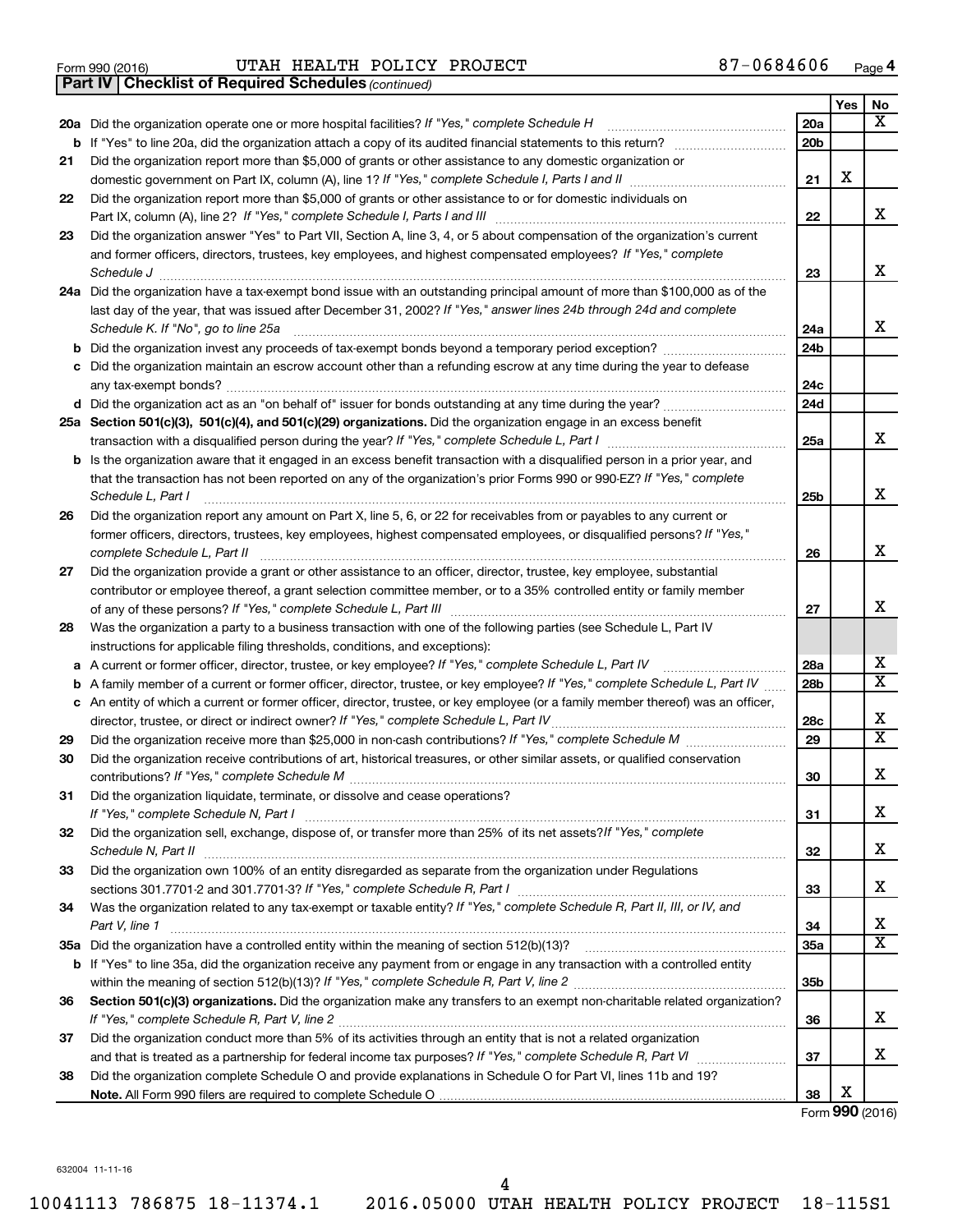|               | 87-0684606<br>UTAH HEALTH POLICY PROJECT<br>Form 990 (2016)                                                                                     |                |     | Page 5                  |
|---------------|-------------------------------------------------------------------------------------------------------------------------------------------------|----------------|-----|-------------------------|
| <b>Part V</b> | <b>Statements Regarding Other IRS Filings and Tax Compliance</b>                                                                                |                |     |                         |
|               | Check if Schedule O contains a response or note to any line in this Part V                                                                      |                |     |                         |
|               |                                                                                                                                                 |                | Yes | No                      |
|               | 1a                                                                                                                                              |                |     |                         |
| b             | Enter the number of Forms W-2G included in line 1a. Enter -0- if not applicable<br>1b                                                           |                |     |                         |
| с             | Did the organization comply with backup withholding rules for reportable payments to vendors and reportable gaming                              |                |     |                         |
|               |                                                                                                                                                 | 1c             |     |                         |
|               | 2a Enter the number of employees reported on Form W-3, Transmittal of Wage and Tax Statements,                                                  |                |     |                         |
|               | 12<br>filed for the calendar year ending with or within the year covered by this return<br>2a                                                   |                |     |                         |
|               |                                                                                                                                                 | 2 <sub>b</sub> | х   |                         |
|               | Note. If the sum of lines 1a and 2a is greater than 250, you may be required to e-file (see instructions) <i>managererigion</i> ,               |                |     |                         |
|               | 3a Did the organization have unrelated business gross income of \$1,000 or more during the year?                                                | 3a             |     | x.                      |
|               | <b>b</b> If "Yes," has it filed a Form 990-T for this year? If "No," to line 3b, provide an explanation in Schedule O                           | 3b             |     |                         |
|               | 4a At any time during the calendar year, did the organization have an interest in, or a signature or other authority over, a                    |                |     |                         |
|               | financial account in a foreign country (such as a bank account, securities account, or other financial account)?                                | 4a             |     | x                       |
|               | <b>b</b> If "Yes," enter the name of the foreign country: $\blacktriangleright$                                                                 |                |     |                         |
|               | See instructions for filing requirements for FinCEN Form 114, Report of Foreign Bank and Financial Accounts (FBAR).                             |                |     |                         |
|               |                                                                                                                                                 | 5a             |     | х                       |
| b             |                                                                                                                                                 | 5b             |     | $\overline{\mathtt{x}}$ |
|               |                                                                                                                                                 | 5c             |     |                         |
|               | 6a Does the organization have annual gross receipts that are normally greater than \$100,000, and did the organization solicit                  |                |     |                         |
|               |                                                                                                                                                 | 6a             |     | x                       |
|               | <b>b</b> If "Yes," did the organization include with every solicitation an express statement that such contributions or gifts                   |                |     |                         |
|               |                                                                                                                                                 | 6b             |     |                         |
| 7             | Organizations that may receive deductible contributions under section 170(c).                                                                   |                |     |                         |
| а             | Did the organization receive a payment in excess of \$75 made partly as a contribution and partly for goods and services provided to the payor? | 7a             |     | x                       |
| b             |                                                                                                                                                 | 7b             |     |                         |
|               | c Did the organization sell, exchange, or otherwise dispose of tangible personal property for which it was required                             |                |     |                         |
|               | to file Form 8282?                                                                                                                              | 7c             |     | x                       |
|               | 7d                                                                                                                                              |                |     |                         |
| е             | Did the organization receive any funds, directly or indirectly, to pay premiums on a personal benefit contract?                                 | 7е             |     | х                       |
| f.            | Did the organization, during the year, pay premiums, directly or indirectly, on a personal benefit contract?                                    | 7f             |     | $\overline{\mathbf{X}}$ |
| g             | If the organization received a contribution of qualified intellectual property, did the organization file Form 8899 as required?                | 7g             |     |                         |
|               | h If the organization received a contribution of cars, boats, airplanes, or other vehicles, did the organization file a Form 1098-C?            | 7h             |     |                         |
| 8             | Sponsoring organizations maintaining donor advised funds. Did a donor advised fund maintained by the                                            |                |     |                         |
|               | sponsoring organization have excess business holdings at any time during the year?                                                              | 8              |     |                         |
| 9             | Sponsoring organizations maintaining donor advised funds.                                                                                       |                |     |                         |
| а             | Did the sponsoring organization make any taxable distributions under section 4966?                                                              | 9а             |     |                         |
| b             |                                                                                                                                                 | 9b             |     |                         |
| 10            | Section 501(c)(7) organizations. Enter:                                                                                                         |                |     |                         |
| а             | 10a                                                                                                                                             |                |     |                         |
| b             | Gross receipts, included on Form 990, Part VIII, line 12, for public use of club facilities<br>10 <sub>b</sub>                                  |                |     |                         |
| 11            | Section 501(c)(12) organizations. Enter:                                                                                                        |                |     |                         |
| а             | 11a                                                                                                                                             |                |     |                         |
| b             | Gross income from other sources (Do not net amounts due or paid to other sources against                                                        |                |     |                         |
|               | 11b                                                                                                                                             |                |     |                         |
|               | 12a Section 4947(a)(1) non-exempt charitable trusts. Is the organization filing Form 990 in lieu of Form 1041?                                  | 12a            |     |                         |
| b             | If "Yes," enter the amount of tax-exempt interest received or accrued during the year<br>12b                                                    |                |     |                         |
| 13            | Section 501(c)(29) qualified nonprofit health insurance issuers.                                                                                |                |     |                         |
|               |                                                                                                                                                 | 13a            |     |                         |
|               | Note. See the instructions for additional information the organization must report on Schedule O.                                               |                |     |                         |
|               | <b>b</b> Enter the amount of reserves the organization is required to maintain by the states in which the                                       |                |     |                         |
|               | 13 <sub>b</sub>                                                                                                                                 |                |     |                         |
|               | 13c                                                                                                                                             |                |     |                         |
| 14a           | Did the organization receive any payments for indoor tanning services during the tax year?                                                      | 14a            |     | X                       |
|               |                                                                                                                                                 | 14b            |     |                         |
|               |                                                                                                                                                 |                |     | Form 990 (2016)         |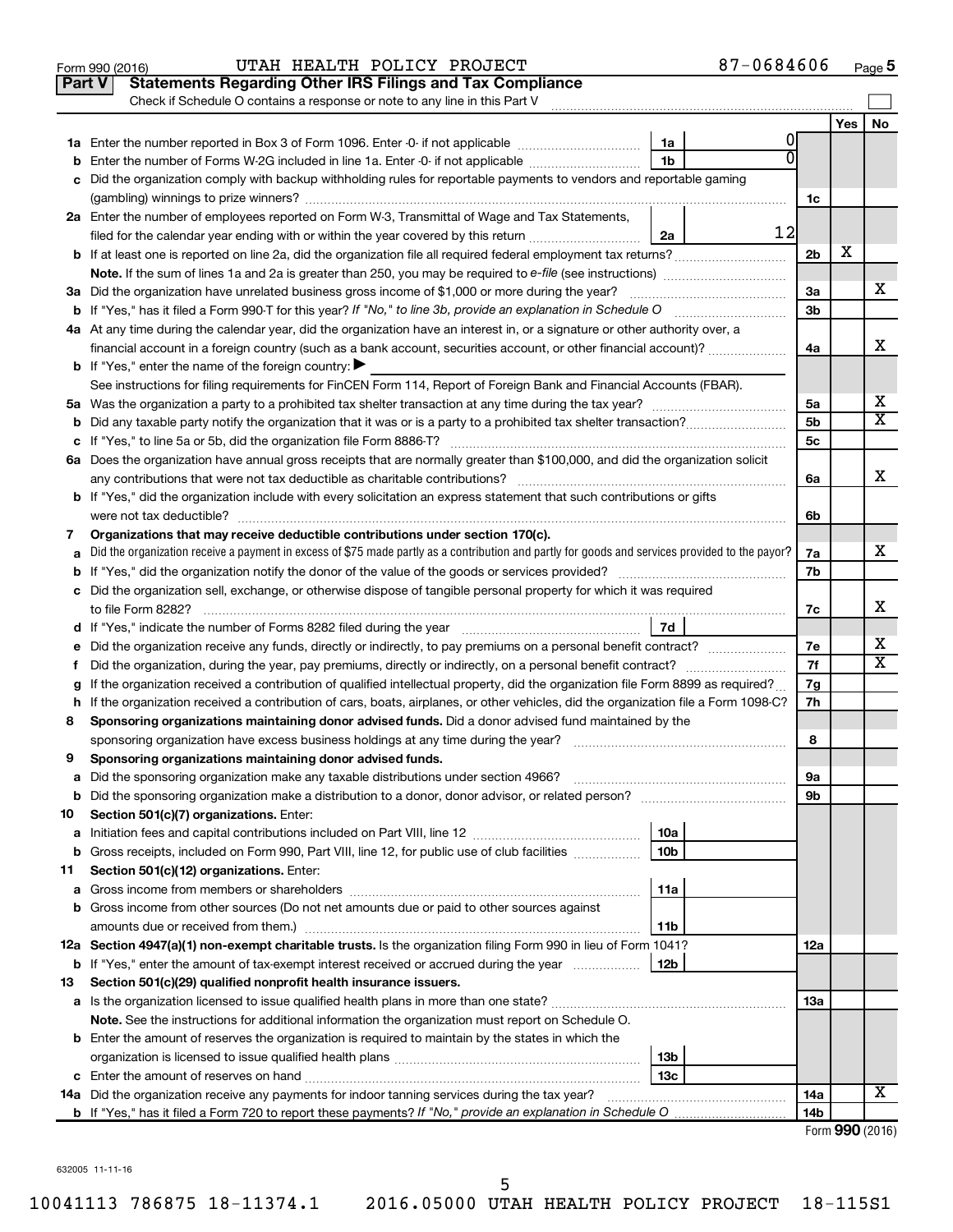| Form 990 (2016) |  |
|-----------------|--|
|-----------------|--|

#### Form 990 (2016) Page UTAH HEALTH POLICY PROJECT 87-0684606

**Part VI** Governance, Management, and Disclosure For each "Yes" response to lines 2 through 7b below, and for a "No" response *to line 8a, 8b, or 10b below, describe the circumstances, processes, or changes in Schedule O. See instructions.*

|          |                                                                                                                                                                                                                                                         |                               |                 |                         | $\overline{\mathbf{x}}$ |
|----------|---------------------------------------------------------------------------------------------------------------------------------------------------------------------------------------------------------------------------------------------------------|-------------------------------|-----------------|-------------------------|-------------------------|
|          | <b>Section A. Governing Body and Management</b>                                                                                                                                                                                                         |                               |                 |                         |                         |
|          |                                                                                                                                                                                                                                                         |                               |                 | Yes                     | No                      |
|          | 1a Enter the number of voting members of the governing body at the end of the tax year                                                                                                                                                                  | 10<br>1a                      |                 |                         |                         |
|          | If there are material differences in voting rights among members of the governing body, or if the governing                                                                                                                                             |                               |                 |                         |                         |
|          | body delegated broad authority to an executive committee or similar committee, explain in Schedule O.                                                                                                                                                   |                               |                 |                         |                         |
|          | <b>b</b> Enter the number of voting members included in line 1a, above, who are independent <i>manumum</i>                                                                                                                                              | 10<br>1b                      |                 |                         |                         |
| 2        | Did any officer, director, trustee, or key employee have a family relationship or a business relationship with any other                                                                                                                                |                               |                 |                         |                         |
|          |                                                                                                                                                                                                                                                         |                               | $\mathbf{2}$    |                         | x                       |
| 3        | Did the organization delegate control over management duties customarily performed by or under the direct supervision                                                                                                                                   |                               |                 |                         |                         |
|          |                                                                                                                                                                                                                                                         |                               | 3               |                         | х                       |
| 4        | Did the organization make any significant changes to its governing documents since the prior Form 990 was filed?                                                                                                                                        |                               | 4               |                         | $\overline{\mathbf{x}}$ |
| 5        |                                                                                                                                                                                                                                                         |                               | 5               |                         | $\overline{\mathbf{x}}$ |
| 6        |                                                                                                                                                                                                                                                         |                               | 6               |                         | $\overline{\textbf{x}}$ |
| 7a       | Did the organization have members, stockholders, or other persons who had the power to elect or appoint one or                                                                                                                                          |                               |                 |                         |                         |
|          |                                                                                                                                                                                                                                                         |                               | 7a              |                         | х                       |
|          | <b>b</b> Are any governance decisions of the organization reserved to (or subject to approval by) members, stockholders, or                                                                                                                             |                               |                 |                         |                         |
|          | persons other than the governing body?                                                                                                                                                                                                                  |                               | 7b              |                         | x                       |
| 8        | Did the organization contemporaneously document the meetings held or written actions undertaken during the year by the following:                                                                                                                       |                               |                 |                         |                         |
|          |                                                                                                                                                                                                                                                         |                               | 8a              | х                       |                         |
|          |                                                                                                                                                                                                                                                         |                               | 8b              | $\overline{\textbf{x}}$ |                         |
| 9        | Is there any officer, director, trustee, or key employee listed in Part VII, Section A, who cannot be reached at the                                                                                                                                    |                               |                 |                         |                         |
|          | organization's mailing address? If "Yes," provide the names and addresses in Schedule O multimarrow multimarrow                                                                                                                                         |                               | 9               |                         |                         |
|          | Section B. Policies (This Section B requests information about policies not required by the Internal Revenue Code.)                                                                                                                                     |                               |                 |                         |                         |
|          |                                                                                                                                                                                                                                                         |                               |                 | Yes                     | No                      |
|          |                                                                                                                                                                                                                                                         |                               | 10a             |                         |                         |
|          | <b>b</b> If "Yes," did the organization have written policies and procedures governing the activities of such chapters, affiliates,                                                                                                                     |                               |                 |                         |                         |
|          |                                                                                                                                                                                                                                                         |                               | 10b             |                         |                         |
|          | 11a Has the organization provided a complete copy of this Form 990 to all members of its governing body before filing the form?                                                                                                                         |                               | 11a             | X                       |                         |
|          | <b>b</b> Describe in Schedule O the process, if any, used by the organization to review this Form 990.                                                                                                                                                  |                               |                 |                         |                         |
|          | 12a Did the organization have a written conflict of interest policy? If "No," go to line 13                                                                                                                                                             |                               | 12a             | х                       |                         |
| b        |                                                                                                                                                                                                                                                         |                               | 12 <sub>b</sub> | $\overline{\textbf{x}}$ |                         |
|          | c Did the organization regularly and consistently monitor and enforce compliance with the policy? If "Yes," describe                                                                                                                                    |                               |                 |                         |                         |
|          | in Schedule O how this was done <i>manufacture contract to the set of the set of the set of the set of the set of t</i>                                                                                                                                 |                               | 12c             | х                       |                         |
| 13       |                                                                                                                                                                                                                                                         |                               | 13              | $\overline{\mathbf{x}}$ |                         |
| 14       | Did the organization have a written document retention and destruction policy? [11] manufaction manufaction in                                                                                                                                          |                               | 14              | $\overline{\mathbf{x}}$ |                         |
| 15       | Did the process for determining compensation of the following persons include a review and approval by independent                                                                                                                                      |                               |                 |                         |                         |
|          | persons, comparability data, and contemporaneous substantiation of the deliberation and decision?                                                                                                                                                       |                               |                 |                         |                         |
|          |                                                                                                                                                                                                                                                         |                               | 15a             | х                       |                         |
|          |                                                                                                                                                                                                                                                         |                               | 15b             |                         |                         |
|          | If "Yes" to line 15a or 15b, describe the process in Schedule O (see instructions).                                                                                                                                                                     |                               |                 |                         |                         |
|          | 16a Did the organization invest in, contribute assets to, or participate in a joint venture or similar arrangement with a                                                                                                                               |                               |                 |                         |                         |
|          |                                                                                                                                                                                                                                                         |                               | 16a             |                         |                         |
|          | taxable entity during the year?<br>b If "Yes," did the organization follow a written policy or procedure requiring the organization to evaluate its participation                                                                                       |                               |                 |                         |                         |
|          |                                                                                                                                                                                                                                                         |                               |                 |                         |                         |
|          | in joint venture arrangements under applicable federal tax law, and take steps to safeguard the organization's                                                                                                                                          |                               |                 |                         |                         |
|          | exempt status with respect to such arrangements?<br><b>Section C. Disclosure</b>                                                                                                                                                                        |                               | 16b             |                         |                         |
|          |                                                                                                                                                                                                                                                         |                               |                 |                         |                         |
| 17<br>18 | List the states with which a copy of this Form 990 is required to be filed $\blacktriangleright\texttt{UT}$<br>Section 6104 requires an organization to make its Forms 1023 (or 1024 if applicable), 990, and 990-T (Section 501(c)(3)s only) available |                               |                 |                         |                         |
|          |                                                                                                                                                                                                                                                         |                               |                 |                         |                         |
|          | for public inspection. Indicate how you made these available. Check all that apply.<br>$X$ Own website<br>$X$ Upon request<br>$\lfloor X \rfloor$ Another's website                                                                                     |                               |                 |                         |                         |
|          |                                                                                                                                                                                                                                                         | Other (explain in Schedule O) |                 |                         |                         |
| 19       | Describe in Schedule O whether (and if so, how) the organization made its governing documents, conflict of interest policy, and financial                                                                                                               |                               |                 |                         |                         |
|          | statements available to the public during the tax year.                                                                                                                                                                                                 |                               |                 |                         |                         |
| 20       | State the name, address, and telephone number of the person who possesses the organization's books and records:                                                                                                                                         |                               |                 |                         |                         |
|          | UTAH HEALTH POLICY PROJECT - (801)433-2299<br>1832 RESEARCH WAY, #60, SALT LAKE CITY, UT<br>84119                                                                                                                                                       |                               |                 |                         |                         |
|          |                                                                                                                                                                                                                                                         |                               |                 |                         |                         |
|          | 632006 11-11-16                                                                                                                                                                                                                                         |                               |                 | Form 990 (2016)         |                         |
|          | 6                                                                                                                                                                                                                                                       |                               |                 |                         |                         |
|          | 10041113 786875 18-11374.1<br>2016.05000 UTAH HEALTH POLICY PROJECT                                                                                                                                                                                     |                               |                 | $18 - 115S1$            |                         |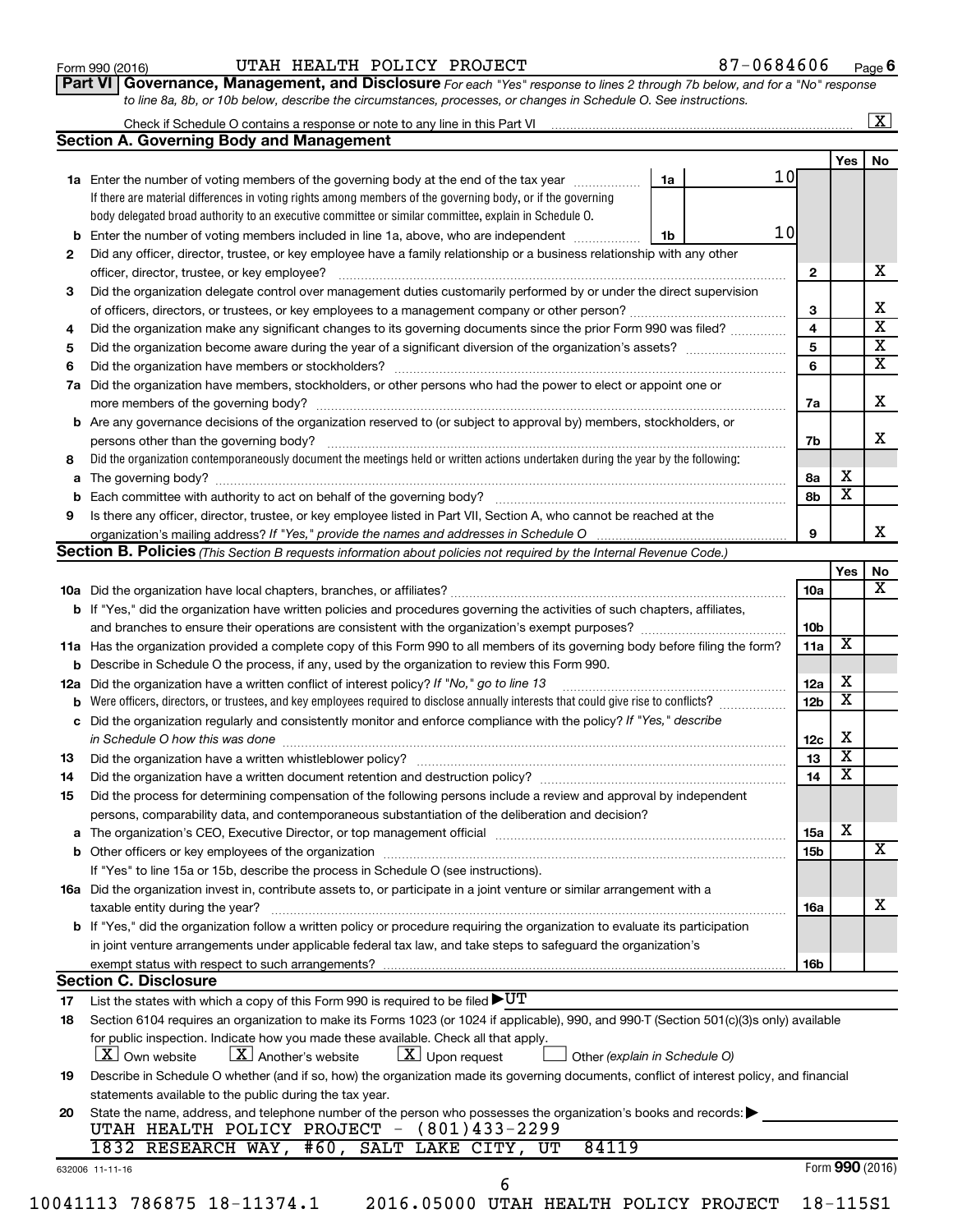$\Box$ 

| Part VII Compensation of Officers, Directors, Trustees, Key Employees, Highest Compensated |  |  |
|--------------------------------------------------------------------------------------------|--|--|
| <b>Employees, and Independent Contractors</b>                                              |  |  |

Check if Schedule O contains a response or note to any line in this Part VII

**Section A. Officers, Directors, Trustees, Key Employees, and Highest Compensated Employees**

**1a**  Complete this table for all persons required to be listed. Report compensation for the calendar year ending with or within the organization's tax year.

**•** List all of the organization's current officers, directors, trustees (whether individuals or organizations), regardless of amount of compensation. Enter -0- in columns  $(D)$ ,  $(E)$ , and  $(F)$  if no compensation was paid.

**•** List all of the organization's **current** key employees, if any. See instructions for definition of "key employee."

**•** List the organization's five current highest compensated employees (other than an officer, director, trustee, or key employee) who received reportable compensation (Box 5 of Form W-2 and/or Box 7 of Form 1099-MISC) of more than \$100,000 from the organization and any related organizations.

**•** List all of the organization's former officers, key employees, and highest compensated employees who received more than \$100,000 of reportable compensation from the organization and any related organizations.

**•** List all of the organization's former directors or trustees that received, in the capacity as a former director or trustee of the organization, more than \$10,000 of reportable compensation from the organization and any related organizations.

List persons in the following order: individual trustees or directors; institutional trustees; officers; key employees; highest compensated employees; and former such persons.

Check this box if neither the organization nor any related organization compensated any current officer, director, or trustee.  $\Box$ 

| (A)                           | (B)               | (C)                                     |                                                                  |                         |              |                                   |        | (D)                  | (E)                          | (F)                |  |  |
|-------------------------------|-------------------|-----------------------------------------|------------------------------------------------------------------|-------------------------|--------------|-----------------------------------|--------|----------------------|------------------------------|--------------------|--|--|
| Name and Title                | Average           | Position<br>(do not check more than one |                                                                  |                         |              |                                   |        | Reportable           | Reportable                   | Estimated          |  |  |
|                               | hours per<br>week |                                         | box, unless person is both an<br>officer and a director/trustee) |                         |              |                                   |        | compensation<br>from | compensation<br>from related | amount of<br>other |  |  |
|                               | (list any         |                                         |                                                                  |                         |              |                                   |        | the                  | organizations                | compensation       |  |  |
|                               | hours for         |                                         |                                                                  |                         |              |                                   |        | organization         | (W-2/1099-MISC)              | from the           |  |  |
|                               | related           |                                         |                                                                  |                         |              |                                   |        | (W-2/1099-MISC)      |                              | organization       |  |  |
|                               | organizations     |                                         |                                                                  |                         |              |                                   |        |                      |                              | and related        |  |  |
|                               | below             | Individual trustee or director          | Institutional trustee                                            | Officer                 | Key employee | Highest compensated<br>  employee | Former |                      |                              | organizations      |  |  |
|                               | line)<br>40.00    |                                         |                                                                  |                         |              |                                   |        |                      |                              |                    |  |  |
| MATTHEW C. SLONAKER<br>(1)    |                   | $\mathbf X$                             |                                                                  |                         |              |                                   |        | 83,869.              | 0.                           |                    |  |  |
| EXECUTIVE DIRECTOR            | 1.00              |                                         |                                                                  |                         |              |                                   |        |                      |                              | 0.                 |  |  |
| <b>JENNIFER PATHAK</b><br>(2) |                   |                                         |                                                                  |                         |              |                                   |        | 0.                   | $\mathbf 0$ .                | $\mathbf 0$ .      |  |  |
| FORMER BOARD CHAIR            | 1.00              | X                                       |                                                                  |                         |              |                                   |        |                      |                              |                    |  |  |
| KRISTY CHAMBERS<br>(3)        |                   |                                         |                                                                  |                         |              |                                   |        |                      |                              |                    |  |  |
| <b>BOARD TREASURER</b>        |                   | $\mathbf X$                             |                                                                  | X                       |              |                                   |        | $\mathbf 0$ .        | $\mathbf 0$ .                | $\mathbf 0$ .      |  |  |
| MARK MANAZER<br>(4)           | 1.00              |                                         |                                                                  |                         |              |                                   |        |                      |                              |                    |  |  |
| MEMBER BOARD OF TRUSTEES      |                   | $\mathbf X$                             |                                                                  |                         |              |                                   |        | $\mathbf 0$ .        | $\mathbf 0$ .                | $\boldsymbol{0}$ . |  |  |
| NANCY MITCHELL<br>(5)         | 1.00              |                                         |                                                                  |                         |              |                                   |        |                      |                              |                    |  |  |
| <b>BOARD SECRETARY</b>        |                   | X                                       |                                                                  | $\mathbf X$             |              |                                   |        | $\mathbf 0$          | $\mathbf 0$ .                | $\mathbf 0$ .      |  |  |
| THERESE RUSSO<br>(6)          | 1.00              |                                         |                                                                  |                         |              |                                   |        |                      |                              |                    |  |  |
| BOARD VICE CHAIR              |                   | $\mathbf X$                             |                                                                  | $\overline{\textbf{X}}$ |              |                                   |        | $\mathbf 0$ .        | $\mathbf 0$ .                | 0.                 |  |  |
| DR. SCOTT POPPEN<br>(7)       | 1.00              |                                         |                                                                  |                         |              |                                   |        |                      |                              |                    |  |  |
| MEMBER BOARD OF TRUSTEES      |                   | X                                       |                                                                  |                         |              |                                   |        | 0.                   | $\mathbf 0$ .                | $\mathbf 0$ .      |  |  |
| <b>JANIDA EMERSON</b><br>(8)  | 1.00              |                                         |                                                                  |                         |              |                                   |        |                      |                              |                    |  |  |
| MEMBER BOARD OF TRUSTEES      |                   | X                                       |                                                                  |                         |              |                                   |        | $\mathbf 0$ .        | $\mathbf 0$ .                | 0.                 |  |  |
| SRI KODURI<br>(9)             | 2.00              |                                         |                                                                  |                         |              |                                   |        |                      |                              |                    |  |  |
| <b>BOARD CHAIR</b>            |                   | $\mathbf X$                             |                                                                  | $\mathbf X$             |              |                                   |        | $\mathbf{0}$ .       | $\mathbf 0$ .                | $\mathbf 0$ .      |  |  |
| (10) PAT FLEMING              | 1.00              |                                         |                                                                  |                         |              |                                   |        |                      |                              |                    |  |  |
| MEMBER BOARD OF TRUSTEES      |                   | $\mathbf X$                             |                                                                  |                         |              |                                   |        | 0.                   | $\mathbf 0$ .                | 0.                 |  |  |
| (11) R. VICTOR SALDIVAR       | 1.00              |                                         |                                                                  |                         |              |                                   |        | $\mathbf 0$ .        |                              |                    |  |  |
| MEMBER BOARD OF TRUSTEES      |                   | $\mathbf X$                             |                                                                  |                         |              |                                   |        |                      | 0.                           | $0$ .              |  |  |
|                               |                   |                                         |                                                                  |                         |              |                                   |        |                      |                              |                    |  |  |
|                               |                   |                                         |                                                                  |                         |              |                                   |        |                      |                              |                    |  |  |
|                               |                   |                                         |                                                                  |                         |              |                                   |        |                      |                              |                    |  |  |
|                               |                   |                                         |                                                                  |                         |              |                                   |        |                      |                              |                    |  |  |
|                               |                   |                                         |                                                                  |                         |              |                                   |        |                      |                              |                    |  |  |
|                               |                   |                                         |                                                                  |                         |              |                                   |        |                      |                              |                    |  |  |
|                               |                   |                                         |                                                                  |                         |              |                                   |        |                      |                              |                    |  |  |
|                               |                   |                                         |                                                                  |                         |              |                                   |        |                      |                              |                    |  |  |
|                               |                   |                                         |                                                                  |                         |              |                                   |        |                      |                              |                    |  |  |
|                               |                   |                                         |                                                                  |                         |              |                                   |        |                      |                              |                    |  |  |
|                               |                   |                                         |                                                                  |                         |              |                                   |        |                      |                              |                    |  |  |
| 632007 11-11-16               |                   |                                         |                                                                  |                         |              |                                   |        |                      |                              | Form 990 (2016)    |  |  |
|                               |                   |                                         |                                                                  |                         |              |                                   |        |                      |                              |                    |  |  |

10041113 786875 18-11374.1 2016.05000 UTAH HEALTH POLICY PROJECT 18-115S1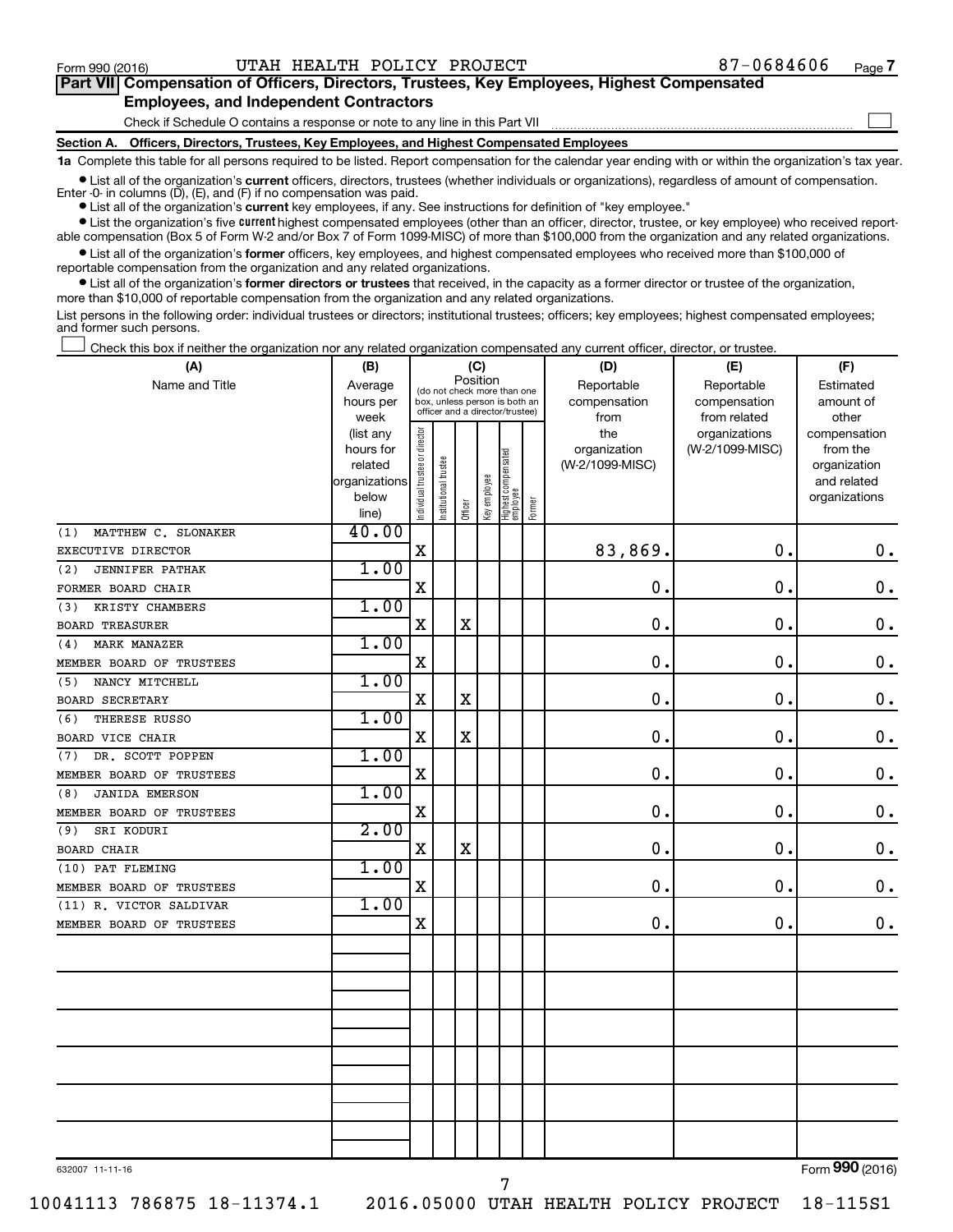| UTAH HEALTH POLICY PROJECT<br>87-0684606<br>Form 990 (2016) |                                                                                                                                                                                                                                        |                                                                      |                                                                                                                    |                       |         |              |                                   |        |                                           | Page 8                                            |              |     |                                                                          |
|-------------------------------------------------------------|----------------------------------------------------------------------------------------------------------------------------------------------------------------------------------------------------------------------------------------|----------------------------------------------------------------------|--------------------------------------------------------------------------------------------------------------------|-----------------------|---------|--------------|-----------------------------------|--------|-------------------------------------------|---------------------------------------------------|--------------|-----|--------------------------------------------------------------------------|
| <b>Part VII</b>                                             | Section A. Officers, Directors, Trustees, Key Employees, and Highest Compensated Employees (continued)                                                                                                                                 |                                                                      |                                                                                                                    |                       |         |              |                                   |        |                                           |                                                   |              |     |                                                                          |
|                                                             | (A)<br>Name and title                                                                                                                                                                                                                  | (B)<br>Average<br>hours per<br>week                                  | (C)<br>Position<br>(do not check more than one<br>box, unless person is both an<br>officer and a director/trustee) |                       |         |              |                                   |        | (D)<br>Reportable<br>compensation<br>from | (E)<br>Reportable<br>compensation<br>from related |              |     | (F)<br>Estimated<br>amount of<br>other                                   |
|                                                             |                                                                                                                                                                                                                                        | (list any<br>hours for<br>related<br>organizations<br>below<br>line) | Individual trustee or director                                                                                     | Institutional trustee | Officer | Key employee | Highest compensated<br>  employee | Former | the<br>organization<br>(W-2/1099-MISC)    | organizations<br>(W-2/1099-MISC)                  |              |     | compensation<br>from the<br>organization<br>and related<br>organizations |
|                                                             |                                                                                                                                                                                                                                        |                                                                      |                                                                                                                    |                       |         |              |                                   |        |                                           |                                                   |              |     |                                                                          |
|                                                             |                                                                                                                                                                                                                                        |                                                                      |                                                                                                                    |                       |         |              |                                   |        |                                           |                                                   |              |     |                                                                          |
|                                                             |                                                                                                                                                                                                                                        |                                                                      |                                                                                                                    |                       |         |              |                                   |        |                                           |                                                   |              |     |                                                                          |
|                                                             |                                                                                                                                                                                                                                        |                                                                      |                                                                                                                    |                       |         |              |                                   |        |                                           |                                                   |              |     |                                                                          |
|                                                             | 1b Sub-total                                                                                                                                                                                                                           |                                                                      |                                                                                                                    |                       |         |              |                                   |        | 83,869.                                   |                                                   | 0.           |     | $\overline{0}$ .                                                         |
| 2                                                           | c Total from continuation sheets to Part VII, Section A manufactured by<br>Total number of individuals (including but not limited to those listed above) who received more than \$100,000 of reportable                                |                                                                      |                                                                                                                    |                       |         |              |                                   |        | $\overline{0}$ .<br>83,869.               |                                                   | σ.<br>о.     |     | $\overline{0}$ .<br>$\overline{0}$ .                                     |
|                                                             | compensation from the organization $\blacktriangleright$                                                                                                                                                                               |                                                                      |                                                                                                                    |                       |         |              |                                   |        |                                           |                                                   |              |     | 0<br>Yes<br>No                                                           |
| 3                                                           | Did the organization list any former officer, director, or trustee, key employee, or highest compensated employee on<br>line 1a? If "Yes," complete Schedule J for such individual manufactured content to the set of the set of the s |                                                                      |                                                                                                                    |                       |         |              |                                   |        |                                           |                                                   |              | 3   | х                                                                        |
|                                                             | For any individual listed on line 1a, is the sum of reportable compensation and other compensation from the organization<br>and related organizations greater than \$150,000? If "Yes," complete Schedule J for such individual        |                                                                      |                                                                                                                    |                       |         |              |                                   |        |                                           |                                                   |              | 4   | х                                                                        |
| 5                                                           | Did any person listed on line 1a receive or accrue compensation from any unrelated organization or individual for services<br><b>Section B. Independent Contractors</b>                                                                |                                                                      |                                                                                                                    |                       |         |              |                                   |        |                                           |                                                   |              | 5   | х                                                                        |
| 1.                                                          | Complete this table for your five highest compensated independent contractors that received more than \$100,000 of compensation from                                                                                                   |                                                                      |                                                                                                                    |                       |         |              |                                   |        |                                           |                                                   |              |     |                                                                          |
|                                                             | the organization. Report compensation for the calendar year ending with or within the organization's tax year.<br>(A)                                                                                                                  |                                                                      |                                                                                                                    |                       |         |              |                                   |        | (B)                                       |                                                   |              | (C) |                                                                          |
|                                                             | Name and business address<br>Description of services<br><b>NONE</b>                                                                                                                                                                    |                                                                      |                                                                                                                    |                       |         |              |                                   |        |                                           |                                                   | Compensation |     |                                                                          |
|                                                             |                                                                                                                                                                                                                                        |                                                                      |                                                                                                                    |                       |         |              |                                   |        |                                           |                                                   |              |     |                                                                          |
|                                                             |                                                                                                                                                                                                                                        |                                                                      |                                                                                                                    |                       |         |              |                                   |        |                                           |                                                   |              |     |                                                                          |
|                                                             |                                                                                                                                                                                                                                        |                                                                      |                                                                                                                    |                       |         |              |                                   |        |                                           |                                                   |              |     |                                                                          |
| 2                                                           | Total number of independent contractors (including but not limited to those listed above) who received more than<br>\$100,000 of compensation from the organization                                                                    |                                                                      |                                                                                                                    |                       |         |              | 0                                 |        |                                           |                                                   |              |     |                                                                          |
|                                                             |                                                                                                                                                                                                                                        |                                                                      |                                                                                                                    |                       |         |              |                                   |        |                                           |                                                   |              |     | Form 990 (2016)                                                          |

632008 11-11-16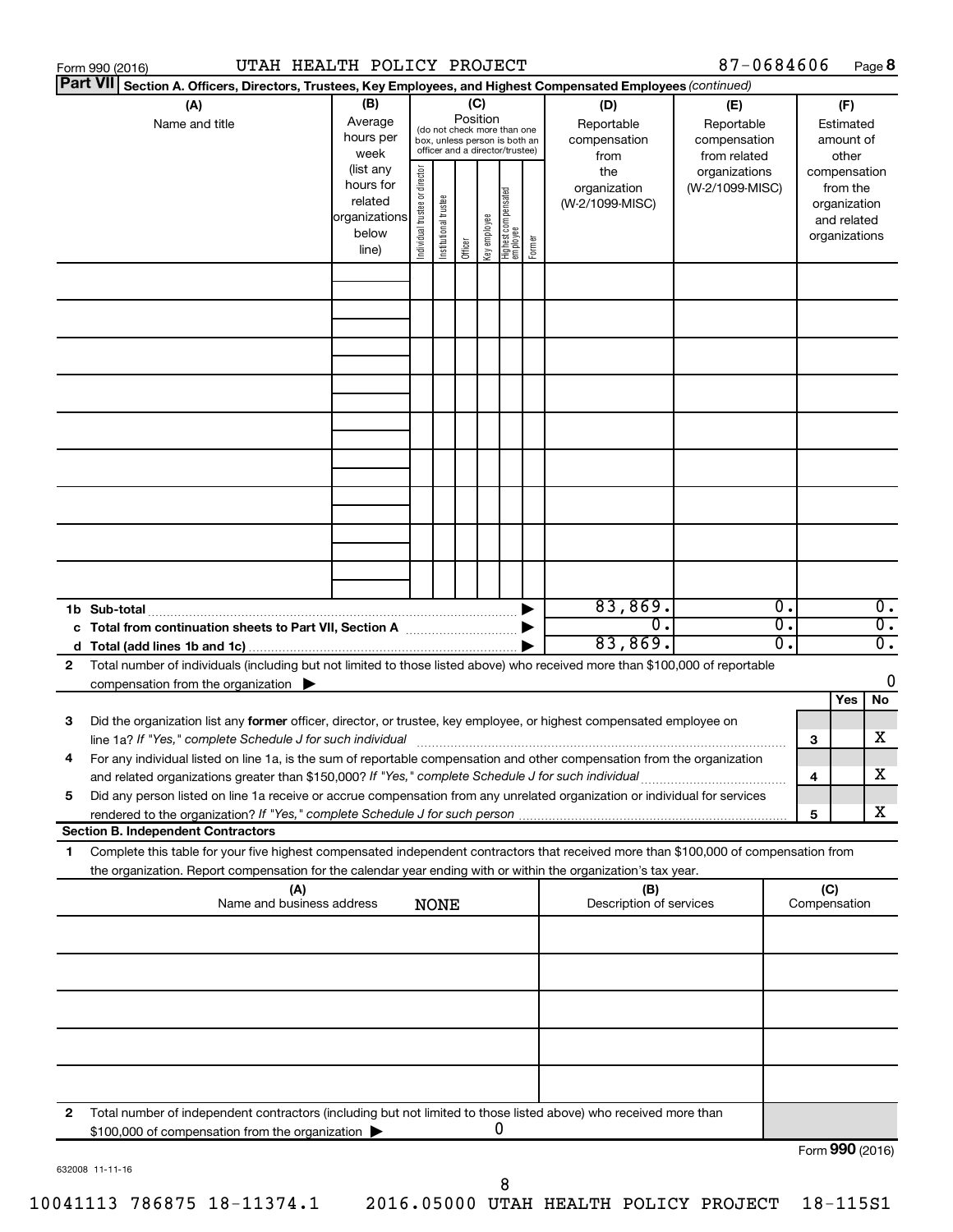| Form 990 (2016)                                           |                   |                                                                                                                                                                                                                                                                    |                                                                      | UTAH HEALTH POLICY PROJECT      |                      |                                          | 87-0684606                       | Page 9                                                             |
|-----------------------------------------------------------|-------------------|--------------------------------------------------------------------------------------------------------------------------------------------------------------------------------------------------------------------------------------------------------------------|----------------------------------------------------------------------|---------------------------------|----------------------|------------------------------------------|----------------------------------|--------------------------------------------------------------------|
| <b>Part VIII</b>                                          |                   | <b>Statement of Revenue</b>                                                                                                                                                                                                                                        |                                                                      |                                 |                      |                                          |                                  |                                                                    |
|                                                           |                   |                                                                                                                                                                                                                                                                    |                                                                      |                                 | Total revenue        | Related or<br>exempt function<br>revenue | Unrelated<br>business<br>revenue | (D)<br>Revenue excluded<br>from tax under<br>sections<br>512 - 514 |
| Contributions, Gifts, Grants<br>and Other Similar Amounts | d                 | 1 a Federated campaigns<br>c Fundraising events<br>Related organizations<br>Government grants (contributions)<br>f All other contributions, gifts, grants, and<br>similar amounts not included above<br><b>g</b> Noncash contributions included in lines 1a-1f: \$ | 1a<br>1 <sub>b</sub><br>1 <sub>c</sub><br>1 <sub>d</sub><br>1e<br>1f | 98,000.<br>785,057.<br>187,888. | $1,070,945$ .        |                                          |                                  |                                                                    |
| Program Service<br>Revenue                                | 2a<br>b<br>c<br>d | PROGRAM SERVICES<br>the contract of the contract of the contract of the contract of the contract of<br>the control of the control of the control of the control of the control of<br>the control of the control of the control of the control of the control of    |                                                                      | <b>Business Code</b><br>900099  | 1,650.               | 1,650.                                   |                                  |                                                                    |
|                                                           | е<br>f<br>a       |                                                                                                                                                                                                                                                                    |                                                                      |                                 | 1,650.               |                                          |                                  |                                                                    |
|                                                           | 3<br>4<br>5       | Investment income (including dividends, interest, and<br>Income from investment of tax-exempt bond proceeds                                                                                                                                                        | (i) Real                                                             | (ii) Personal                   | 5.                   |                                          |                                  | 5.                                                                 |
|                                                           | b                 | Less: rental expenses<br>Rental income or (loss)<br><b>d</b> Net rental income or (loss)<br>7 a Gross amount from sales of                                                                                                                                         | (i) Securities                                                       | (ii) Other                      |                      |                                          |                                  |                                                                    |
|                                                           |                   | assets other than inventory<br><b>b</b> Less: cost or other basis<br>and sales expenses                                                                                                                                                                            |                                                                      |                                 |                      |                                          |                                  |                                                                    |
| <b>Other Revenue</b>                                      |                   | 8 a Gross income from fundraising events (not<br>including \$<br>and the contract of the contract of<br>contributions reported on line 1c). See                                                                                                                    |                                                                      | 3,506.                          |                      |                                          |                                  |                                                                    |
|                                                           |                   | c Net income or (loss) from fundraising events<br>9 a Gross income from gaming activities. See<br><b>b</b> Less: direct expenses <b>container the less</b> : direct expenses                                                                                       |                                                                      |                                 | 7,026.               |                                          |                                  | 7,026.                                                             |
|                                                           |                   | c Net income or (loss) from gaming activities<br>10 a Gross sales of inventory, less returns<br><b>b</b> Less: cost of goods sold $\ldots$ <b>b</b>                                                                                                                |                                                                      |                                 |                      |                                          |                                  |                                                                    |
|                                                           | b<br>с            | c Net income or (loss) from sales of inventory<br>Miscellaneous Revenue<br>11 a OTHER INCOME                                                                                                                                                                       |                                                                      | <b>Business Code</b><br>900099  | 1,664.               | 1,664.                                   |                                  |                                                                    |
|                                                           | d<br>е<br>12      |                                                                                                                                                                                                                                                                    |                                                                      |                                 | 1,664.<br>1,081,290. | 3,314.                                   | $\overline{0}$ .                 | 7,031.<br>Form 990 (2016)                                          |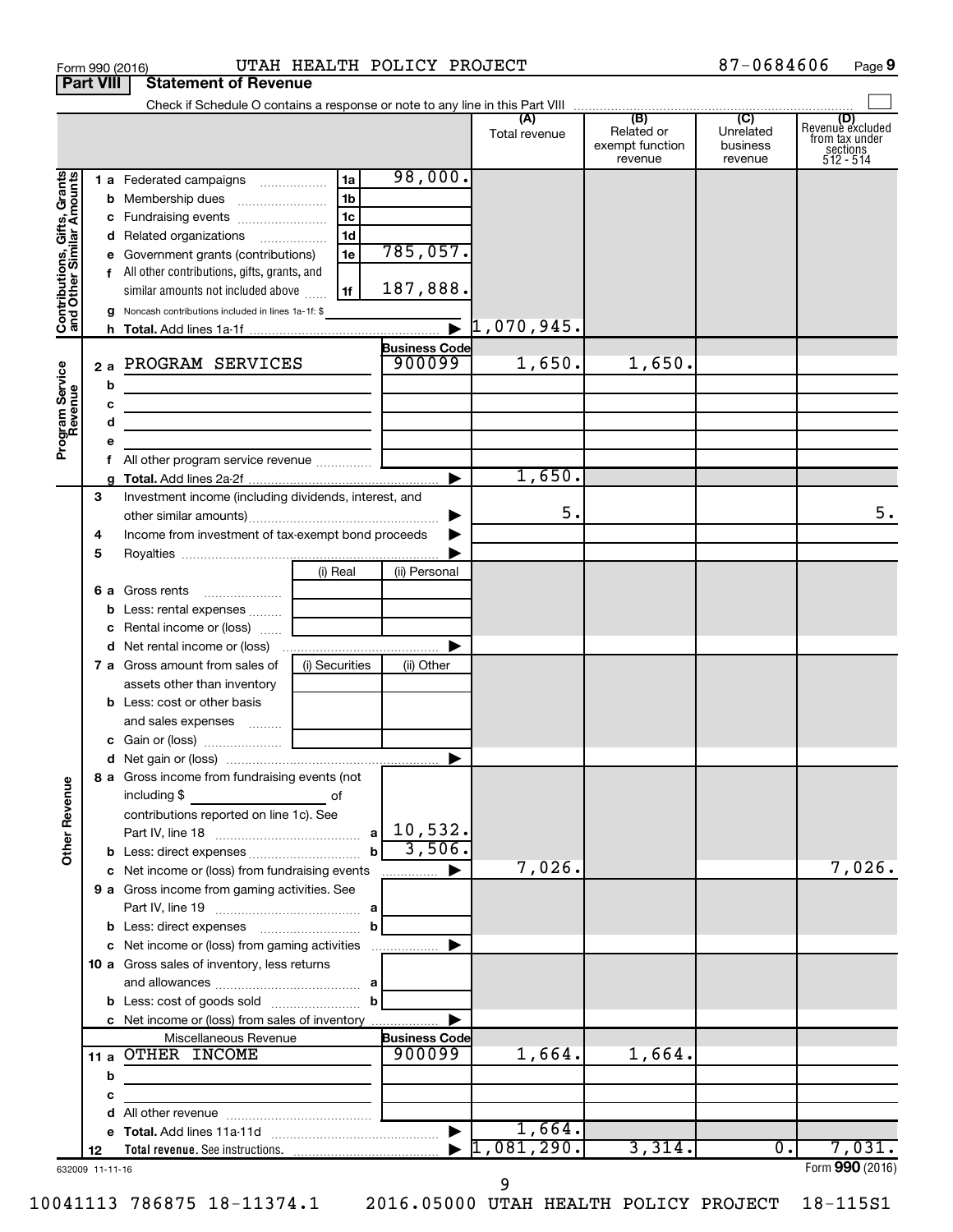**Part IX Statement of Functional Expenses** 

Form 990 (2016) Page UTAH HEALTH POLICY PROJECT 87-0684606

|    | Section 501(c)(3) and 501(c)(4) organizations must complete all columns. All other organizations must complete column (A).                                                                                  |                       |                                    |                                           |                                |
|----|-------------------------------------------------------------------------------------------------------------------------------------------------------------------------------------------------------------|-----------------------|------------------------------------|-------------------------------------------|--------------------------------|
|    | Check if Schedule O contains a response or note to any line in this Part IX                                                                                                                                 |                       |                                    |                                           |                                |
|    | Do not include amounts reported on lines 6b,<br>7b, 8b, 9b, and 10b of Part VIII.                                                                                                                           | (A)<br>Total expenses | (B)<br>Program service<br>expenses | (C)<br>Management and<br>general expenses | (D)<br>Fundraising<br>expenses |
| 1  | Grants and other assistance to domestic organizations                                                                                                                                                       |                       |                                    |                                           |                                |
|    | and domestic governments. See Part IV, line 21                                                                                                                                                              | 450,484.              | 450,484.                           |                                           |                                |
| 2  | Grants and other assistance to domestic                                                                                                                                                                     |                       |                                    |                                           |                                |
|    | individuals. See Part IV, line 22                                                                                                                                                                           |                       |                                    |                                           |                                |
| 3  | Grants and other assistance to foreign                                                                                                                                                                      |                       |                                    |                                           |                                |
|    | organizations, foreign governments, and foreign                                                                                                                                                             |                       |                                    |                                           |                                |
|    | individuals. See Part IV, lines 15 and 16                                                                                                                                                                   |                       |                                    |                                           |                                |
| 4  | Benefits paid to or for members                                                                                                                                                                             |                       |                                    |                                           |                                |
| 5  | Compensation of current officers, directors,                                                                                                                                                                |                       |                                    |                                           |                                |
|    | trustees, and key employees                                                                                                                                                                                 | 78,748.               | 66,142.                            | 11,717.                                   | 889.                           |
| 6  | Compensation not included above, to disqualified                                                                                                                                                            |                       |                                    |                                           |                                |
|    | persons (as defined under section 4958(f)(1)) and                                                                                                                                                           |                       |                                    |                                           |                                |
|    | persons described in section 4958(c)(3)(B)                                                                                                                                                                  |                       |                                    |                                           |                                |
| 7  |                                                                                                                                                                                                             | 358, 742.             | 301, 317.                          | 53,376.                                   | 4,049.                         |
| 8  | Pension plan accruals and contributions (include                                                                                                                                                            |                       |                                    |                                           |                                |
|    | section 401(k) and 403(b) employer contributions)                                                                                                                                                           | $\frac{5,858}{9,148}$ | $\frac{4,920}{7,684}$              | 872.                                      | 66.                            |
| 9  | Other employee benefits                                                                                                                                                                                     |                       |                                    | 1,361.                                    |                                |
| 10 |                                                                                                                                                                                                             | 42,108.               | 35,368.                            | 6, 265.                                   |                                |
| 11 | Fees for services (non-employees):                                                                                                                                                                          |                       |                                    |                                           |                                |
| a  |                                                                                                                                                                                                             |                       |                                    |                                           |                                |
| b  |                                                                                                                                                                                                             |                       |                                    |                                           |                                |
| с  |                                                                                                                                                                                                             | 8,873.                | 7,812.                             | 1,059.                                    | $\overline{2}$ .               |
| d  |                                                                                                                                                                                                             |                       |                                    |                                           |                                |
| е  | Professional fundraising services. See Part IV, line 17                                                                                                                                                     |                       |                                    |                                           |                                |
| f  | Investment management fees                                                                                                                                                                                  |                       |                                    |                                           |                                |
| g  | Other. (If line 11g amount exceeds 10% of line 25,                                                                                                                                                          | 681.                  | 579.                               | 79.                                       |                                |
|    | column (A) amount, list line 11g expenses on Sch O.)                                                                                                                                                        | 15,789.               | 13,900.                            | 1,885.                                    | 23.                            |
| 12 |                                                                                                                                                                                                             |                       |                                    |                                           |                                |
| 13 |                                                                                                                                                                                                             |                       |                                    |                                           |                                |
| 14 |                                                                                                                                                                                                             |                       |                                    |                                           |                                |
| 15 |                                                                                                                                                                                                             | 21,413.               | 14,890.                            | 6,523.                                    |                                |
| 16 |                                                                                                                                                                                                             |                       |                                    |                                           |                                |
| 17 | Payments of travel or entertainment expenses                                                                                                                                                                |                       |                                    |                                           |                                |
| 18 | for any federal, state, or local public officials                                                                                                                                                           |                       |                                    |                                           |                                |
| 19 | Conferences, conventions, and meetings                                                                                                                                                                      | 42,715.               | 28,633.                            | 1,531.                                    | 12,551.                        |
| 20 | Interest                                                                                                                                                                                                    |                       |                                    |                                           |                                |
| 21 |                                                                                                                                                                                                             |                       |                                    |                                           |                                |
| 22 | Depreciation, depletion, and amortization                                                                                                                                                                   | 2,590.                |                                    | 2,590.                                    |                                |
| 23 | Insurance                                                                                                                                                                                                   | 2,981                 | 2,251                              | 730.                                      |                                |
| 24 | Other expenses. Itemize expenses not covered<br>above. (List miscellaneous expenses in line 24e. If line<br>24e amount exceeds 10% of line 25, column (A)<br>amount, list line 24e expenses on Schedule O.) |                       |                                    |                                           |                                |
| a  | PRINTING AND POSTAGE                                                                                                                                                                                        | 14,388.               | 11,702.                            | 346.                                      | 2,340.                         |
| b  | <b>SUPPLIES</b>                                                                                                                                                                                             | 7,110.                | 5,074.                             | 1,605.                                    | 431.                           |
| C  | <b>OTHER</b>                                                                                                                                                                                                | 5,786.                | 4,223.                             | 1,146.                                    | 417.                           |
| d  | <b>TELEPHONE</b>                                                                                                                                                                                            | 4,879.                | 3,514.                             | 1,174                                     | 191.                           |
|    | e All other expenses                                                                                                                                                                                        |                       |                                    |                                           |                                |
| 25 | Total functional expenses. Add lines 1 through 24e                                                                                                                                                          | 1,072,293.            | 958,493.                           | 92, 259.                                  | 21,541.                        |
| 26 | Joint costs. Complete this line only if the organization                                                                                                                                                    |                       |                                    |                                           |                                |
|    | reported in column (B) joint costs from a combined                                                                                                                                                          |                       |                                    |                                           |                                |
|    | educational campaign and fundraising solicitation.                                                                                                                                                          |                       |                                    |                                           |                                |
|    | Check here $\blacktriangleright$<br>if following SOP 98-2 (ASC 958-720)                                                                                                                                     |                       |                                    |                                           |                                |

632010 11-11-16

Form (2016) **990**

10041113 786875 18-11374.1 2016.05000 UTAH HEALTH POLICY PROJECT 18-115S1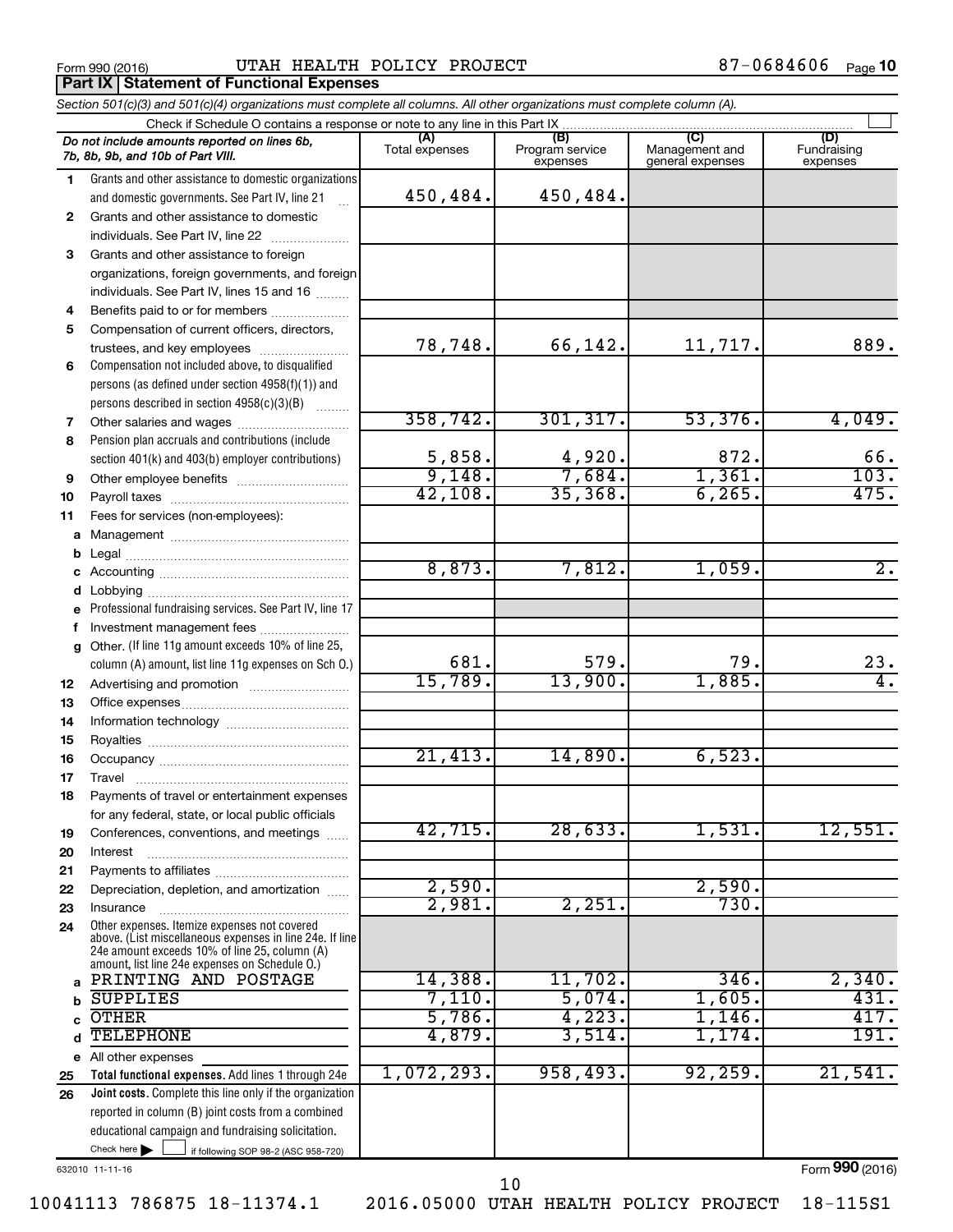| 11 |  |
|----|--|

10041113 786875 18-11374.1 2016.05000 UTAH HEALTH POLICY PROJECT 18-115S1

|                             |    |                                                                                                                         |        |           | (A)<br>Beginning of year |                 | (B)<br>End of year |
|-----------------------------|----|-------------------------------------------------------------------------------------------------------------------------|--------|-----------|--------------------------|-----------------|--------------------|
|                             | 1  |                                                                                                                         |        |           | 108,018.                 | $\mathbf{1}$    | 158, 957.          |
|                             | 2  |                                                                                                                         |        | 4,447.    | $\overline{\mathbf{2}}$  | 4,452.          |                    |
|                             | З  |                                                                                                                         |        | 140, 405. | $\overline{3}$           | 139,408.        |                    |
|                             | 4  |                                                                                                                         |        |           | 4                        |                 |                    |
|                             | 5  | Loans and other receivables from current and former officers, directors,                                                |        |           |                          |                 |                    |
|                             |    | trustees, key employees, and highest compensated employees. Complete                                                    |        |           |                          |                 |                    |
|                             |    |                                                                                                                         |        |           |                          | 5               |                    |
|                             | 6  | Loans and other receivables from other disqualified persons (as defined under                                           |        |           |                          |                 |                    |
|                             |    | section 4958(f)(1)), persons described in section 4958(c)(3)(B), and contributing                                       |        |           |                          |                 |                    |
|                             |    | employers and sponsoring organizations of section 501(c)(9) voluntary                                                   |        |           |                          |                 |                    |
|                             |    | employees' beneficiary organizations (see instr). Complete Part II of Sch L                                             |        |           |                          | 6               |                    |
|                             | 7  |                                                                                                                         |        |           |                          | $\overline{7}$  |                    |
|                             | 8  |                                                                                                                         |        |           |                          | 8               |                    |
|                             | 9  |                                                                                                                         |        |           |                          | 9               |                    |
|                             |    | 10a Land, buildings, and equipment: cost or other                                                                       |        |           |                          |                 |                    |
|                             |    | basis. Complete Part VI of Schedule D  10a                                                                              |        | 19,629.   |                          |                 |                    |
|                             | b  |                                                                                                                         |        | 13,395.   | 4,937.                   | 10 <sub>c</sub> | 6, 234.            |
|                             | 11 |                                                                                                                         |        |           |                          | 11              |                    |
|                             | 12 |                                                                                                                         |        |           |                          | 12              |                    |
|                             | 13 |                                                                                                                         |        |           | 13                       |                 |                    |
|                             | 14 |                                                                                                                         |        |           | 14                       |                 |                    |
|                             | 15 |                                                                                                                         |        |           | 906.                     | 15              | 906.               |
|                             | 16 |                                                                                                                         |        |           | 258, 713.                | 16              | 309, 957.          |
|                             | 17 |                                                                                                                         |        |           | 15,254.                  | 17              | 6,936.             |
|                             | 18 |                                                                                                                         | 4,184. | 18        | 54,749.                  |                 |                    |
|                             | 19 |                                                                                                                         |        |           |                          | 19              |                    |
|                             | 20 |                                                                                                                         |        |           |                          | 20              |                    |
|                             | 21 | Escrow or custodial account liability. Complete Part IV of Schedule D                                                   |        |           |                          | 21              |                    |
|                             | 22 | Loans and other payables to current and former officers, directors, trustees,                                           |        |           |                          |                 |                    |
| Liabilities                 |    | key employees, highest compensated employees, and disqualified persons.                                                 |        |           |                          |                 |                    |
|                             |    |                                                                                                                         |        |           |                          | 22              |                    |
|                             | 23 |                                                                                                                         |        |           |                          | 23              |                    |
|                             | 24 | Unsecured notes and loans payable to unrelated third parties                                                            |        |           |                          | 24              |                    |
|                             | 25 | Other liabilities (including federal income tax, payables to related third                                              |        |           |                          |                 |                    |
|                             |    | parties, and other liabilities not included on lines 17-24). Complete Part X of                                         |        |           |                          |                 |                    |
|                             |    | Schedule D                                                                                                              |        |           |                          | 25              |                    |
|                             | 26 | Total liabilities. Add lines 17 through 25                                                                              |        |           | 19,438.                  | 26              | 61,685.            |
|                             |    | Organizations that follow SFAS 117 (ASC 958), check here $\blacktriangleright \begin{array}{c} \perp X \end{array}$ and |        |           |                          |                 |                    |
|                             |    | complete lines 27 through 29, and lines 33 and 34.                                                                      |        |           |                          |                 |                    |
|                             | 27 |                                                                                                                         |        |           | 101,712.                 | 27              | 189,818.           |
|                             | 28 |                                                                                                                         |        | 137,563.  | 28                       | 58,454.         |                    |
|                             | 29 | Permanently restricted net assets                                                                                       |        | 29        |                          |                 |                    |
|                             |    | Organizations that do not follow SFAS 117 (ASC 958), check here $\blacktriangleright$                                   |        |           |                          |                 |                    |
|                             |    | and complete lines 30 through 34.                                                                                       |        |           |                          |                 |                    |
|                             | 30 |                                                                                                                         |        |           |                          | 30              |                    |
|                             | 31 | Paid-in or capital surplus, or land, building, or equipment fund                                                        |        |           |                          | 31              |                    |
| Net Assets or Fund Balances | 32 | Retained earnings, endowment, accumulated income, or other funds                                                        |        |           |                          | 32              |                    |
|                             | 33 |                                                                                                                         |        |           | 239, 275.                | 33              | 248, 272.          |
|                             | 34 |                                                                                                                         |        |           | 258, 713.                | 34              | 309, 957.          |
|                             |    |                                                                                                                         |        |           |                          |                 |                    |

Form (2016) **990**

87-0684606 Page 11

**Assets**

**Liabilities**

Net Assets or Fund Balances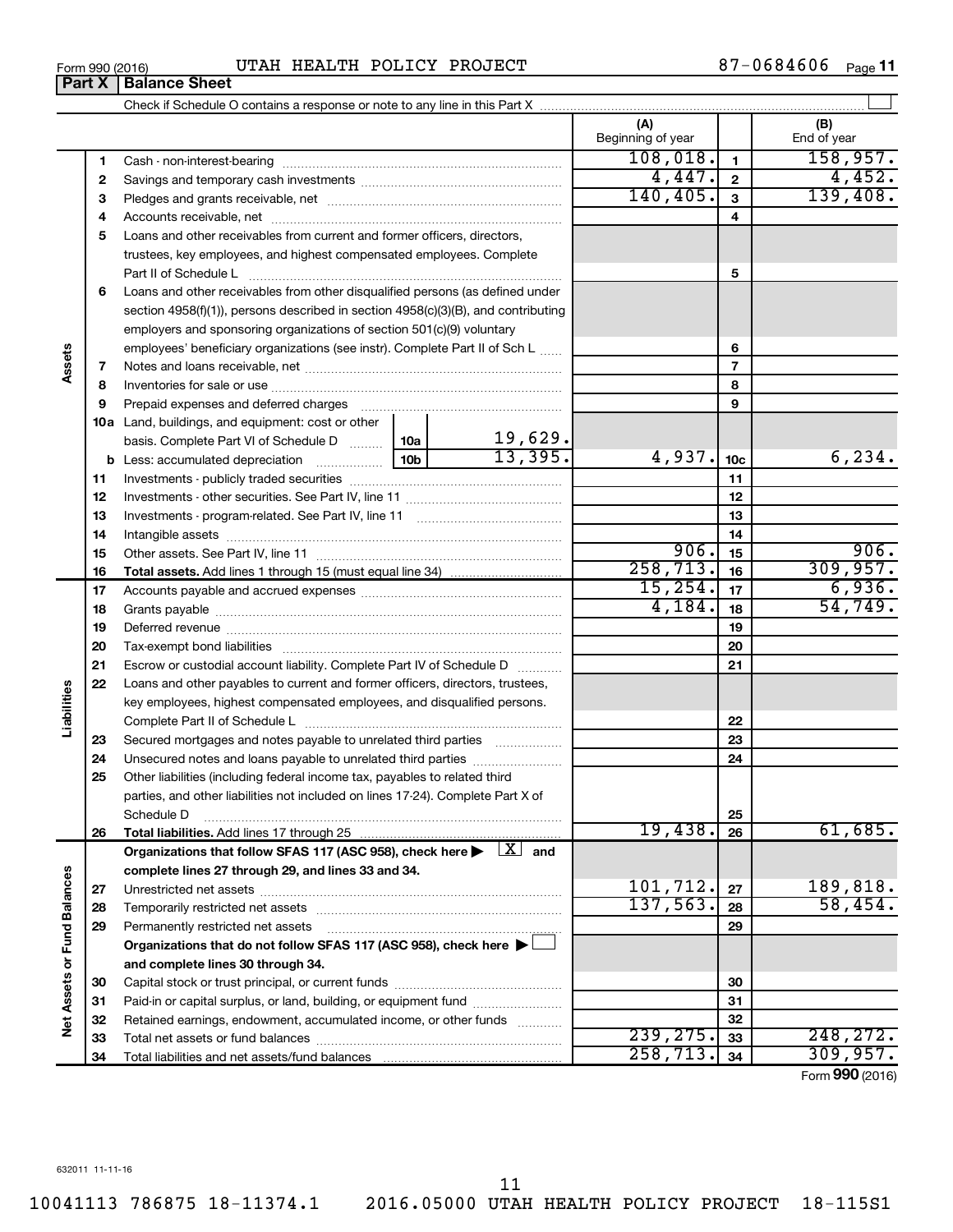|    | UTAH HEALTH POLICY PROJECT<br>Form 990 (2016)                                                                                                                                                                                                                                                                                                                                                                                                                           |                         | 87-0684606     |           | Page 12          |
|----|-------------------------------------------------------------------------------------------------------------------------------------------------------------------------------------------------------------------------------------------------------------------------------------------------------------------------------------------------------------------------------------------------------------------------------------------------------------------------|-------------------------|----------------|-----------|------------------|
|    | <b>Part XI   Reconciliation of Net Assets</b>                                                                                                                                                                                                                                                                                                                                                                                                                           |                         |                |           |                  |
|    |                                                                                                                                                                                                                                                                                                                                                                                                                                                                         |                         |                |           |                  |
|    |                                                                                                                                                                                                                                                                                                                                                                                                                                                                         |                         |                |           |                  |
| 1  |                                                                                                                                                                                                                                                                                                                                                                                                                                                                         | 1.                      | 1,081,290.     |           |                  |
| 2  |                                                                                                                                                                                                                                                                                                                                                                                                                                                                         | $\mathbf{2}$            | 1,072,293.     |           |                  |
| 3  | Revenue less expenses. Subtract line 2 from line 1                                                                                                                                                                                                                                                                                                                                                                                                                      | 3                       |                |           | 8,997.           |
| 4  |                                                                                                                                                                                                                                                                                                                                                                                                                                                                         | $\overline{\mathbf{4}}$ |                | 239, 275. |                  |
| 5  | Net unrealized gains (losses) on investments [111] www.martime.community.community.community.community.communi                                                                                                                                                                                                                                                                                                                                                          | 5                       |                |           |                  |
| 6  | Donated services and use of facilities                                                                                                                                                                                                                                                                                                                                                                                                                                  | 6                       |                |           |                  |
| 7  | Investment expenses                                                                                                                                                                                                                                                                                                                                                                                                                                                     | $\overline{7}$          |                |           |                  |
| 8  | Prior period adjustments<br>$\begin{minipage}{0.5\textwidth} \begin{tabular}{ l l l } \hline \multicolumn{1}{ l l l } \hline \multicolumn{1}{ l l } \multicolumn{1}{ l } \multicolumn{1}{ l } \multicolumn{1}{ l } \multicolumn{1}{ l } \multicolumn{1}{ l } \multicolumn{1}{ l } \multicolumn{1}{ l } \multicolumn{1}{ l } \multicolumn{1}{ l } \multicolumn{1}{ l } \multicolumn{1}{ l } \multicolumn{1}{ l } \multicolumn{1}{ l } \multicolumn{1}{ l } \multicolumn$ | 8                       |                |           |                  |
| 9  |                                                                                                                                                                                                                                                                                                                                                                                                                                                                         | 9                       |                |           | $\overline{0}$ . |
| 10 | Net assets or fund balances at end of year. Combine lines 3 through 9 (must equal Part X, line 33,                                                                                                                                                                                                                                                                                                                                                                      |                         |                |           |                  |
|    | column (B))                                                                                                                                                                                                                                                                                                                                                                                                                                                             | 10                      |                | 248, 272. |                  |
|    | Part XII Financial Statements and Reporting                                                                                                                                                                                                                                                                                                                                                                                                                             |                         |                |           |                  |
|    |                                                                                                                                                                                                                                                                                                                                                                                                                                                                         |                         |                |           | X                |
|    |                                                                                                                                                                                                                                                                                                                                                                                                                                                                         |                         |                | Yes       | No.              |
| 1  | $\lfloor x \rfloor$ Accrual<br>Accounting method used to prepare the Form 990: $\Box$ Cash<br>$\Box$ Other                                                                                                                                                                                                                                                                                                                                                              |                         |                |           |                  |
|    | If the organization changed its method of accounting from a prior year or checked "Other," explain in Schedule O.                                                                                                                                                                                                                                                                                                                                                       |                         |                |           |                  |
|    |                                                                                                                                                                                                                                                                                                                                                                                                                                                                         |                         | 2a             |           | x                |
|    | If "Yes," check a box below to indicate whether the financial statements for the year were compiled or reviewed on a                                                                                                                                                                                                                                                                                                                                                    |                         |                |           |                  |
|    | separate basis, consolidated basis, or both:                                                                                                                                                                                                                                                                                                                                                                                                                            |                         |                |           |                  |
|    | Both consolidated and separate basis<br>Separate basis<br>Consolidated basis                                                                                                                                                                                                                                                                                                                                                                                            |                         |                |           |                  |
|    |                                                                                                                                                                                                                                                                                                                                                                                                                                                                         |                         | 2 <sub>b</sub> | х         |                  |
|    | If "Yes," check a box below to indicate whether the financial statements for the year were audited on a separate basis,                                                                                                                                                                                                                                                                                                                                                 |                         |                |           |                  |
|    | consolidated basis, or both:                                                                                                                                                                                                                                                                                                                                                                                                                                            |                         |                |           |                  |
|    | $ \mathbf{X} $ Separate basis<br>Consolidated basis<br>Both consolidated and separate basis                                                                                                                                                                                                                                                                                                                                                                             |                         |                |           |                  |
|    | c If "Yes" to line 2a or 2b, does the organization have a committee that assumes responsibility for oversight of the audit,                                                                                                                                                                                                                                                                                                                                             |                         |                |           |                  |
|    |                                                                                                                                                                                                                                                                                                                                                                                                                                                                         |                         | 2c             | X         |                  |
|    | If the organization changed either its oversight process or selection process during the tax year, explain in Schedule O.                                                                                                                                                                                                                                                                                                                                               |                         |                |           |                  |
|    | 3a As a result of a federal award, was the organization required to undergo an audit or audits as set forth in the Single Audit                                                                                                                                                                                                                                                                                                                                         |                         |                |           |                  |
|    |                                                                                                                                                                                                                                                                                                                                                                                                                                                                         |                         | 3a             | x         |                  |
|    | <b>b</b> If "Yes," did the organization undergo the required audit or audits? If the organization did not undergo the required audit                                                                                                                                                                                                                                                                                                                                    |                         |                |           |                  |
|    | or audits, explain why in Schedule O and describe any steps taken to undergo such audits matures and the matur                                                                                                                                                                                                                                                                                                                                                          |                         | 3b             | х<br>nn n |                  |

Form (2016) **990**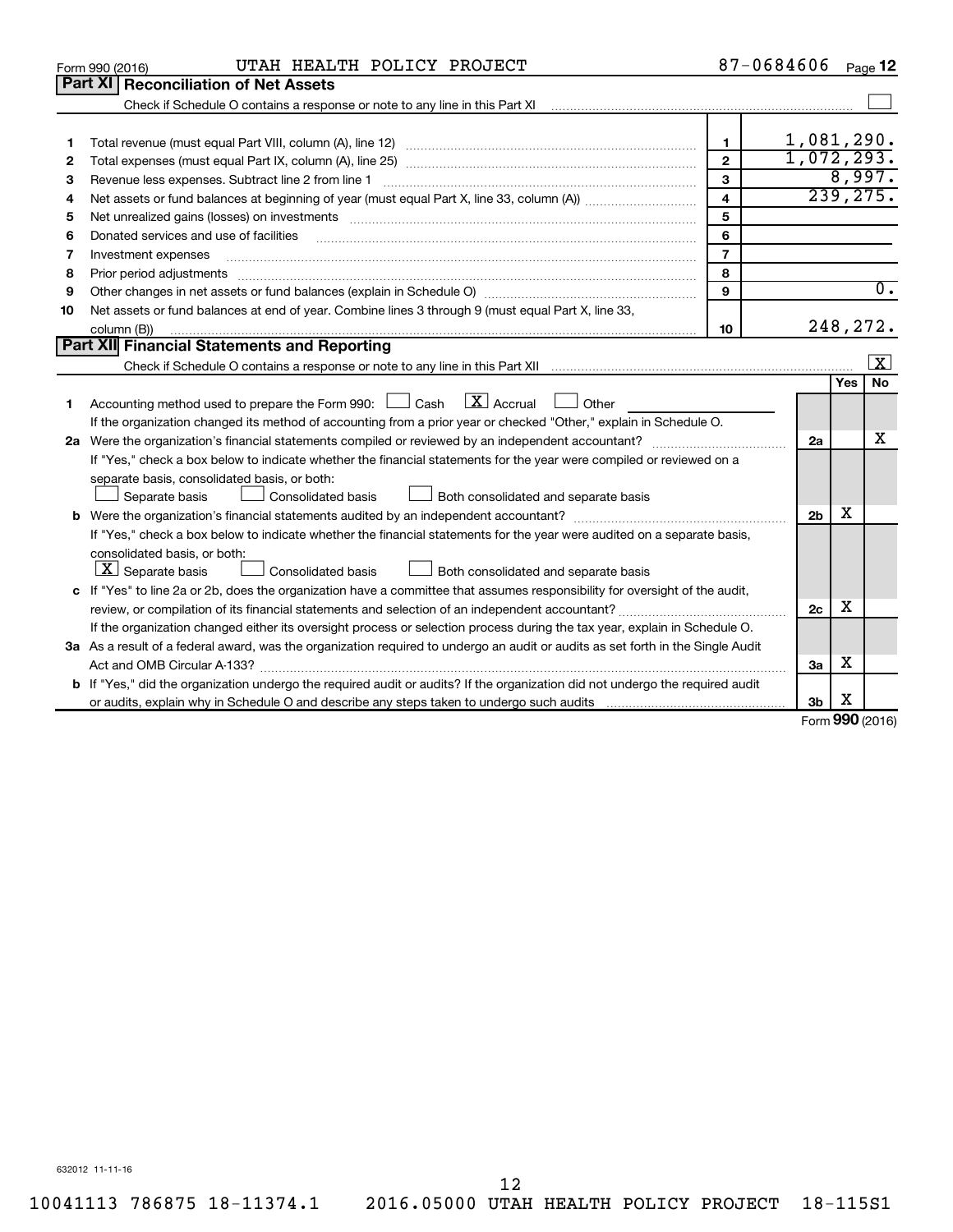Department of the Treasury Internal Revenue Service

| (Form 990 or 990-EZ |  |  |  |  |
|---------------------|--|--|--|--|
|---------------------|--|--|--|--|

# Form 990 or 990-EZ) **Public Charity Status and Public Support**<br>
Complete if the organization is a section 501(c)(3) organization or a section<br> **2016**

**4947(a)(1) nonexempt charitable trust. | Attach to Form 990 or Form 990-EZ.** 

| 10<br>IJ                                   |  |
|--------------------------------------------|--|
| <b>Open to Public</b><br><b>Inspection</b> |  |

 $\Box$ 

OMB No. 1545-0047

Information about Schedule A (Form 990 or 990-EZ) and its instructions is at WWW.irs.gov/form990.

|        | Name of the organization                                                                                                                      |          |                                                        |                                                                |    |                                                      |  | <b>Employer identification number</b>              |  |  |  |
|--------|-----------------------------------------------------------------------------------------------------------------------------------------------|----------|--------------------------------------------------------|----------------------------------------------------------------|----|------------------------------------------------------|--|----------------------------------------------------|--|--|--|
|        |                                                                                                                                               |          | UTAH HEALTH POLICY PROJECT                             |                                                                |    |                                                      |  | 87-0684606                                         |  |  |  |
| Part I | Reason for Public Charity Status (All organizations must complete this part.) See instructions.                                               |          |                                                        |                                                                |    |                                                      |  |                                                    |  |  |  |
|        | The organization is not a private foundation because it is: (For lines 1 through 12, check only one box.)                                     |          |                                                        |                                                                |    |                                                      |  |                                                    |  |  |  |
| 1      | A church, convention of churches, or association of churches described in section 170(b)(1)(A)(i).                                            |          |                                                        |                                                                |    |                                                      |  |                                                    |  |  |  |
| 2      | A school described in section 170(b)(1)(A)(ii). (Attach Schedule E (Form 990 or 990-EZ).)                                                     |          |                                                        |                                                                |    |                                                      |  |                                                    |  |  |  |
| З      | A hospital or a cooperative hospital service organization described in section 170(b)(1)(A)(iii).                                             |          |                                                        |                                                                |    |                                                      |  |                                                    |  |  |  |
| 4      | A medical research organization operated in conjunction with a hospital described in section 170(b)(1)(A)(iii). Enter the hospital's name,    |          |                                                        |                                                                |    |                                                      |  |                                                    |  |  |  |
|        | city, and state:                                                                                                                              |          |                                                        |                                                                |    |                                                      |  |                                                    |  |  |  |
| 5.     | An organization operated for the benefit of a college or university owned or operated by a governmental unit described in                     |          |                                                        |                                                                |    |                                                      |  |                                                    |  |  |  |
|        | section 170(b)(1)(A)(iv). (Complete Part II.)                                                                                                 |          |                                                        |                                                                |    |                                                      |  |                                                    |  |  |  |
| 6      | A federal, state, or local government or governmental unit described in section 170(b)(1)(A)(v).                                              |          |                                                        |                                                                |    |                                                      |  |                                                    |  |  |  |
| 7      | $X$ An organization that normally receives a substantial part of its support from a governmental unit or from the general public described in |          |                                                        |                                                                |    |                                                      |  |                                                    |  |  |  |
|        | section 170(b)(1)(A)(vi). (Complete Part II.)                                                                                                 |          |                                                        |                                                                |    |                                                      |  |                                                    |  |  |  |
| 8      | A community trust described in section 170(b)(1)(A)(vi). (Complete Part II.)                                                                  |          |                                                        |                                                                |    |                                                      |  |                                                    |  |  |  |
| 9      | An agricultural research organization described in section 170(b)(1)(A)(ix) operated in conjunction with a land-grant college                 |          |                                                        |                                                                |    |                                                      |  |                                                    |  |  |  |
|        | or university or a non-land-grant college of agriculture (see instructions). Enter the name, city, and state of the college or                |          |                                                        |                                                                |    |                                                      |  |                                                    |  |  |  |
|        | university:                                                                                                                                   |          |                                                        |                                                                |    |                                                      |  |                                                    |  |  |  |
| 10     | An organization that normally receives: (1) more than 33 1/3% of its support from contributions, membership fees, and gross receipts from     |          |                                                        |                                                                |    |                                                      |  |                                                    |  |  |  |
|        | activities related to its exempt functions - subject to certain exceptions, and (2) no more than 33 1/3% of its support from gross investment |          |                                                        |                                                                |    |                                                      |  |                                                    |  |  |  |
|        | income and unrelated business taxable income (less section 511 tax) from businesses acquired by the organization after June 30, 1975.         |          |                                                        |                                                                |    |                                                      |  |                                                    |  |  |  |
|        | See section 509(a)(2). (Complete Part III.)                                                                                                   |          |                                                        |                                                                |    |                                                      |  |                                                    |  |  |  |
| 11     | An organization organized and operated exclusively to test for public safety. See section 509(a)(4).                                          |          |                                                        |                                                                |    |                                                      |  |                                                    |  |  |  |
| 12     | An organization organized and operated exclusively for the benefit of, to perform the functions of, or to carry out the purposes of one or    |          |                                                        |                                                                |    |                                                      |  |                                                    |  |  |  |
|        | more publicly supported organizations described in section 509(a)(1) or section 509(a)(2). See section 509(a)(3). Check the box in            |          |                                                        |                                                                |    |                                                      |  |                                                    |  |  |  |
|        | lines 12a through 12d that describes the type of supporting organization and complete lines 12e, 12f, and 12g.                                |          |                                                        |                                                                |    |                                                      |  |                                                    |  |  |  |
| а      | Type I. A supporting organization operated, supervised, or controlled by its supported organization(s), typically by giving                   |          |                                                        |                                                                |    |                                                      |  |                                                    |  |  |  |
|        | the supported organization(s) the power to regularly appoint or elect a majority of the directors or trustees of the supporting               |          |                                                        |                                                                |    |                                                      |  |                                                    |  |  |  |
|        | organization. You must complete Part IV, Sections A and B.                                                                                    |          |                                                        |                                                                |    |                                                      |  |                                                    |  |  |  |
| b      | Type II. A supporting organization supervised or controlled in connection with its supported organization(s), by having                       |          |                                                        |                                                                |    |                                                      |  |                                                    |  |  |  |
|        | control or management of the supporting organization vested in the same persons that control or manage the supported                          |          |                                                        |                                                                |    |                                                      |  |                                                    |  |  |  |
|        | organization(s). You must complete Part IV, Sections A and C.                                                                                 |          |                                                        |                                                                |    |                                                      |  |                                                    |  |  |  |
| с      | Type III functionally integrated. A supporting organization operated in connection with, and functionally integrated with,                    |          |                                                        |                                                                |    |                                                      |  |                                                    |  |  |  |
|        | its supported organization(s) (see instructions). You must complete Part IV, Sections A, D, and E.                                            |          |                                                        |                                                                |    |                                                      |  |                                                    |  |  |  |
| d      | Type III non-functionally integrated. A supporting organization operated in connection with its supported organization(s)                     |          |                                                        |                                                                |    |                                                      |  |                                                    |  |  |  |
|        | that is not functionally integrated. The organization generally must satisfy a distribution requirement and an attentiveness                  |          |                                                        |                                                                |    |                                                      |  |                                                    |  |  |  |
|        | requirement (see instructions). You must complete Part IV, Sections A and D, and Part V.                                                      |          |                                                        |                                                                |    |                                                      |  |                                                    |  |  |  |
| е      | Check this box if the organization received a written determination from the IRS that it is a Type I, Type II, Type III                       |          |                                                        |                                                                |    |                                                      |  |                                                    |  |  |  |
|        | functionally integrated, or Type III non-functionally integrated supporting organization.                                                     |          |                                                        |                                                                |    |                                                      |  |                                                    |  |  |  |
|        | f Enter the number of supported organizations                                                                                                 |          |                                                        |                                                                |    |                                                      |  |                                                    |  |  |  |
|        | Provide the following information about the supported organization(s).                                                                        |          |                                                        |                                                                |    |                                                      |  |                                                    |  |  |  |
|        | (i) Name of supported<br>organization                                                                                                         | (ii) EIN | (iii) Type of organization<br>(described on lines 1-10 | (iv) Is the organization listed<br>in your governing document? |    | (v) Amount of monetary<br>support (see instructions) |  | (vi) Amount of other<br>support (see instructions) |  |  |  |
|        |                                                                                                                                               |          | above (see instructions))                              | Yes                                                            | No |                                                      |  |                                                    |  |  |  |
|        |                                                                                                                                               |          |                                                        |                                                                |    |                                                      |  |                                                    |  |  |  |
|        |                                                                                                                                               |          |                                                        |                                                                |    |                                                      |  |                                                    |  |  |  |
|        |                                                                                                                                               |          |                                                        |                                                                |    |                                                      |  |                                                    |  |  |  |
|        |                                                                                                                                               |          |                                                        |                                                                |    |                                                      |  |                                                    |  |  |  |
|        |                                                                                                                                               |          |                                                        |                                                                |    |                                                      |  |                                                    |  |  |  |
|        |                                                                                                                                               |          |                                                        |                                                                |    |                                                      |  |                                                    |  |  |  |
|        |                                                                                                                                               |          |                                                        |                                                                |    |                                                      |  |                                                    |  |  |  |
|        |                                                                                                                                               |          |                                                        |                                                                |    |                                                      |  |                                                    |  |  |  |
|        |                                                                                                                                               |          |                                                        |                                                                |    |                                                      |  |                                                    |  |  |  |
| Total  |                                                                                                                                               |          |                                                        |                                                                |    |                                                      |  |                                                    |  |  |  |
|        |                                                                                                                                               |          |                                                        |                                                                |    |                                                      |  |                                                    |  |  |  |

LHA For Paperwork Reduction Act Notice, see the Instructions for Form 990 or 990-EZ. 632021 09-21-16 Schedule A (Form 990 or 990-EZ) 2016 13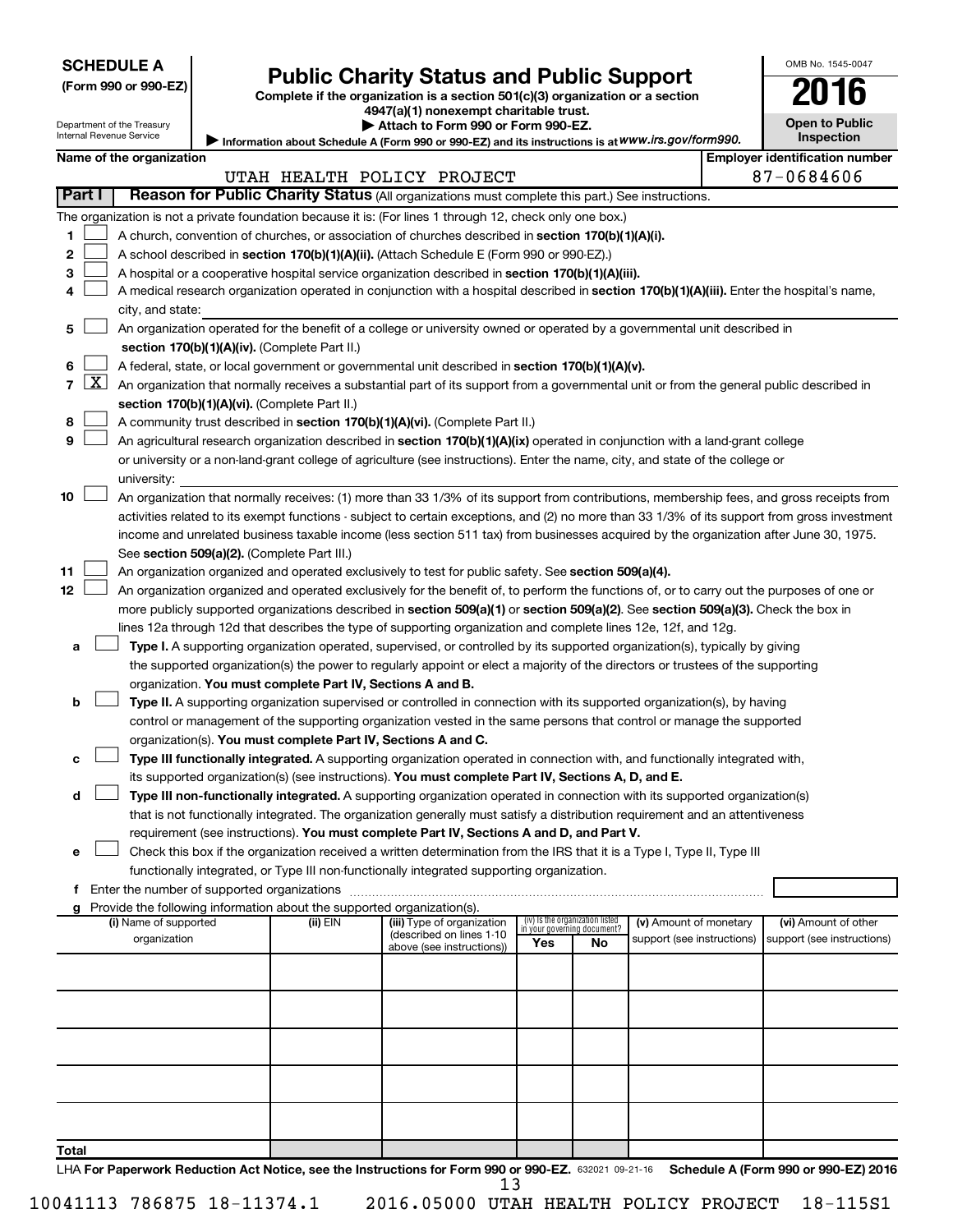#### Schedule A (Form 990 or 990-EZ) 2016 UTAH HEALTH POLICY PROJECT  $87-0684606$  Page

87-0684606 Page 2

(Complete only if you checked the box on line 5, 7, or 8 of Part I or if the organization failed to qualify under Part III. If the organization fails to qualify under the tests listed below, please complete Part III.) **Part II Support Schedule for Organizations Described in Sections 170(b)(1)(A)(iv) and 170(b)(1)(A)(vi)**

|    | <b>Section A. Public Support</b>                                                                                                                                                                                              |           |           |            |            |                                      |                                          |
|----|-------------------------------------------------------------------------------------------------------------------------------------------------------------------------------------------------------------------------------|-----------|-----------|------------|------------|--------------------------------------|------------------------------------------|
|    | Calendar year (or fiscal year beginning in)                                                                                                                                                                                   | (a) 2012  | (b) 2013  | $(c)$ 2014 | $(d)$ 2015 | (e) 2016                             | (f) Total                                |
|    | 1 Gifts, grants, contributions, and                                                                                                                                                                                           |           |           |            |            |                                      |                                          |
|    | membership fees received. (Do not                                                                                                                                                                                             |           |           |            |            |                                      |                                          |
|    | include any "unusual grants.")                                                                                                                                                                                                | 284, 245. | 414, 262. | 855,836.   | 1057982.   | 1079635.                             | 3691960.                                 |
|    | 2 Tax revenues levied for the organ-                                                                                                                                                                                          |           |           |            |            |                                      |                                          |
|    | ization's benefit and either paid to                                                                                                                                                                                          |           |           |            |            |                                      |                                          |
|    | or expended on its behalf                                                                                                                                                                                                     |           |           |            |            |                                      |                                          |
|    | 3 The value of services or facilities                                                                                                                                                                                         |           |           |            |            |                                      |                                          |
|    | furnished by a governmental unit to                                                                                                                                                                                           |           |           |            |            |                                      |                                          |
|    | the organization without charge                                                                                                                                                                                               |           |           |            |            |                                      |                                          |
|    | 4 Total. Add lines 1 through 3                                                                                                                                                                                                | 284, 245. | 414, 262. | 855,836.   | 1057982.   | 1079635.                             | 3691960.                                 |
| 5. | The portion of total contributions                                                                                                                                                                                            |           |           |            |            |                                      |                                          |
|    | by each person (other than a                                                                                                                                                                                                  |           |           |            |            |                                      |                                          |
|    | governmental unit or publicly                                                                                                                                                                                                 |           |           |            |            |                                      |                                          |
|    | supported organization) included                                                                                                                                                                                              |           |           |            |            |                                      |                                          |
|    | on line 1 that exceeds 2% of the                                                                                                                                                                                              |           |           |            |            |                                      |                                          |
|    | amount shown on line 11,                                                                                                                                                                                                      |           |           |            |            |                                      |                                          |
|    | column (f)                                                                                                                                                                                                                    |           |           |            |            |                                      |                                          |
|    | 6 Public support. Subtract line 5 from line 4.                                                                                                                                                                                |           |           |            |            |                                      | 3691960.                                 |
|    | <b>Section B. Total Support</b>                                                                                                                                                                                               |           |           |            |            |                                      |                                          |
|    | Calendar year (or fiscal year beginning in)                                                                                                                                                                                   | (a) 2012  | (b) 2013  | $(c)$ 2014 | $(d)$ 2015 | (e) 2016                             | (f) Total                                |
|    | <b>7</b> Amounts from line 4                                                                                                                                                                                                  | 284, 245. | 414, 262. | 855,836.   | 1057982.   | 1079635.                             | 3691960.                                 |
| 8  | Gross income from interest,                                                                                                                                                                                                   |           |           |            |            |                                      |                                          |
|    | dividends, payments received on                                                                                                                                                                                               |           |           |            |            |                                      |                                          |
|    | securities loans, rents, royalties                                                                                                                                                                                            |           |           |            |            |                                      |                                          |
|    | and income from similar sources                                                                                                                                                                                               | 35.       | 7.        | 5.         | 5.         | 5.                                   | 57.                                      |
|    | <b>9</b> Net income from unrelated business                                                                                                                                                                                   |           |           |            |            |                                      |                                          |
|    | activities, whether or not the                                                                                                                                                                                                |           |           |            |            |                                      |                                          |
|    | business is regularly carried on                                                                                                                                                                                              |           |           |            |            |                                      |                                          |
|    | 10 Other income. Do not include gain                                                                                                                                                                                          |           |           |            |            |                                      |                                          |
|    | or loss from the sale of capital                                                                                                                                                                                              |           |           |            |            |                                      |                                          |
|    | assets (Explain in Part VI.)                                                                                                                                                                                                  |           |           |            |            |                                      |                                          |
|    | 11 Total support. Add lines 7 through 10                                                                                                                                                                                      |           |           |            |            |                                      | 3692017.                                 |
|    | <b>12</b> Gross receipts from related activities, etc. (see instructions)                                                                                                                                                     |           |           |            |            | 12                                   | 6,390.                                   |
|    | 13 First five years. If the Form 990 is for the organization's first, second, third, fourth, or fifth tax year as a section 501(c)(3)                                                                                         |           |           |            |            |                                      |                                          |
|    | organization, check this box and stop here                                                                                                                                                                                    |           |           |            |            |                                      |                                          |
|    | Section C. Computation of Public Support Percentage                                                                                                                                                                           |           |           |            |            |                                      |                                          |
|    |                                                                                                                                                                                                                               |           |           |            |            | 14                                   | 100.00<br>%                              |
|    |                                                                                                                                                                                                                               |           |           |            |            | 15                                   | 99.99<br>%                               |
|    | 16a 33 1/3% support test - 2016. If the organization did not check the box on line 13, and line 14 is 33 1/3% or more, check this box and                                                                                     |           |           |            |            |                                      |                                          |
|    | stop here. The organization qualifies as a publicly supported organization manufaction manufacture or the organization manufacture or the organization manufacture or the organization of the state of the state of the state |           |           |            |            |                                      | $\blacktriangleright$ $\boxed{\text{X}}$ |
|    | b 33 1/3% support test - 2015. If the organization did not check a box on line 13 or 16a, and line 15 is 33 1/3% or more, check this box                                                                                      |           |           |            |            |                                      |                                          |
|    |                                                                                                                                                                                                                               |           |           |            |            |                                      |                                          |
|    | 17a 10% -facts-and-circumstances test - 2016. If the organization did not check a box on line 13, 16a, or 16b, and line 14 is 10% or more,                                                                                    |           |           |            |            |                                      |                                          |
|    | and if the organization meets the "facts-and-circumstances" test, check this box and stop here. Explain in Part VI how the organization                                                                                       |           |           |            |            |                                      |                                          |
|    |                                                                                                                                                                                                                               |           |           |            |            |                                      |                                          |
|    | <b>b 10%</b> -facts-and-circumstances test - 2015. If the organization did not check a box on line 13, 16a, 16b, or 17a, and line 15 is 10% or                                                                                |           |           |            |            |                                      |                                          |
|    | more, and if the organization meets the "facts-and-circumstances" test, check this box and stop here. Explain in Part VI how the                                                                                              |           |           |            |            |                                      |                                          |
|    | organization meets the "facts-and-circumstances" test. The organization qualifies as a publicly supported organization                                                                                                        |           |           |            |            |                                      |                                          |
|    | 18 Private foundation. If the organization did not check a box on line 13, 16a, 16b, 17a, or 17b, check this box and see instructions                                                                                         |           |           |            |            |                                      |                                          |
|    |                                                                                                                                                                                                                               |           |           |            |            | Schedule A (Form 990 or 990-F7) 2016 |                                          |

**Schedule A (Form 990 or 990-EZ) 2016**

632022 09-21-16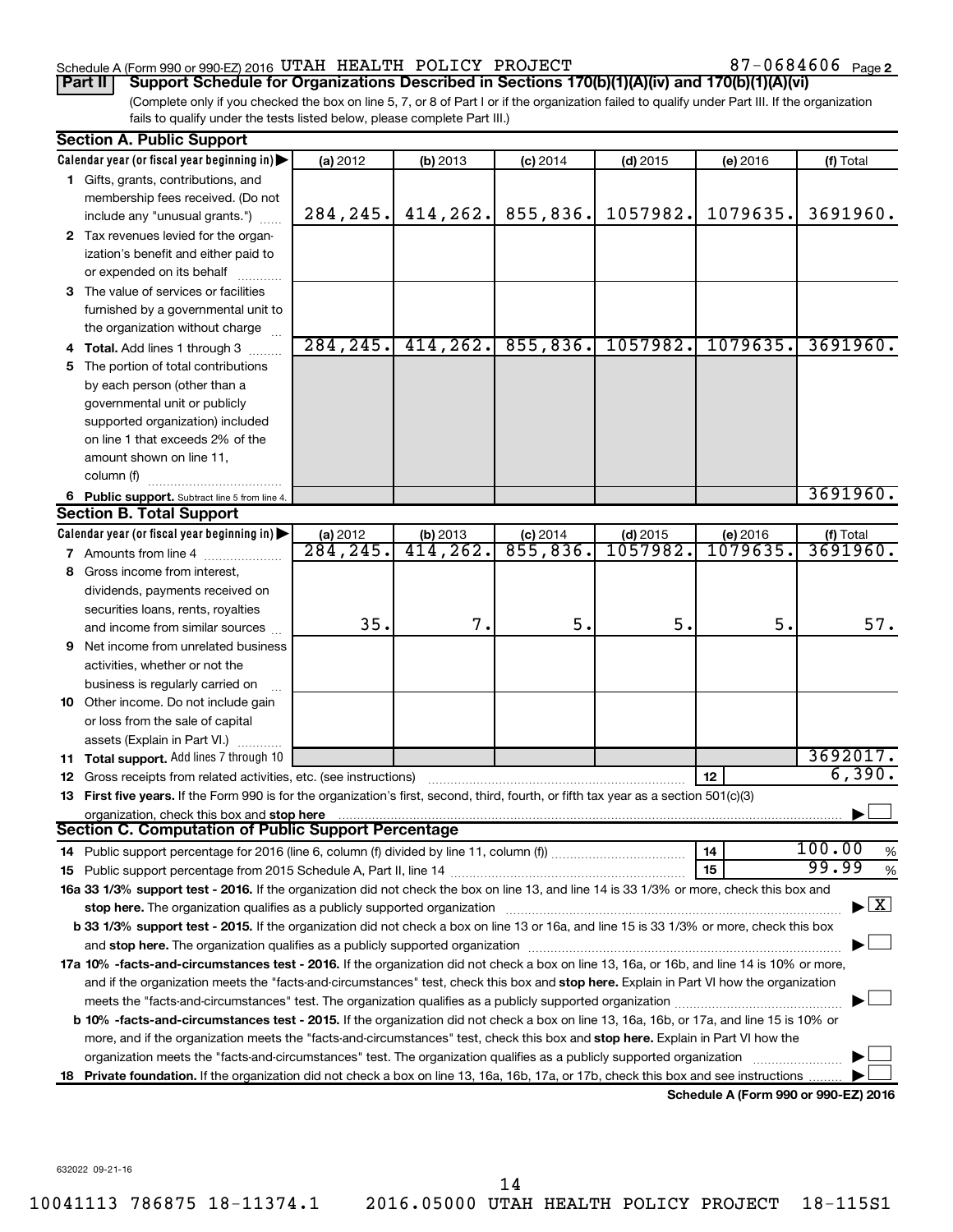#### Schedule A (Form 990 or 990-EZ) 2016 UTAH HEALTH POLICY PROJECT  $87-0684606$  Page **Part III Support Schedule for Organizations Described in Section 509(a)(2)**

(Complete only if you checked the box on line 10 of Part I or if the organization failed to qualify under Part II. If the organization fails to qualify under the tests listed below, please complete Part II.)

|    | Calendar year (or fiscal year beginning in)                                                                                                                                                                                                                      | (a) 2012 | (b) 2013 | $(c)$ 2014 | $(d)$ 2015 |    | (e) 2016 | (f) Total                            |
|----|------------------------------------------------------------------------------------------------------------------------------------------------------------------------------------------------------------------------------------------------------------------|----------|----------|------------|------------|----|----------|--------------------------------------|
|    | 1 Gifts, grants, contributions, and                                                                                                                                                                                                                              |          |          |            |            |    |          |                                      |
|    | membership fees received. (Do not                                                                                                                                                                                                                                |          |          |            |            |    |          |                                      |
|    | include any "unusual grants.")                                                                                                                                                                                                                                   |          |          |            |            |    |          |                                      |
|    | 2 Gross receipts from admissions,<br>merchandise sold or services per-<br>formed, or facilities furnished in<br>any activity that is related to the<br>organization's tax-exempt purpose                                                                         |          |          |            |            |    |          |                                      |
| 3. |                                                                                                                                                                                                                                                                  |          |          |            |            |    |          |                                      |
|    | Gross receipts from activities that                                                                                                                                                                                                                              |          |          |            |            |    |          |                                      |
|    | are not an unrelated trade or bus-<br>iness under section 513                                                                                                                                                                                                    |          |          |            |            |    |          |                                      |
| 4  | Tax revenues levied for the organ-                                                                                                                                                                                                                               |          |          |            |            |    |          |                                      |
|    | ization's benefit and either paid to<br>or expended on its behalf<br>.                                                                                                                                                                                           |          |          |            |            |    |          |                                      |
| 5. | The value of services or facilities                                                                                                                                                                                                                              |          |          |            |            |    |          |                                      |
|    | furnished by a governmental unit to<br>the organization without charge                                                                                                                                                                                           |          |          |            |            |    |          |                                      |
|    |                                                                                                                                                                                                                                                                  |          |          |            |            |    |          |                                      |
| 6  | Total. Add lines 1 through 5<br>7a Amounts included on lines 1, 2, and                                                                                                                                                                                           |          |          |            |            |    |          |                                      |
|    |                                                                                                                                                                                                                                                                  |          |          |            |            |    |          |                                      |
|    | 3 received from disqualified persons<br><b>b</b> Amounts included on lines 2 and 3 received                                                                                                                                                                      |          |          |            |            |    |          |                                      |
|    | from other than disqualified persons that<br>exceed the greater of \$5,000 or 1% of the<br>amount on line 13 for the year                                                                                                                                        |          |          |            |            |    |          |                                      |
|    | c Add lines 7a and 7b                                                                                                                                                                                                                                            |          |          |            |            |    |          |                                      |
|    | 8 Public support. (Subtract line 7c from line 6.)                                                                                                                                                                                                                |          |          |            |            |    |          |                                      |
|    | <b>Section B. Total Support</b>                                                                                                                                                                                                                                  |          |          |            |            |    |          |                                      |
|    | Calendar year (or fiscal year beginning in)                                                                                                                                                                                                                      | (a) 2012 | (b) 2013 | $(c)$ 2014 | $(d)$ 2015 |    | (e) 2016 | (f) Total                            |
|    | 9 Amounts from line 6                                                                                                                                                                                                                                            |          |          |            |            |    |          |                                      |
|    | <b>10a</b> Gross income from interest,<br>dividends, payments received on<br>securities loans, rents, royalties<br>and income from similar sources                                                                                                               |          |          |            |            |    |          |                                      |
|    | <b>b</b> Unrelated business taxable income                                                                                                                                                                                                                       |          |          |            |            |    |          |                                      |
|    | (less section 511 taxes) from businesses<br>acquired after June 30, 1975                                                                                                                                                                                         |          |          |            |            |    |          |                                      |
|    | c Add lines 10a and 10b                                                                                                                                                                                                                                          |          |          |            |            |    |          |                                      |
| 11 | Net income from unrelated business<br>activities not included in line 10b.<br>whether or not the business is<br>regularly carried on                                                                                                                             |          |          |            |            |    |          |                                      |
|    | <b>12</b> Other income. Do not include gain<br>or loss from the sale of capital<br>assets (Explain in Part VI.)                                                                                                                                                  |          |          |            |            |    |          |                                      |
|    | <b>13</b> Total support. (Add lines 9, 10c, 11, and 12.)                                                                                                                                                                                                         |          |          |            |            |    |          |                                      |
|    | 14 First five years. If the Form 990 is for the organization's first, second, third, fourth, or fifth tax year as a section 501(c)(3) organization,                                                                                                              |          |          |            |            |    |          |                                      |
|    | check this box and stop here <b>construction and construction</b> check this box and stop here <b>construction</b> and construction of the construction of the construction of the construction of the construction of the construction                          |          |          |            |            |    |          |                                      |
|    | Section C. Computation of Public Support Percentage                                                                                                                                                                                                              |          |          |            |            |    |          |                                      |
|    |                                                                                                                                                                                                                                                                  |          |          |            |            | 15 |          | %                                    |
|    |                                                                                                                                                                                                                                                                  |          |          |            |            | 16 |          | %                                    |
|    | Section D. Computation of Investment Income Percentage                                                                                                                                                                                                           |          |          |            |            |    |          |                                      |
|    |                                                                                                                                                                                                                                                                  |          |          |            |            | 17 |          | %                                    |
|    |                                                                                                                                                                                                                                                                  |          |          |            |            | 18 |          | %                                    |
|    |                                                                                                                                                                                                                                                                  |          |          |            |            |    |          |                                      |
|    |                                                                                                                                                                                                                                                                  |          |          |            |            |    |          |                                      |
|    | 19a 33 1/3% support tests - 2016. If the organization did not check the box on line 14, and line 15 is more than 33 1/3%, and line 17 is not<br>more than 33 1/3%, check this box and stop here. The organization qualifies as a publicly supported organization |          |          |            |            |    |          |                                      |
|    | b 33 1/3% support tests - 2015. If the organization did not check a box on line 14 or line 19a, and line 16 is more than 33 1/3%, and                                                                                                                            |          |          |            |            |    |          |                                      |
|    | line 18 is not more than 33 1/3%, check this box and stop here. The organization qualifies as a publicly supported organization                                                                                                                                  |          |          |            |            |    |          |                                      |
|    | 632023 09-21-16                                                                                                                                                                                                                                                  |          |          |            |            |    |          | Schedule A (Form 990 or 990-EZ) 2016 |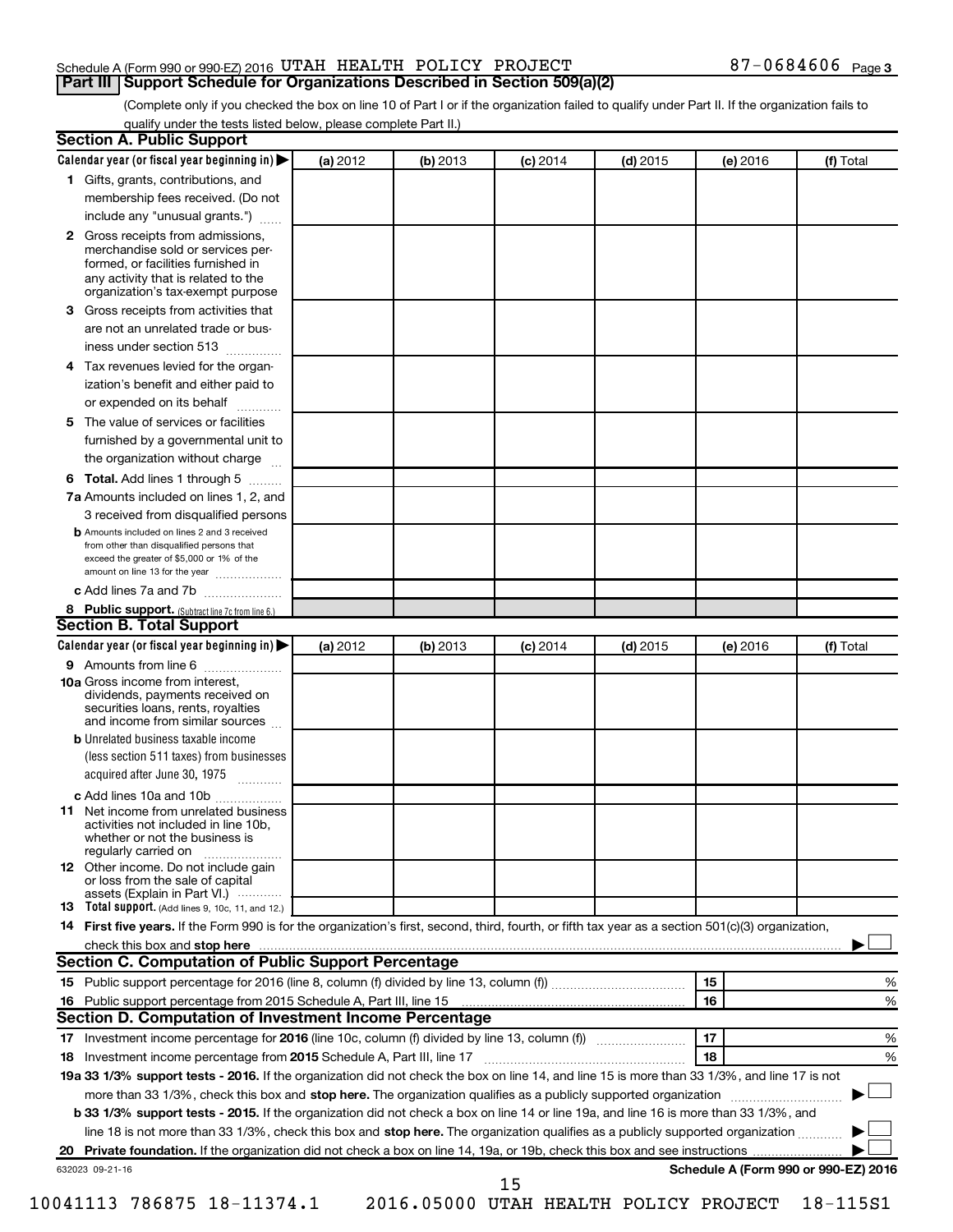#### Schedule A (Form 990 or 990-EZ) 2016 UTAH HEALTH POLICY PROJECT  $87-0684606$  Page

**1**

**2**

**3a**

**3b**

**3c**

**4a**

**4b**

**4c**

**5a**

**5b 5c**

**6**

**7**

**8**

**9a**

**9b**

**9c**

**10a**

**10b**

**Yes No**

### **Part IV Supporting Organizations**

(Complete only if you checked a box in line 12 on Part I. If you checked 12a of Part I, complete Sections A and B. If you checked 12b of Part I, complete Sections A and C. If you checked 12c of Part I, complete Sections A, D, and E. If you checked 12d of Part I, complete Sections A and D, and complete Part V.)

#### **Section A. All Supporting Organizations**

- **1** Are all of the organization's supported organizations listed by name in the organization's governing documents? If "No," describe in Part VI how the supported organizations are designated. If designated by *class or purpose, describe the designation. If historic and continuing relationship, explain.*
- **2** Did the organization have any supported organization that does not have an IRS determination of status under section 509(a)(1) or (2)? If "Yes," explain in Part VI how the organization determined that the supported *organization was described in section 509(a)(1) or (2).*
- **3a** Did the organization have a supported organization described in section 501(c)(4), (5), or (6)? If "Yes," answer *(b) and (c) below.*
- **b** Did the organization confirm that each supported organization qualified under section 501(c)(4), (5), or (6) and satisfied the public support tests under section 509(a)(2)? If "Yes," describe in Part VI when and how the *organization made the determination.*
- **c** Did the organization ensure that all support to such organizations was used exclusively for section 170(c)(2)(B) purposes? If "Yes," explain in Part VI what controls the organization put in place to ensure such use.
- **4 a** *If* Was any supported organization not organized in the United States ("foreign supported organization")? *"Yes," and if you checked 12a or 12b in Part I, answer (b) and (c) below.*
- **b** Did the organization have ultimate control and discretion in deciding whether to make grants to the foreign supported organization? If "Yes," describe in Part VI how the organization had such control and discretion *despite being controlled or supervised by or in connection with its supported organizations.*
- **c** Did the organization support any foreign supported organization that does not have an IRS determination under sections 501(c)(3) and 509(a)(1) or (2)? If "Yes," explain in Part VI what controls the organization used *to ensure that all support to the foreign supported organization was used exclusively for section 170(c)(2)(B) purposes.*
- **5a** Did the organization add, substitute, or remove any supported organizations during the tax year? If "Yes," answer (b) and (c) below (if applicable). Also, provide detail in Part VI, including (i) the names and EIN *numbers of the supported organizations added, substituted, or removed; (ii) the reasons for each such action; (iii) the authority under the organization's organizing document authorizing such action; and (iv) how the action was accomplished (such as by amendment to the organizing document).*
- **b** Type I or Type II only. Was any added or substituted supported organization part of a class already designated in the organization's organizing document?
- **c Substitutions only.**  Was the substitution the result of an event beyond the organization's control?
- **6** Did the organization provide support (whether in the form of grants or the provision of services or facilities) to support or benefit one or more of the filing organization's supported organizations? If "Yes," provide detail in anyone other than (i) its supported organizations, (ii) individuals that are part of the charitable class benefited by one or more of its supported organizations, or (iii) other supporting organizations that also *Part VI.*
- **7** Did the organization provide a grant, loan, compensation, or other similar payment to a substantial contributor regard to a substantial contributor? If "Yes," complete Part I of Schedule L (Form 990 or 990-EZ). (defined in section 4958(c)(3)(C)), a family member of a substantial contributor, or a 35% controlled entity with
- **8** Did the organization make a loan to a disqualified person (as defined in section 4958) not described in line 7? *If "Yes," complete Part I of Schedule L (Form 990 or 990-EZ).*
- **9 a** Was the organization controlled directly or indirectly at any time during the tax year by one or more in section 509(a)(1) or (2))? If "Yes," provide detail in Part VI. disqualified persons as defined in section 4946 (other than foundation managers and organizations described
- **b** Did one or more disqualified persons (as defined in line 9a) hold a controlling interest in any entity in which the supporting organization had an interest? If "Yes," provide detail in Part VI.
- **c** Did a disqualified person (as defined in line 9a) have an ownership interest in, or derive any personal benefit from, assets in which the supporting organization also had an interest? If "Yes," provide detail in Part VI.
- **10 a** Was the organization subject to the excess business holdings rules of section 4943 because of section supporting organizations)? If "Yes," answer 10b below. 4943(f) (regarding certain Type II supporting organizations, and all Type III non-functionally integrated
	- **b** Did the organization have any excess business holdings in the tax year? (Use Schedule C, Form 4720, to *determine whether the organization had excess business holdings.)*

632024 09-21-16

**Schedule A (Form 990 or 990-EZ) 2016**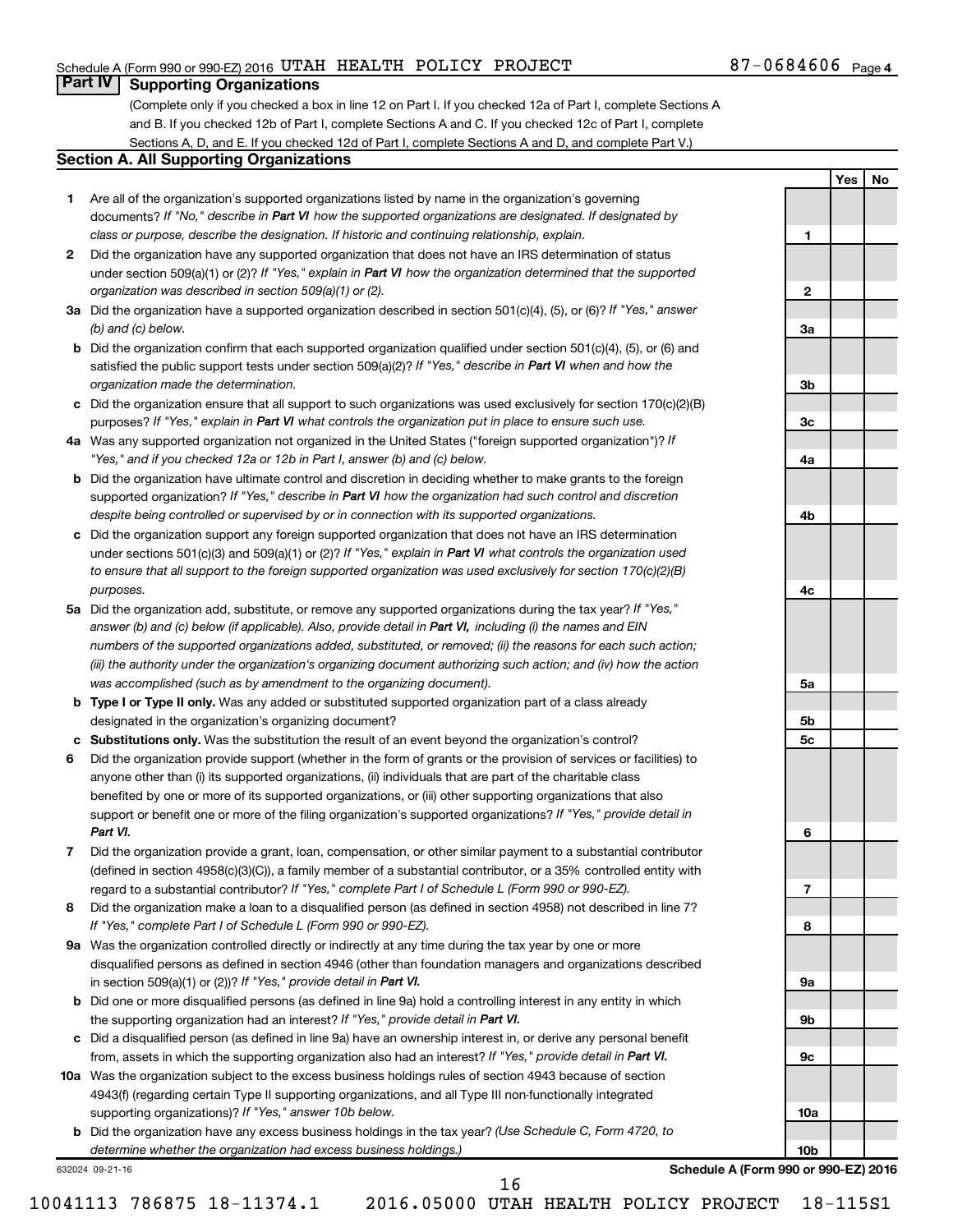#### Schedule A (Form 990 or 990-EZ) 2016 UTAH HEALTH POLICY PROJECT NERTH AND RESERVED BY THE BOOK Page UTAH HEALTH POLICY PROJECT 87-0684606

|    | Part IV         | <b>Supporting Organizations (continued)</b>                                                                                     |                 |     |    |
|----|-----------------|---------------------------------------------------------------------------------------------------------------------------------|-----------------|-----|----|
|    |                 |                                                                                                                                 |                 | Yes | No |
| 11 |                 | Has the organization accepted a gift or contribution from any of the following persons?                                         |                 |     |    |
|    |                 | a A person who directly or indirectly controls, either alone or together with persons described in (b) and (c)                  |                 |     |    |
|    |                 | below, the governing body of a supported organization?                                                                          | 11a             |     |    |
|    |                 | <b>b</b> A family member of a person described in (a) above?                                                                    | 11 <sub>b</sub> |     |    |
|    |                 | c A 35% controlled entity of a person described in (a) or (b) above? If "Yes" to a, b, or c, provide detail in Part VI.         | 11c             |     |    |
|    |                 | <b>Section B. Type I Supporting Organizations</b>                                                                               |                 |     |    |
|    |                 |                                                                                                                                 |                 | Yes | No |
| 1  |                 | Did the directors, trustees, or membership of one or more supported organizations have the power to                             |                 |     |    |
|    |                 | regularly appoint or elect at least a majority of the organization's directors or trustees at all times during the              |                 |     |    |
|    |                 | tax year? If "No," describe in Part VI how the supported organization(s) effectively operated, supervised, or                   |                 |     |    |
|    |                 | controlled the organization's activities. If the organization had more than one supported organization,                         |                 |     |    |
|    |                 | describe how the powers to appoint and/or remove directors or trustees were allocated among the supported                       |                 |     |    |
|    |                 | organizations and what conditions or restrictions, if any, applied to such powers during the tax year.                          | $\mathbf{1}$    |     |    |
| 2  |                 | Did the organization operate for the benefit of any supported organization other than the supported                             |                 |     |    |
|    |                 | organization(s) that operated, supervised, or controlled the supporting organization? If "Yes," explain in                      |                 |     |    |
|    |                 | Part VI how providing such benefit carried out the purposes of the supported organization(s) that operated,                     |                 |     |    |
|    |                 | supervised, or controlled the supporting organization.                                                                          | $\mathbf{2}$    |     |    |
|    |                 | <b>Section C. Type II Supporting Organizations</b>                                                                              |                 |     |    |
|    |                 |                                                                                                                                 |                 | Yes | No |
| 1  |                 | Were a majority of the organization's directors or trustees during the tax year also a majority of the directors                |                 |     |    |
|    |                 | or trustees of each of the organization's supported organization(s)? If "No," describe in Part VI how control                   |                 |     |    |
|    |                 | or management of the supporting organization was vested in the same persons that controlled or managed                          |                 |     |    |
|    |                 | the supported organization(s).                                                                                                  | 1               |     |    |
|    |                 | <b>Section D. All Type III Supporting Organizations</b>                                                                         |                 |     |    |
|    |                 |                                                                                                                                 |                 | Yes | No |
| 1  |                 | Did the organization provide to each of its supported organizations, by the last day of the fifth month of the                  |                 |     |    |
|    |                 | organization's tax year, (i) a written notice describing the type and amount of support provided during the prior tax           |                 |     |    |
|    |                 | year, (ii) a copy of the Form 990 that was most recently filed as of the date of notification, and (iii) copies of the          |                 |     |    |
|    |                 | organization's governing documents in effect on the date of notification, to the extent not previously provided?                | 1               |     |    |
| 2  |                 | Were any of the organization's officers, directors, or trustees either (i) appointed or elected by the supported                |                 |     |    |
|    |                 | organization(s) or (ii) serving on the governing body of a supported organization? If "No," explain in Part VI how              |                 |     |    |
|    |                 | the organization maintained a close and continuous working relationship with the supported organization(s).                     | 2               |     |    |
| 3  |                 | By reason of the relationship described in (2), did the organization's supported organizations have a                           |                 |     |    |
|    |                 | significant voice in the organization's investment policies and in directing the use of the organization's                      |                 |     |    |
|    |                 | income or assets at all times during the tax year? If "Yes," describe in Part VI the role the organization's                    |                 |     |    |
|    |                 | supported organizations played in this regard.                                                                                  | з               |     |    |
|    |                 | Section E. Type III Functionally Integrated Supporting Organizations                                                            |                 |     |    |
| 1  |                 | Check the box next to the method that the organization used to satisfy the Integral Part Test during the yealsee instructions). |                 |     |    |
| a  |                 | The organization satisfied the Activities Test. Complete line 2 below.                                                          |                 |     |    |
| b  |                 | The organization is the parent of each of its supported organizations. Complete line 3 below.                                   |                 |     |    |
| c  |                 | The organization supported a governmental entity. Describe in Part VI how you supported a government entity (see instructions). |                 |     |    |
| 2  |                 | Activities Test. Answer (a) and (b) below.                                                                                      |                 | Yes | No |
| а  |                 | Did substantially all of the organization's activities during the tax year directly further the exempt purposes of              |                 |     |    |
|    |                 | the supported organization(s) to which the organization was responsive? If "Yes," then in Part VI identify                      |                 |     |    |
|    |                 | how these activities directly furthered their exempt purposes,<br>those supported organizations and explain                     |                 |     |    |
|    |                 | how the organization was responsive to those supported organizations, and how the organization determined                       |                 |     |    |
|    |                 | that these activities constituted substantially all of its activities.                                                          | 2a              |     |    |
| b  |                 | Did the activities described in (a) constitute activities that, but for the organization's involvement, one or more             |                 |     |    |
|    |                 | of the organization's supported organization(s) would have been engaged in? If "Yes," explain in Part VI the                    |                 |     |    |
|    |                 | reasons for the organization's position that its supported organization(s) would have engaged in these                          |                 |     |    |
|    |                 | activities but for the organization's involvement.                                                                              | 2b              |     |    |
| З  |                 | Parent of Supported Organizations. Answer (a) and (b) below.                                                                    |                 |     |    |
| а  |                 | Did the organization have the power to regularly appoint or elect a majority of the officers, directors, or                     |                 |     |    |
|    |                 | trustees of each of the supported organizations? Provide details in Part VI.                                                    | За              |     |    |
|    |                 | <b>b</b> Did the organization exercise a substantial degree of direction over the policies, programs, and activities of each    |                 |     |    |
|    |                 | of its supported organizations? If "Yes," describe in Part VI the role played by the organization in this regard.               | 3b              |     |    |
|    | 632025 09-21-16 | Schedule A (Form 990 or 990-EZ) 2016<br>17                                                                                      |                 |     |    |
|    |                 |                                                                                                                                 |                 |     |    |

<sup>10041113 786875 18-11374.1 2016.05000</sup> UTAH HEALTH POLICY PROJECT 18-115S1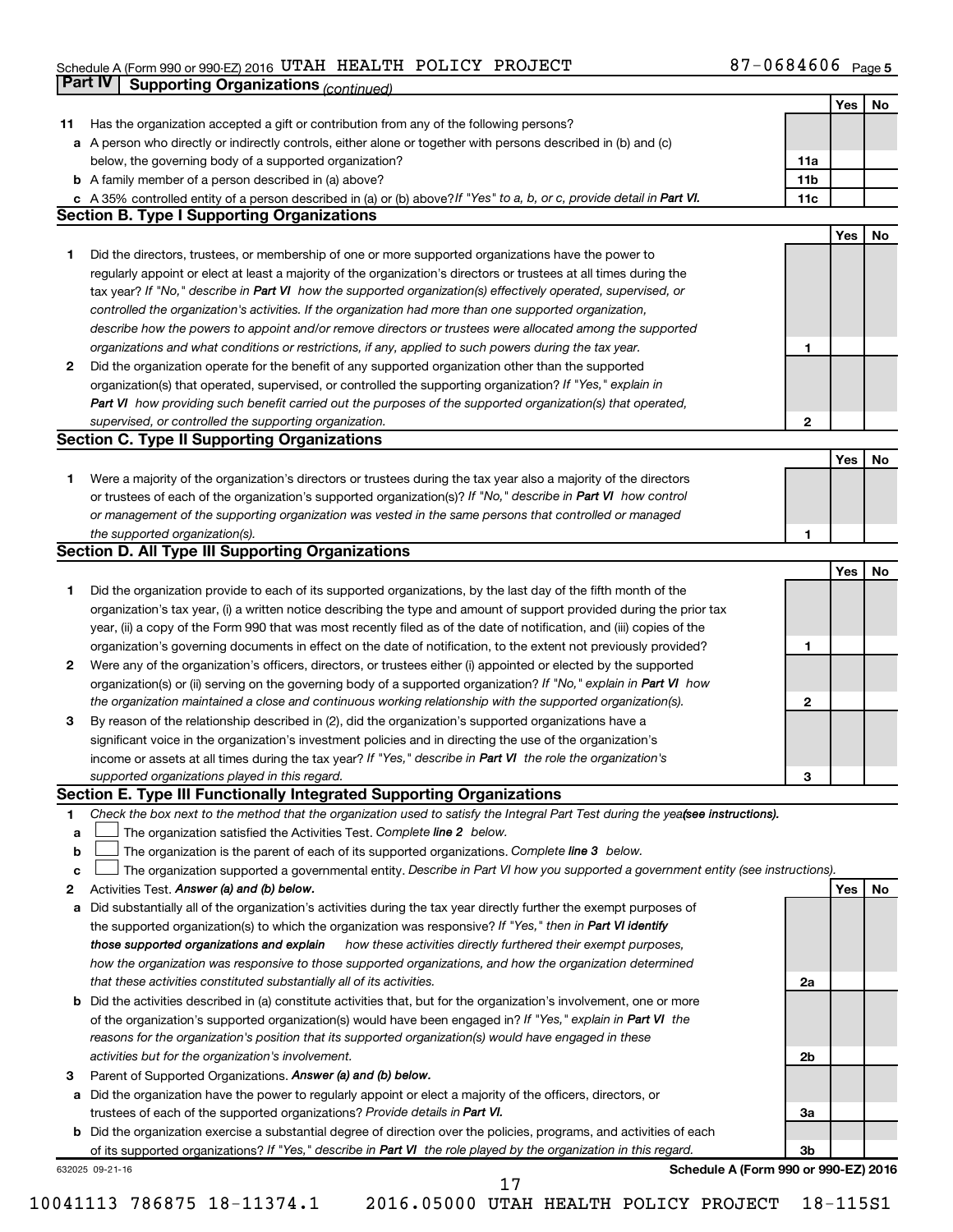#### Schedule A (Form 990 or 990-EZ) 2016 UTAH HEALTH POLICY PROJECT  $87-0684606$  Page **Part V Type III Non-Functionally Integrated 509(a)(3) Supporting Organizations**

1 **Letter See instructions.** All Check here if the organization satisfied the Integral Part Test as a qualifying trust on Nov. 20, 1970 (explain in Part VI.) See instructions. All other Type III non-functionally integrated supporting organizations must complete Sections A through E.

|                                         | Section A - Adjusted Net Income                                              | (A) Prior Year | (B) Current Year<br>(optional) |                                |
|-----------------------------------------|------------------------------------------------------------------------------|----------------|--------------------------------|--------------------------------|
| 1                                       | Net short-term capital gain                                                  | $\blacksquare$ |                                |                                |
| 2                                       | Recoveries of prior-year distributions                                       | $\mathbf{2}$   |                                |                                |
| 3                                       | Other gross income (see instructions)                                        | 3              |                                |                                |
| 4                                       | Add lines 1 through 3                                                        | 4              |                                |                                |
| 5                                       | Depreciation and depletion                                                   | 5              |                                |                                |
| 6                                       | Portion of operating expenses paid or incurred for production or             |                |                                |                                |
|                                         | collection of gross income or for management, conservation, or               |                |                                |                                |
|                                         | maintenance of property held for production of income (see instructions)     | 6              |                                |                                |
| 7                                       | Other expenses (see instructions)                                            | $\overline{7}$ |                                |                                |
| 8                                       | Adjusted Net Income (subtract lines 5, 6, and 7 from line 4)                 | 8              |                                |                                |
|                                         | <b>Section B - Minimum Asset Amount</b>                                      |                | (A) Prior Year                 | (B) Current Year<br>(optional) |
| 1                                       | Aggregate fair market value of all non-exempt-use assets (see                |                |                                |                                |
|                                         | instructions for short tax year or assets held for part of year):            |                |                                |                                |
|                                         | a Average monthly value of securities                                        | 1a             |                                |                                |
|                                         | <b>b</b> Average monthly cash balances                                       | 1 <sub>b</sub> |                                |                                |
|                                         | <b>c</b> Fair market value of other non-exempt-use assets                    | 1c             |                                |                                |
|                                         | d Total (add lines 1a, 1b, and 1c)                                           | 1d             |                                |                                |
|                                         | e Discount claimed for blockage or other                                     |                |                                |                                |
|                                         | factors (explain in detail in <b>Part VI</b> ):                              |                |                                |                                |
| 2                                       | Acquisition indebtedness applicable to non-exempt-use assets                 | $\mathbf{2}$   |                                |                                |
| 3                                       | Subtract line 2 from line 1d                                                 | 3              |                                |                                |
| 4                                       | Cash deemed held for exempt use. Enter 1-1/2% of line 3 (for greater amount, |                |                                |                                |
|                                         | see instructions)                                                            | 4              |                                |                                |
| 5                                       | Net value of non-exempt-use assets (subtract line 4 from line 3)             | 5              |                                |                                |
| 6                                       | Multiply line 5 by .035                                                      | 6              |                                |                                |
| 7                                       | Recoveries of prior-year distributions                                       | $\overline{7}$ |                                |                                |
| 8                                       | <b>Minimum Asset Amount (add line 7 to line 6)</b>                           | 8              |                                |                                |
| <b>Section C - Distributable Amount</b> |                                                                              |                |                                | <b>Current Year</b>            |
| 1                                       | Adjusted net income for prior year (from Section A, line 8, Column A)        | 1              |                                |                                |
| 2                                       | Enter 85% of line 1                                                          | $\mathbf{2}$   |                                |                                |
| 3                                       | Minimum asset amount for prior year (from Section B, line 8, Column A)       | 3              |                                |                                |
| 4                                       | Enter greater of line 2 or line 3                                            | 4              |                                |                                |
| 5                                       | Income tax imposed in prior year                                             | 5              |                                |                                |
| 6                                       | <b>Distributable Amount.</b> Subtract line 5 from line 4, unless subject to  |                |                                |                                |
|                                         | emergency temporary reduction (see instructions)                             | 6              |                                |                                |
|                                         |                                                                              |                |                                |                                |

**7** Check here if the current year is the organization's first as a non-functionally integrated Type III supporting organization (see † instructions).

**Schedule A (Form 990 or 990-EZ) 2016**

632026 09-21-16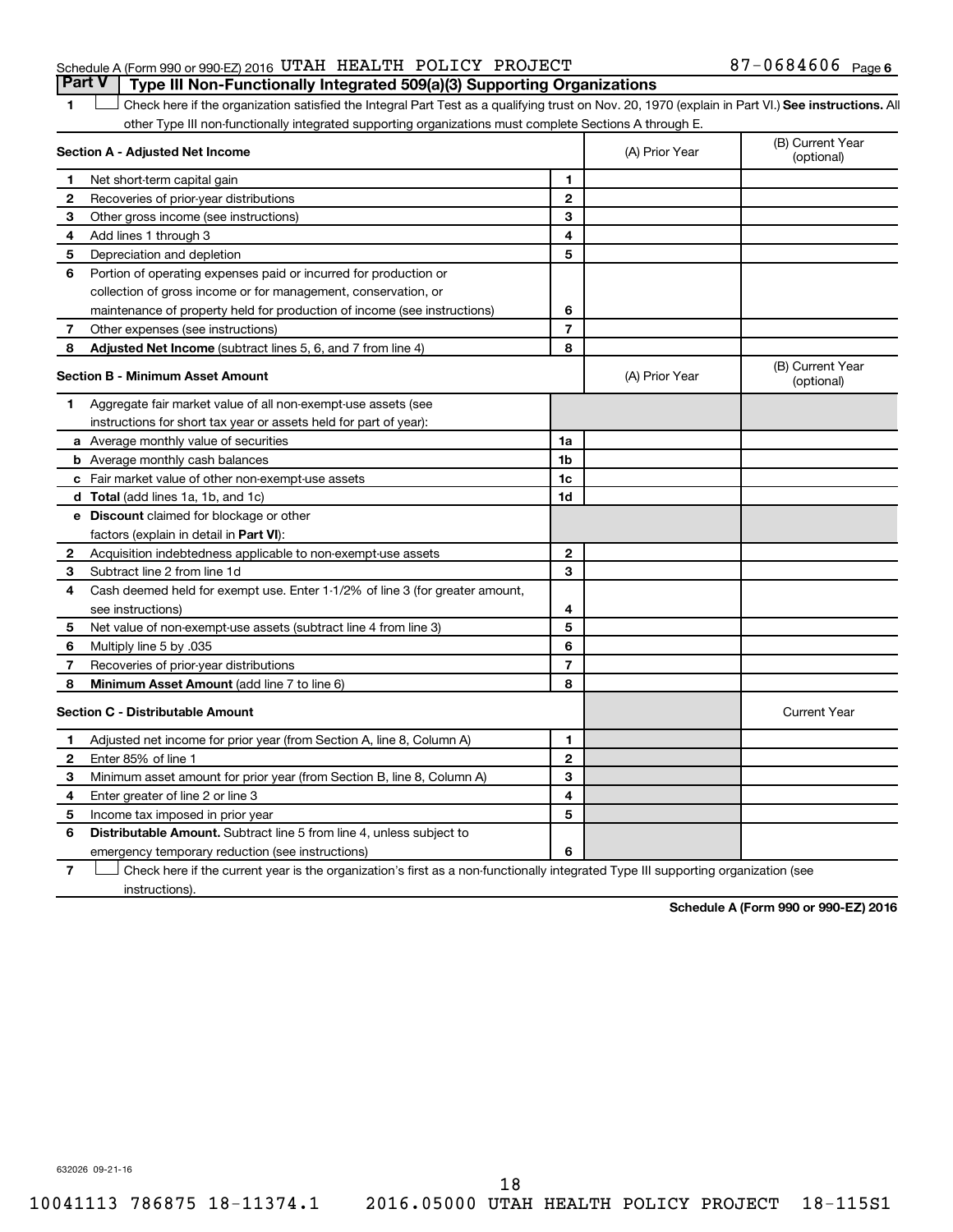#### Schedule A (Form 990 or 990-EZ) 2016 UTAH HEALTH POLICY PROJECT NERTH AND RESERVED BY THE BOOK Page UTAH HEALTH POLICY PROJECT 87-0684606

|                | <b>Part V</b><br>Type III Non-Functionally Integrated 509(a)(3) Supporting Organizations (continued) |                             |                                       |                                         |  |  |  |  |  |
|----------------|------------------------------------------------------------------------------------------------------|-----------------------------|---------------------------------------|-----------------------------------------|--|--|--|--|--|
|                | <b>Current Year</b><br><b>Section D - Distributions</b>                                              |                             |                                       |                                         |  |  |  |  |  |
| 1              | Amounts paid to supported organizations to accomplish exempt purposes                                |                             |                                       |                                         |  |  |  |  |  |
| $\mathbf{2}$   | Amounts paid to perform activity that directly furthers exempt purposes of supported                 |                             |                                       |                                         |  |  |  |  |  |
|                | organizations, in excess of income from activity                                                     |                             |                                       |                                         |  |  |  |  |  |
| 3              | Administrative expenses paid to accomplish exempt purposes of supported organizations                |                             |                                       |                                         |  |  |  |  |  |
| 4              | Amounts paid to acquire exempt-use assets                                                            |                             |                                       |                                         |  |  |  |  |  |
| 5              | Qualified set-aside amounts (prior IRS approval required)                                            |                             |                                       |                                         |  |  |  |  |  |
| 6              | Other distributions (describe in <b>Part VI</b> ). See instructions                                  |                             |                                       |                                         |  |  |  |  |  |
| 7              | <b>Total annual distributions.</b> Add lines 1 through 6                                             |                             |                                       |                                         |  |  |  |  |  |
| 8              | Distributions to attentive supported organizations to which the organization is responsive           |                             |                                       |                                         |  |  |  |  |  |
|                | (provide details in Part VI). See instructions                                                       |                             |                                       |                                         |  |  |  |  |  |
| 9              | Distributable amount for 2016 from Section C, line 6                                                 |                             |                                       |                                         |  |  |  |  |  |
| 10             | Line 8 amount divided by Line 9 amount                                                               |                             |                                       |                                         |  |  |  |  |  |
|                |                                                                                                      | (i)                         | (ii)                                  | (iii)                                   |  |  |  |  |  |
|                | Section E - Distribution Allocations (see instructions)                                              | <b>Excess Distributions</b> | <b>Underdistributions</b><br>Pre-2016 | <b>Distributable</b><br>Amount for 2016 |  |  |  |  |  |
|                |                                                                                                      |                             |                                       |                                         |  |  |  |  |  |
| 1              | Distributable amount for 2016 from Section C, line 6                                                 |                             |                                       |                                         |  |  |  |  |  |
| $\mathbf{2}$   | Underdistributions, if any, for years prior to 2016 (reason-                                         |                             |                                       |                                         |  |  |  |  |  |
|                | able cause required- explain in Part VI). See instructions                                           |                             |                                       |                                         |  |  |  |  |  |
| 3              | Excess distributions carryover, if any, to 2016:                                                     |                             |                                       |                                         |  |  |  |  |  |
| а              |                                                                                                      |                             |                                       |                                         |  |  |  |  |  |
| b              |                                                                                                      |                             |                                       |                                         |  |  |  |  |  |
|                | c From 2013                                                                                          |                             |                                       |                                         |  |  |  |  |  |
|                | <b>d</b> From 2014                                                                                   |                             |                                       |                                         |  |  |  |  |  |
|                | e From 2015                                                                                          |                             |                                       |                                         |  |  |  |  |  |
|                | f Total of lines 3a through e                                                                        |                             |                                       |                                         |  |  |  |  |  |
|                | <b>g</b> Applied to underdistributions of prior years                                                |                             |                                       |                                         |  |  |  |  |  |
|                | h Applied to 2016 distributable amount                                                               |                             |                                       |                                         |  |  |  |  |  |
| Ť.             | Carryover from 2011 not applied (see instructions)                                                   |                             |                                       |                                         |  |  |  |  |  |
|                | Remainder. Subtract lines 3g, 3h, and 3i from 3f.<br>Distributions for 2016 from Section D,          |                             |                                       |                                         |  |  |  |  |  |
| 4              | line $7:$                                                                                            |                             |                                       |                                         |  |  |  |  |  |
|                | a Applied to underdistributions of prior years                                                       |                             |                                       |                                         |  |  |  |  |  |
|                | <b>b</b> Applied to 2016 distributable amount                                                        |                             |                                       |                                         |  |  |  |  |  |
| с              | Remainder. Subtract lines 4a and 4b from 4                                                           |                             |                                       |                                         |  |  |  |  |  |
| 5              | Remaining underdistributions for years prior to 2016, if                                             |                             |                                       |                                         |  |  |  |  |  |
|                | any. Subtract lines 3g and 4a from line 2. For result greater                                        |                             |                                       |                                         |  |  |  |  |  |
|                | than zero, explain in Part VI. See instructions                                                      |                             |                                       |                                         |  |  |  |  |  |
| 6              | Remaining underdistributions for 2016. Subtract lines 3h                                             |                             |                                       |                                         |  |  |  |  |  |
|                | and 4b from line 1. For result greater than zero, explain in                                         |                             |                                       |                                         |  |  |  |  |  |
|                | Part VI. See instructions                                                                            |                             |                                       |                                         |  |  |  |  |  |
| $\overline{7}$ | Excess distributions carryover to 2017. Add lines 3j                                                 |                             |                                       |                                         |  |  |  |  |  |
|                | and 4c                                                                                               |                             |                                       |                                         |  |  |  |  |  |
| 8              | Breakdown of line 7:                                                                                 |                             |                                       |                                         |  |  |  |  |  |
| а              |                                                                                                      |                             |                                       |                                         |  |  |  |  |  |
|                | <b>b</b> Excess from 2013                                                                            |                             |                                       |                                         |  |  |  |  |  |
|                | c Excess from 2014                                                                                   |                             |                                       |                                         |  |  |  |  |  |
|                | d Excess from 2015                                                                                   |                             |                                       |                                         |  |  |  |  |  |
|                | e Excess from 2016                                                                                   |                             |                                       |                                         |  |  |  |  |  |

**Schedule A (Form 990 or 990-EZ) 2016**

632027 09-21-16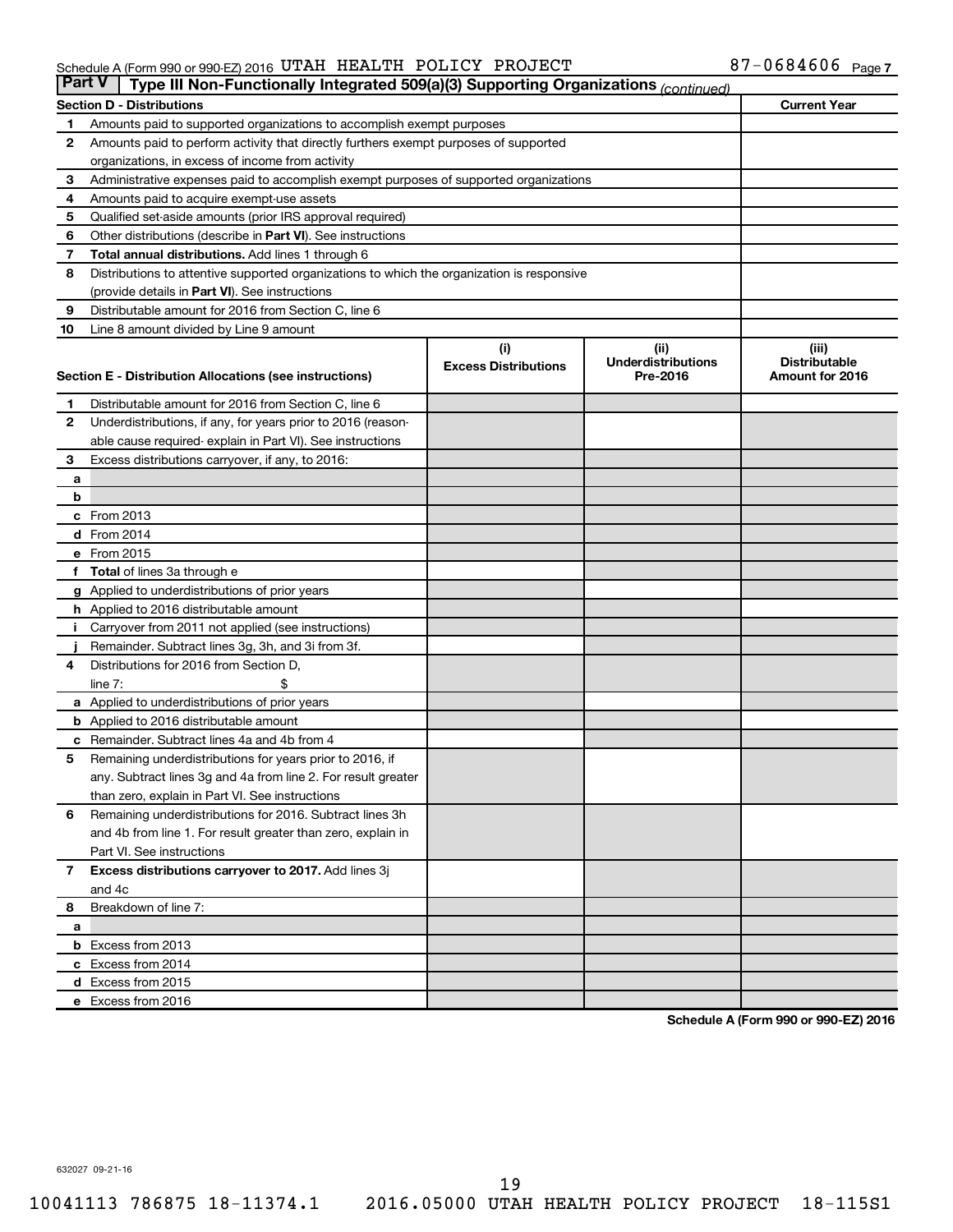| <b>Part VI</b>  | Schedule A (Form 990 or 990-EZ) 2016 UTAH HEALTH POLICY PROJECT<br>Supplemental Information. Provide the explanations required by Part II, line 10; Part II, line 17a or 17b; Part III, line 12;                                                                                                                                                                  |                                       |        |  |                                      | 87-0684606 Page 8 |
|-----------------|-------------------------------------------------------------------------------------------------------------------------------------------------------------------------------------------------------------------------------------------------------------------------------------------------------------------------------------------------------------------|---------------------------------------|--------|--|--------------------------------------|-------------------|
|                 | Part IV, Section A, lines 1, 2, 3b, 3c, 4b, 4c, 5a, 6, 9a, 9b, 9c, 11a, 11b, and 11c; Part IV, Section B, lines 1 and 2; Part IV, Section C, line 1; Part IV, Section D, lines 2 and 3; Part IV, Section E, lines 1 and 2; Par<br>Section D, lines 5, 6, and 8; and Part V, Section E, lines 2, 5, and 6. Also complete this part for any additional information. |                                       |        |  |                                      |                   |
|                 | (See instructions.)                                                                                                                                                                                                                                                                                                                                               |                                       |        |  |                                      |                   |
|                 |                                                                                                                                                                                                                                                                                                                                                                   |                                       |        |  |                                      |                   |
|                 |                                                                                                                                                                                                                                                                                                                                                                   |                                       |        |  |                                      |                   |
|                 |                                                                                                                                                                                                                                                                                                                                                                   |                                       |        |  |                                      |                   |
|                 |                                                                                                                                                                                                                                                                                                                                                                   |                                       |        |  |                                      |                   |
|                 |                                                                                                                                                                                                                                                                                                                                                                   |                                       |        |  |                                      |                   |
|                 |                                                                                                                                                                                                                                                                                                                                                                   |                                       |        |  |                                      |                   |
|                 |                                                                                                                                                                                                                                                                                                                                                                   |                                       |        |  |                                      |                   |
|                 |                                                                                                                                                                                                                                                                                                                                                                   |                                       |        |  |                                      |                   |
|                 |                                                                                                                                                                                                                                                                                                                                                                   |                                       |        |  |                                      |                   |
|                 |                                                                                                                                                                                                                                                                                                                                                                   |                                       |        |  |                                      |                   |
|                 |                                                                                                                                                                                                                                                                                                                                                                   |                                       |        |  |                                      |                   |
|                 |                                                                                                                                                                                                                                                                                                                                                                   |                                       |        |  |                                      |                   |
|                 |                                                                                                                                                                                                                                                                                                                                                                   |                                       |        |  |                                      |                   |
|                 |                                                                                                                                                                                                                                                                                                                                                                   |                                       |        |  |                                      |                   |
|                 |                                                                                                                                                                                                                                                                                                                                                                   |                                       |        |  |                                      |                   |
|                 |                                                                                                                                                                                                                                                                                                                                                                   |                                       |        |  |                                      |                   |
|                 |                                                                                                                                                                                                                                                                                                                                                                   |                                       |        |  |                                      |                   |
|                 |                                                                                                                                                                                                                                                                                                                                                                   |                                       |        |  |                                      |                   |
|                 |                                                                                                                                                                                                                                                                                                                                                                   |                                       |        |  |                                      |                   |
|                 |                                                                                                                                                                                                                                                                                                                                                                   |                                       |        |  |                                      |                   |
|                 |                                                                                                                                                                                                                                                                                                                                                                   |                                       |        |  |                                      |                   |
|                 |                                                                                                                                                                                                                                                                                                                                                                   |                                       |        |  |                                      |                   |
|                 |                                                                                                                                                                                                                                                                                                                                                                   |                                       |        |  |                                      |                   |
|                 |                                                                                                                                                                                                                                                                                                                                                                   |                                       |        |  |                                      |                   |
|                 |                                                                                                                                                                                                                                                                                                                                                                   |                                       |        |  |                                      |                   |
|                 |                                                                                                                                                                                                                                                                                                                                                                   |                                       |        |  |                                      |                   |
|                 |                                                                                                                                                                                                                                                                                                                                                                   |                                       |        |  |                                      |                   |
|                 |                                                                                                                                                                                                                                                                                                                                                                   |                                       |        |  |                                      |                   |
|                 |                                                                                                                                                                                                                                                                                                                                                                   |                                       |        |  |                                      |                   |
|                 |                                                                                                                                                                                                                                                                                                                                                                   |                                       |        |  |                                      |                   |
|                 |                                                                                                                                                                                                                                                                                                                                                                   |                                       |        |  |                                      |                   |
|                 |                                                                                                                                                                                                                                                                                                                                                                   |                                       |        |  |                                      |                   |
|                 |                                                                                                                                                                                                                                                                                                                                                                   |                                       |        |  |                                      |                   |
|                 |                                                                                                                                                                                                                                                                                                                                                                   |                                       |        |  |                                      |                   |
|                 |                                                                                                                                                                                                                                                                                                                                                                   |                                       |        |  |                                      |                   |
|                 |                                                                                                                                                                                                                                                                                                                                                                   |                                       |        |  |                                      |                   |
|                 |                                                                                                                                                                                                                                                                                                                                                                   |                                       |        |  |                                      |                   |
|                 |                                                                                                                                                                                                                                                                                                                                                                   |                                       |        |  |                                      |                   |
| 632028 09-21-16 |                                                                                                                                                                                                                                                                                                                                                                   |                                       | $2\,0$ |  | Schedule A (Form 990 or 990-EZ) 2016 |                   |
|                 | 10041113 786875 18-11374.1                                                                                                                                                                                                                                                                                                                                        | 2016.05000 UTAH HEALTH POLICY PROJECT |        |  |                                      | $18 - 115S1$      |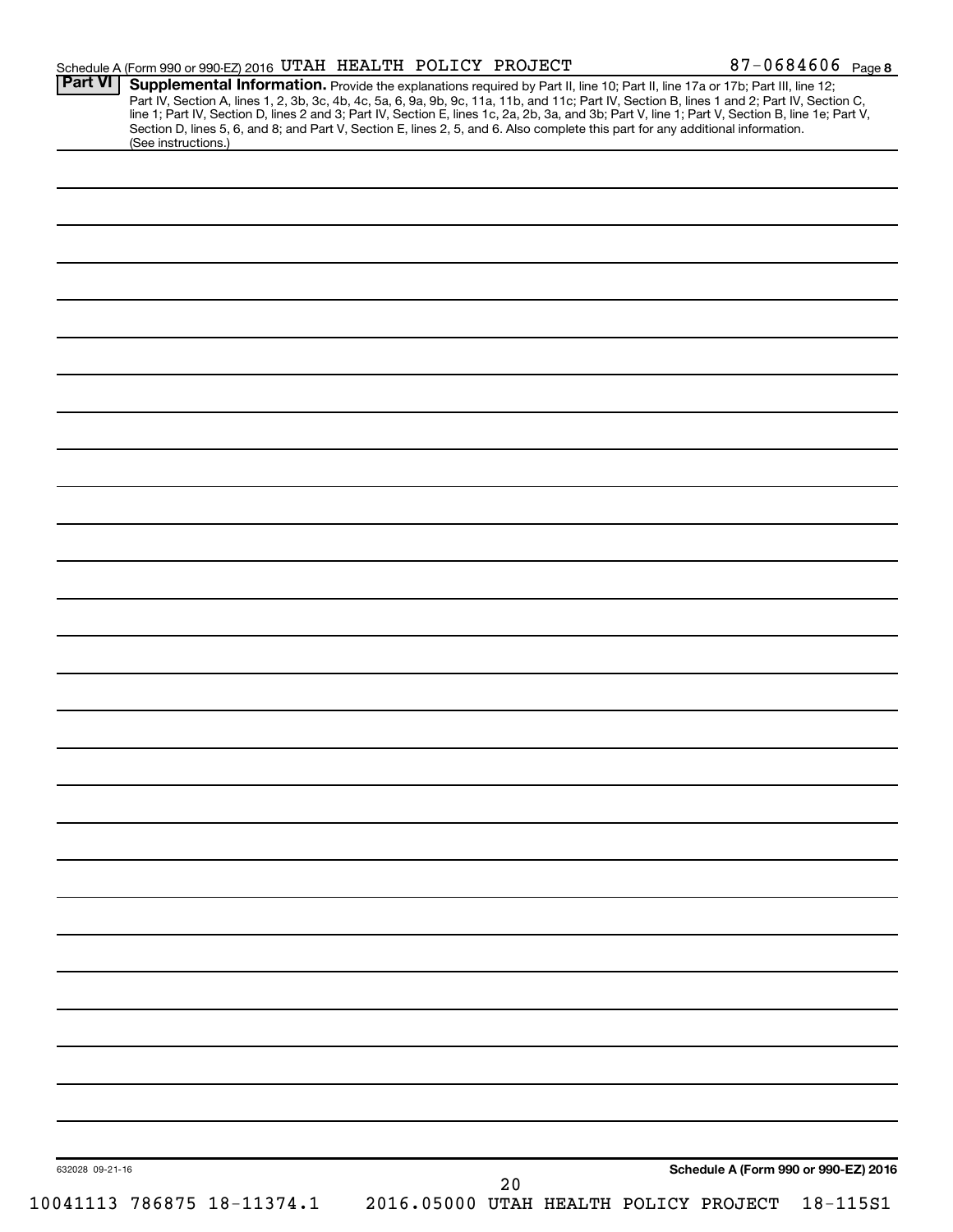Department of the Treasury **(Form 990, 990-EZ,**

Internal Revenue Service

\*\* PUBLIC DISCLOSURE COPY \*\*

# **Schedule B Schedule of Contributors**

**or 990-PF) | Attach to Form 990, Form 990-EZ, or Form 990-PF. | Information about Schedule B (Form 990, 990-EZ, or 990-PF) and** its instructions is at www.irs.gov/form990.

OMB No. 1545-0047

**2016**

**Name of the organization Employer identification number**

UTAH HEALTH POLICY PROJECT **87-0684606** 

|  | $\tilde{\phantom{a}}$<br>- |  |
|--|----------------------------|--|
|  |                            |  |
|  |                            |  |
|  |                            |  |

| <b>Organization type</b> (check one): |                                                                           |  |  |  |  |  |
|---------------------------------------|---------------------------------------------------------------------------|--|--|--|--|--|
| Filers of:                            | Section:                                                                  |  |  |  |  |  |
| Form 990 or 990-EZ                    | $\lfloor \underline{X} \rfloor$ 501(c)( 3) (enter number) organization    |  |  |  |  |  |
|                                       | 4947(a)(1) nonexempt charitable trust not treated as a private foundation |  |  |  |  |  |
|                                       | 527 political organization                                                |  |  |  |  |  |
| Form 990-PF                           | 501(c)(3) exempt private foundation                                       |  |  |  |  |  |
|                                       | 4947(a)(1) nonexempt charitable trust treated as a private foundation     |  |  |  |  |  |
|                                       | 501(c)(3) taxable private foundation                                      |  |  |  |  |  |

Check if your organization is covered by the General Rule or a Special Rule.

**Note:**  Only a section 501(c)(7), (8), or (10) organization can check boxes for both the General Rule and a Special Rule. See instructions.

#### **General Rule**

 $\Box$ 

For an organization filing Form 990, 990-EZ, or 990-PF that received, during the year, contributions totaling \$5,000 or more (in money or property) from any one contributor. Complete Parts I and II. See instructions for determining a contributor's total contributions.

#### **Special Rules**

any one contributor, during the year, total contributions of the greater of **(1)** \$5,000 or **(2)** 2% of the amount on (i) Form 990, Part VIII, line 1h,  $\boxed{\text{X}}$  For an organization described in section 501(c)(3) filing Form 990 or 990-EZ that met the 33 1/3% support test of the regulations under sections 509(a)(1) and 170(b)(1)(A)(vi), that checked Schedule A (Form 990 or 990-EZ), Part II, line 13, 16a, or 16b, and that received from or (ii) Form 990-EZ, line 1. Complete Parts I and II.

year, total contributions of more than \$1,000 *exclusively* for religious, charitable, scientific, literary, or educational purposes, or for For an organization described in section 501(c)(7), (8), or (10) filing Form 990 or 990-EZ that received from any one contributor, during the the prevention of cruelty to children or animals. Complete Parts I, II, and III.  $\Box$ 

purpose. Don't complete any of the parts unless the General Rule applies to this organization because it received nonexclusively year, contributions exclusively for religious, charitable, etc., purposes, but no such contributions totaled more than \$1,000. If this box is checked, enter here the total contributions that were received during the year for an exclusively religious, charitable, etc., For an organization described in section 501(c)(7), (8), or (10) filing Form 990 or 990-EZ that received from any one contributor, during the religious, charitable, etc., contributions totaling \$5,000 or more during the year  $\ldots$  $\ldots$  $\ldots$  $\ldots$  $\ldots$  $\ldots$  $\Box$ 

**Caution:**  An organization that isn't covered by the General Rule and/or the Special Rules doesn't file Schedule B (Form 990, 990-EZ, or 990-PF),  **must** but it answer "No" on Part IV, line 2, of its Form 990; or check the box on line H of its Form 990-EZ or on its Form 990-PF, Part I, line 2, to certify that it doesn't meet the filing requirements of Schedule B (Form 990, 990-EZ, or 990-PF).

LHA For Paperwork Reduction Act Notice, see the Instructions for Form 990, 990-EZ, or 990-PF. Schedule B (Form 990, 990-EZ, or 990-PF) (2016)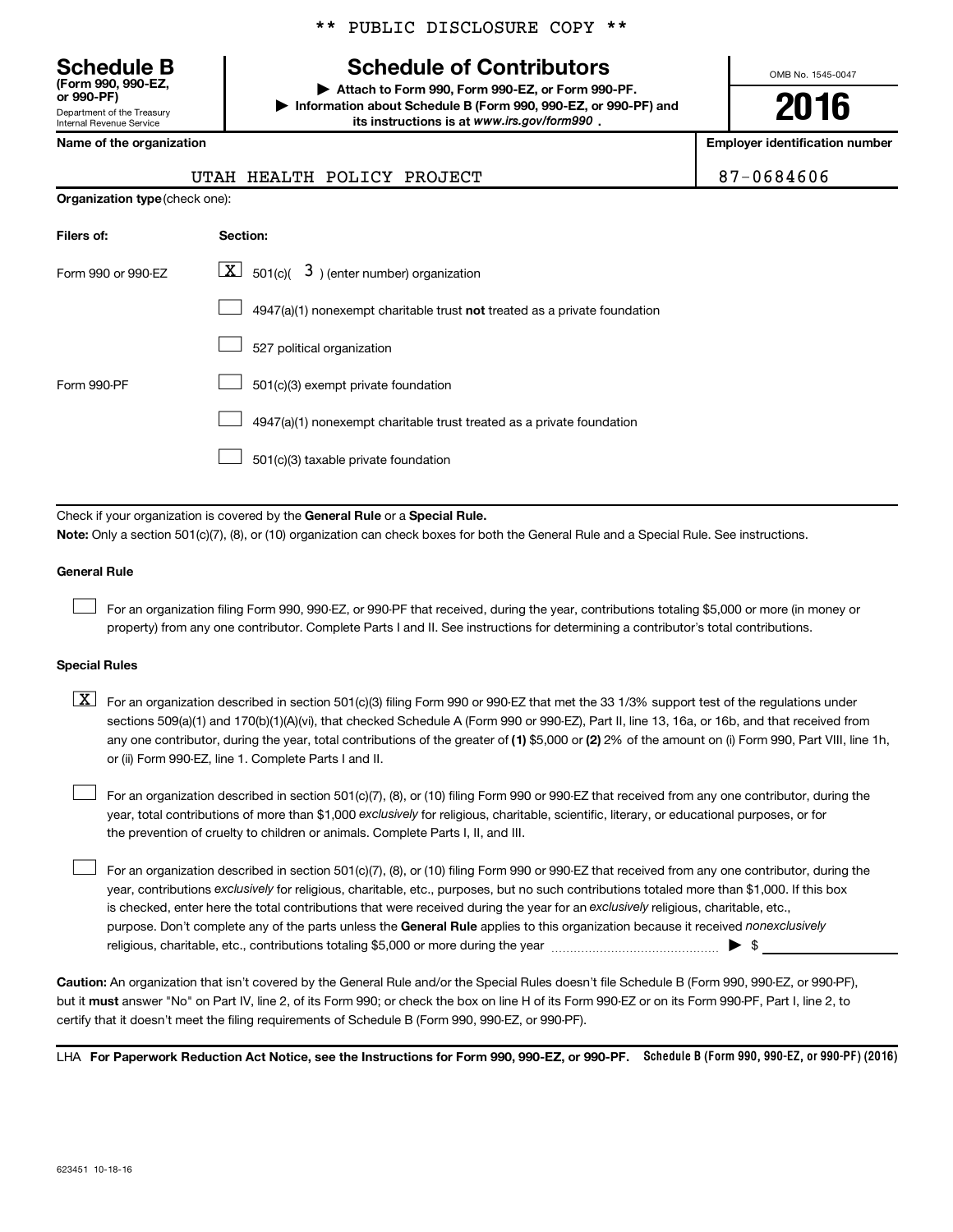#### Schedule B (Form 990, 990-EZ, or 990-PF) (2016)

**Name of organization Employer identification number**

UTAH HEALTH POLICY PROJECT **87-0684606** 

#### 623452 10-18-16 **Schedule B (Form 990, 990-EZ, or 990-PF) (2016) (a) No. (b) Name, address, and ZIP + 4 (c) Total contributions (d) Type of contribution Person Payroll Noncash (a) No. (b) Name, address, and ZIP + 4 (c) Total contributions (d) Type of contribution Person Payroll Noncash (a) No. (b) Name, address, and ZIP + 4 (c) Total contributions (d) Type of contribution Person Payroll Noncash (a) No. (b) Name, address, and ZIP + 4 (c) Total contributions (d) Type of contribution Person Payroll Noncash (a) No. (b) Name, address, and ZIP + 4 (c) Total contributions (d) Type of contribution Person Payroll Noncash (a) No. (b) Name, address, and ZIP + 4 (c) Total contributions (d) Type of contribution Person Payroll Noncash Part I** Contributors (See instructions). Use duplicate copies of Part I if additional space is needed. \$ (Complete Part II for noncash contributions.) \$ (Complete Part II for noncash contributions.) \$ (Complete Part II for noncash contributions.) \$ (Complete Part II for noncash contributions.) \$ (Complete Part II for noncash contributions.) \$ (Complete Part II for noncash contributions.)  $\lfloor x \rfloor$  $\Box$  $\Box$  $\overline{\mathbf{X}}$  $\Box$  $\Box$  $\boxed{\textbf{X}}$  $\Box$  $\Box$  $\boxed{\text{X}}$  $\Box$  $\Box$  $\boxed{\text{X}}$  $\Box$  $\Box$  $\Box$  $\Box$  $\Box$  $\begin{array}{|c|c|c|c|c|}\hline \ \text{1} & \text{Person} & \text{X} \ \hline \end{array}$ 700,420.  $2$  Person  $\overline{\text{X}}$ 100,670.  $\begin{array}{|c|c|c|c|c|c|}\hline \text{3} & \text{Person} & \text{X} \ \hline \end{array}$ 47,710.  $\begin{array}{|c|c|c|c|c|}\hline \text{4} & \text{Person} & \text{\textbf{X}}\ \hline \end{array}$ 99,090. 5 X 22,000. 10041113 786875 18-11374.1 2016.05000 UTAH HEALTH POLICY PROJECT 18-115S1 22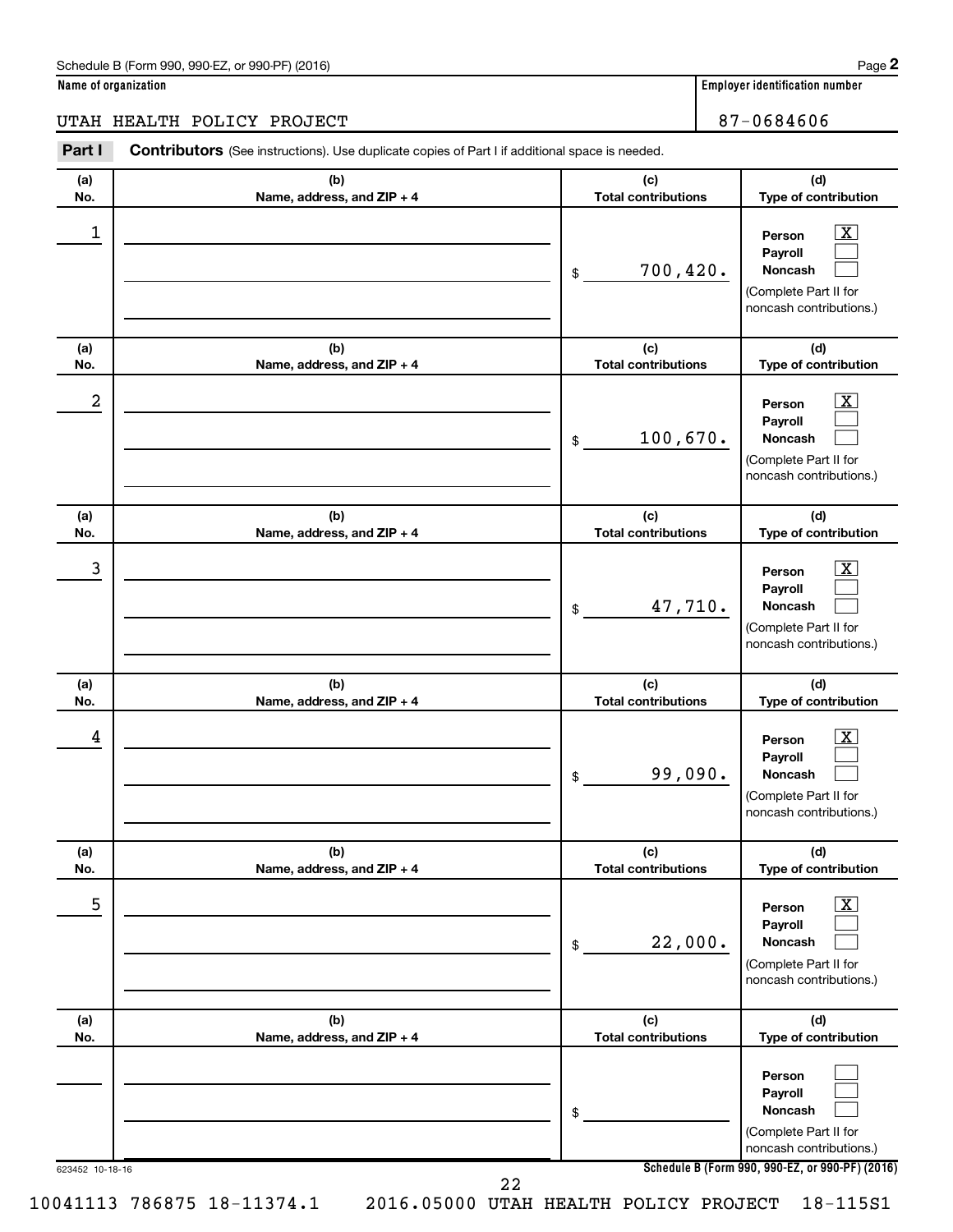**3**

### UTAH HEALTH POLICY PROJECT 87-0684606

Part II Noncash Property (See instructions). Use duplicate copies of Part II if additional space is needed.

| (a)<br>No.<br>from<br>Part I | (b)<br>Description of noncash property given | (c)<br>FMV (or estimate)<br>(See instructions) | (d)<br>Date received                            |
|------------------------------|----------------------------------------------|------------------------------------------------|-------------------------------------------------|
|                              |                                              | \$                                             |                                                 |
|                              |                                              |                                                |                                                 |
| (a)<br>No.<br>from<br>Part I | (b)<br>Description of noncash property given | (c)<br>FMV (or estimate)<br>(See instructions) | (d)<br>Date received                            |
|                              |                                              |                                                |                                                 |
|                              |                                              |                                                |                                                 |
|                              |                                              | \$                                             |                                                 |
|                              |                                              |                                                |                                                 |
| (a)<br>No.<br>from<br>Part I | (b)<br>Description of noncash property given | (c)<br>FMV (or estimate)<br>(See instructions) | (d)<br>Date received                            |
|                              |                                              |                                                |                                                 |
|                              |                                              |                                                |                                                 |
|                              |                                              | \$                                             |                                                 |
|                              |                                              |                                                |                                                 |
| (a)<br>No.<br>from<br>Part I | (b)<br>Description of noncash property given | (c)<br>FMV (or estimate)<br>(See instructions) | (d)<br>Date received                            |
|                              |                                              |                                                |                                                 |
|                              |                                              |                                                |                                                 |
|                              |                                              |                                                |                                                 |
|                              |                                              | \$                                             |                                                 |
| (a)                          |                                              | (c)                                            |                                                 |
| No.<br>from                  | (b)<br>Description of noncash property given | FMV (or estimate)                              | (d)<br>Date received                            |
| Part I                       |                                              | (See instructions)                             |                                                 |
|                              |                                              |                                                |                                                 |
|                              |                                              |                                                |                                                 |
|                              |                                              | \$                                             |                                                 |
| (a)                          |                                              |                                                |                                                 |
| No.                          | (b)                                          | (c)<br>FMV (or estimate)                       | (d)                                             |
| from<br>Part I               | Description of noncash property given        | (See instructions)                             | Date received                                   |
|                              |                                              |                                                |                                                 |
|                              |                                              |                                                |                                                 |
|                              |                                              |                                                |                                                 |
|                              |                                              | \$                                             | Schedule B (Form 990, 990-EZ, or 990-PF) (2016) |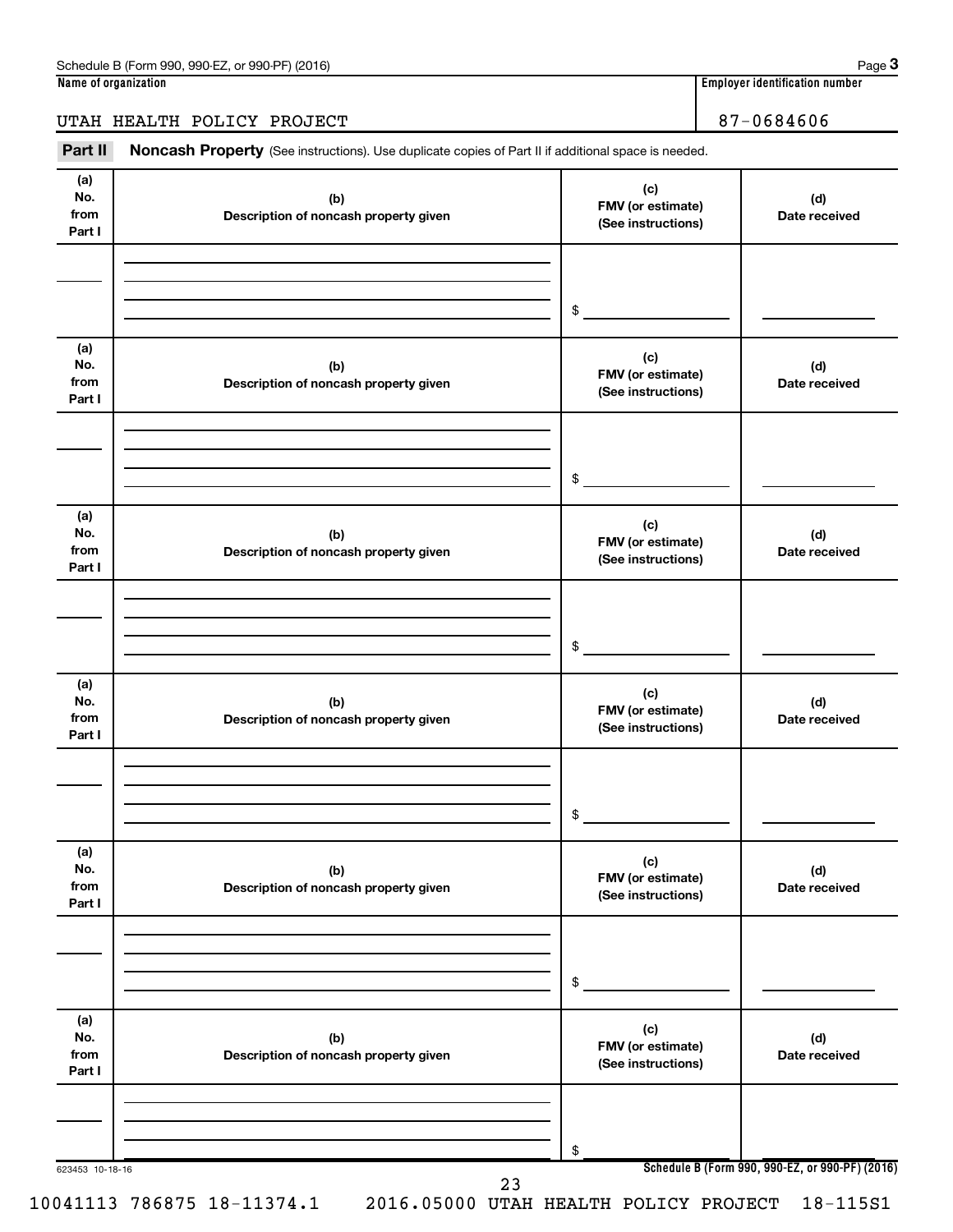| Name of organization      |                                                                                                                                                                                                                             | <b>Employer identification number</b> |                                                                                                                                                       |
|---------------------------|-----------------------------------------------------------------------------------------------------------------------------------------------------------------------------------------------------------------------------|---------------------------------------|-------------------------------------------------------------------------------------------------------------------------------------------------------|
|                           | UTAH HEALTH POLICY PROJECT                                                                                                                                                                                                  |                                       | 87-0684606                                                                                                                                            |
| Part III                  | the year from any one contributor. Complete columns (a) through (e) and the following line entry. For organizations                                                                                                         |                                       | Exclusively religious, charitable, etc., contributions to organizations described in section 501(c)(7), (8), or (10) that total more than \$1,000 for |
|                           | completing Part III, enter the total of exclusively religious, charitable, etc., contributions of \$1,000 or less for the year. (Enter this info. once.)<br>Use duplicate copies of Part III if additional space is needed. |                                       | $\blacktriangleright$ \$                                                                                                                              |
| (a) No.<br>from<br>Part I | (b) Purpose of gift                                                                                                                                                                                                         | (c) Use of gift                       | (d) Description of how gift is held                                                                                                                   |
|                           |                                                                                                                                                                                                                             | (e) Transfer of gift                  |                                                                                                                                                       |
|                           | Transferee's name, address, and ZIP + 4                                                                                                                                                                                     |                                       | Relationship of transferor to transferee                                                                                                              |
| (a) No.<br>from<br>Part I | (b) Purpose of gift                                                                                                                                                                                                         | (c) Use of gift                       | (d) Description of how gift is held                                                                                                                   |
|                           | Transferee's name, address, and ZIP + 4                                                                                                                                                                                     | (e) Transfer of gift                  | Relationship of transferor to transferee                                                                                                              |
| (a) No.<br>from<br>Part I | (b) Purpose of gift                                                                                                                                                                                                         | (c) Use of gift                       | (d) Description of how gift is held                                                                                                                   |
|                           | Transferee's name, address, and ZIP + 4                                                                                                                                                                                     | (e) Transfer of gift                  | Relationship of transferor to transferee                                                                                                              |
| (a) No.<br>from<br>Part I | (b) Purpose of gift                                                                                                                                                                                                         | (c) Use of gift                       | (d) Description of how gift is held                                                                                                                   |
|                           | Transferee's name, address, and ZIP + 4                                                                                                                                                                                     | (e) Transfer of gift                  | Relationship of transferor to transferee                                                                                                              |
| 623454 10-18-16           |                                                                                                                                                                                                                             |                                       | Schedule B (Form 990, 990-EZ, or 990-PF) (2016)                                                                                                       |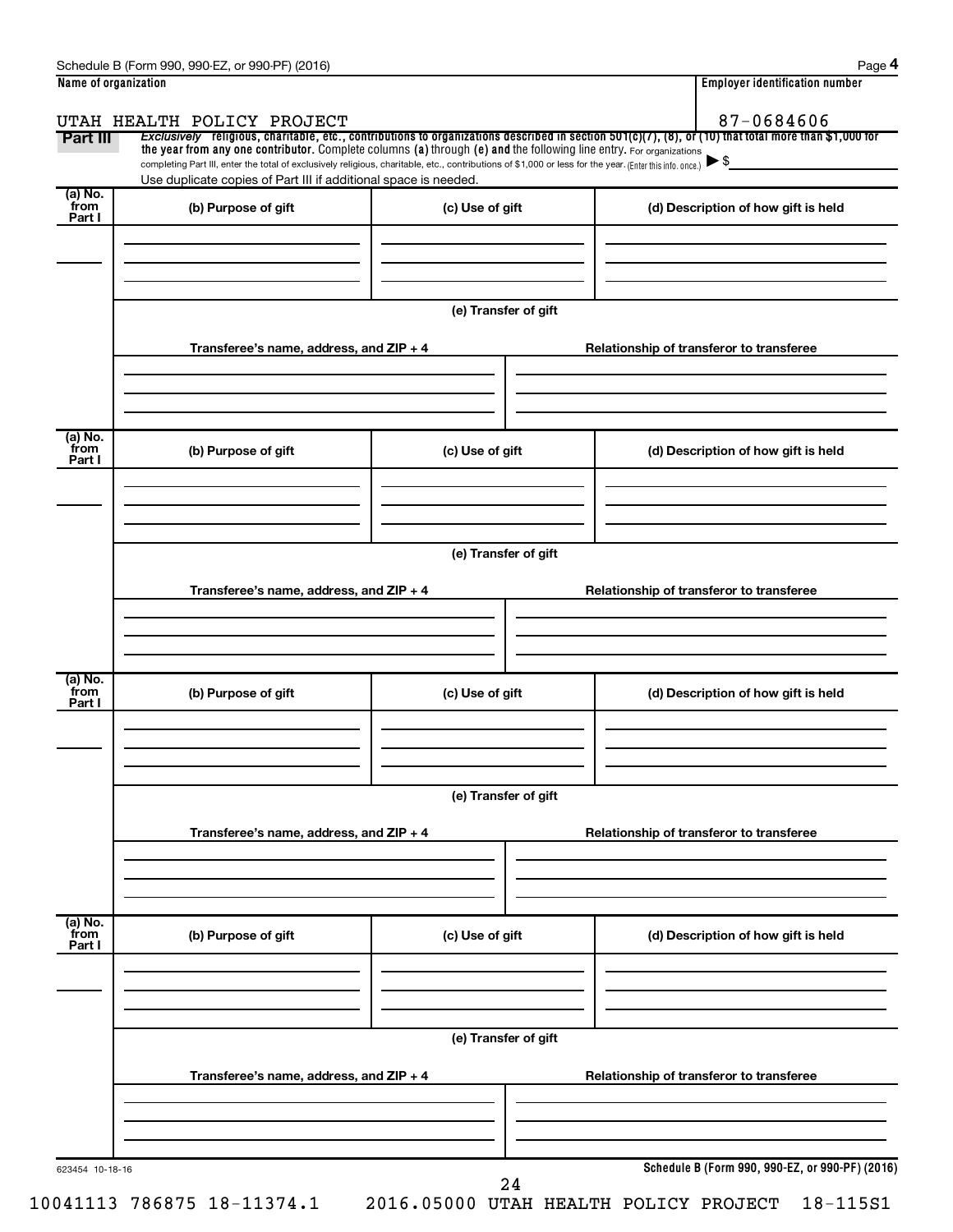# **SCHEDULE C**

Department of the Treasury Internal Revenue Service

# **Political Campaign and Lobbying Activities**<br>Drganizations Exempt From Income Tax Under section 501(c) and section 527 **2016**

**Information about Schedule C (Form 990 or 990-EZ) and its instructions is at |**  *www.irs.gov/form990.* **(Form 990 or 990-EZ) For Organizations Exempt From Income Tax Under section 501(c) and section 527** Complete if the organization is described below. > Attach to Form 990 or Form 990-EZ. OMB No. 1545-0047 **Open to Public Inspection**

**Employer identification number**

#### **If the organization answered "Yes," on Form 990, Part IV, line 3, or Form 990-EZ, Part V, line 46 (Political Campaign Activities), then**

- Section 501(c)(3) organizations: Complete Parts I-A and B. Do not complete Part I-C.
- Section 501(c) (other than section 501(c)(3)) organizations: Complete Parts I-A and C below. Do not complete Part I-B.
- Section 527 organizations: Complete Part I-A only.

#### **If the organization answered "Yes," on Form 990, Part IV, line 4, or Form 990-EZ, Part VI, line 47 (Lobbying Activities), then**

- Section 501(c)(3) organizations that have filed Form 5768 (election under section 501(h)): Complete Part II-A. Do not complete Part II-B.
- Section 501(c)(3) organizations that have NOT filed Form 5768 (election under section 501(h)): Complete Part II-B. Do not complete Part II-A.

**If the organization answered "Yes," on Form 990, Part IV, line 5 (Proxy Tax) (see separate instructions) or Form 990-EZ, Part V, line 35c (Proxy Tax) (see separate instructions), then**

|                      | ● Section 501(c)(4), (5), or (6) organizations: Complete Part III. |
|----------------------|--------------------------------------------------------------------|
| Name of organization |                                                                    |

|   | UTAH HEALTH POLICY PROJECT                                                                                                                                                                                                                                                                                                                                                                                                                                                                                                                           |                                                                                               | 87-0684606 |                                                                             |                                                                                                                                                             |  |
|---|------------------------------------------------------------------------------------------------------------------------------------------------------------------------------------------------------------------------------------------------------------------------------------------------------------------------------------------------------------------------------------------------------------------------------------------------------------------------------------------------------------------------------------------------------|-----------------------------------------------------------------------------------------------|------------|-----------------------------------------------------------------------------|-------------------------------------------------------------------------------------------------------------------------------------------------------------|--|
|   | Part I-A                                                                                                                                                                                                                                                                                                                                                                                                                                                                                                                                             | Complete if the organization is exempt under section 501(c) or is a section 527 organization. |            |                                                                             |                                                                                                                                                             |  |
| 2 | 1 Provide a description of the organization's direct and indirect political campaign activities in Part IV.                                                                                                                                                                                                                                                                                                                                                                                                                                          |                                                                                               |            |                                                                             | $\blacktriangleright$ s                                                                                                                                     |  |
|   | Part I-B   Complete if the organization is exempt under section 501(c)(3).                                                                                                                                                                                                                                                                                                                                                                                                                                                                           |                                                                                               |            |                                                                             |                                                                                                                                                             |  |
|   |                                                                                                                                                                                                                                                                                                                                                                                                                                                                                                                                                      |                                                                                               |            |                                                                             |                                                                                                                                                             |  |
|   |                                                                                                                                                                                                                                                                                                                                                                                                                                                                                                                                                      |                                                                                               |            |                                                                             |                                                                                                                                                             |  |
|   |                                                                                                                                                                                                                                                                                                                                                                                                                                                                                                                                                      |                                                                                               |            |                                                                             | <b>Yes</b><br><b>No</b>                                                                                                                                     |  |
|   |                                                                                                                                                                                                                                                                                                                                                                                                                                                                                                                                                      |                                                                                               |            |                                                                             | Yes<br><b>No</b>                                                                                                                                            |  |
|   | <b>b</b> If "Yes," describe in Part IV.<br>Part I-C Complete if the organization is exempt under section 501(c), except section 501(c)(3).                                                                                                                                                                                                                                                                                                                                                                                                           |                                                                                               |            |                                                                             |                                                                                                                                                             |  |
|   |                                                                                                                                                                                                                                                                                                                                                                                                                                                                                                                                                      |                                                                                               |            |                                                                             |                                                                                                                                                             |  |
|   | 1 Enter the amount directly expended by the filing organization for section 527 exempt function activities                                                                                                                                                                                                                                                                                                                                                                                                                                           |                                                                                               |            | $\blacktriangleright$ \$                                                    |                                                                                                                                                             |  |
|   | 2 Enter the amount of the filing organization's funds contributed to other organizations for section 527                                                                                                                                                                                                                                                                                                                                                                                                                                             |                                                                                               |            |                                                                             |                                                                                                                                                             |  |
|   | exempt function activities encourance and activities exempt function activities encourance and activities                                                                                                                                                                                                                                                                                                                                                                                                                                            |                                                                                               |            | $\triangleright$ \$                                                         |                                                                                                                                                             |  |
|   | 3 Total exempt function expenditures. Add lines 1 and 2. Enter here and on Form 1120-POL,<br>line 17b                                                                                                                                                                                                                                                                                                                                                                                                                                                |                                                                                               |            |                                                                             |                                                                                                                                                             |  |
|   | Did the filing organization file Form 1120-POL for this year?                                                                                                                                                                                                                                                                                                                                                                                                                                                                                        |                                                                                               |            |                                                                             | <b>No</b><br>Yes                                                                                                                                            |  |
| 5 |                                                                                                                                                                                                                                                                                                                                                                                                                                                                                                                                                      |                                                                                               |            |                                                                             |                                                                                                                                                             |  |
|   | Enter the names, addresses and employer identification number (EIN) of all section 527 political organizations to which the filing organization<br>made payments. For each organization listed, enter the amount paid from the filing organization's funds. Also enter the amount of political<br>contributions received that were promptly and directly delivered to a separate political organization, such as a separate segregated fund or a<br>political action committee (PAC). If additional space is needed, provide information in Part IV. |                                                                                               |            |                                                                             |                                                                                                                                                             |  |
|   |                                                                                                                                                                                                                                                                                                                                                                                                                                                                                                                                                      |                                                                                               |            |                                                                             |                                                                                                                                                             |  |
|   | (a) Name                                                                                                                                                                                                                                                                                                                                                                                                                                                                                                                                             | (b) Address                                                                                   | $(c)$ EIN  | (d) Amount paid from<br>filing organization's<br>funds. If none, enter -0-. | (e) Amount of political<br>contributions received and<br>promptly and directly<br>delivered to a separate<br>political organization.<br>If none, enter -0-. |  |
|   |                                                                                                                                                                                                                                                                                                                                                                                                                                                                                                                                                      |                                                                                               |            |                                                                             |                                                                                                                                                             |  |
|   |                                                                                                                                                                                                                                                                                                                                                                                                                                                                                                                                                      |                                                                                               |            |                                                                             |                                                                                                                                                             |  |
|   |                                                                                                                                                                                                                                                                                                                                                                                                                                                                                                                                                      |                                                                                               |            |                                                                             |                                                                                                                                                             |  |

632041 11-10-16

LHA

**For Paperwork Reduction Act Notice, see the Instructions for Form 990 or 990-EZ. Schedule C (Form 990 or 990-EZ) 2016**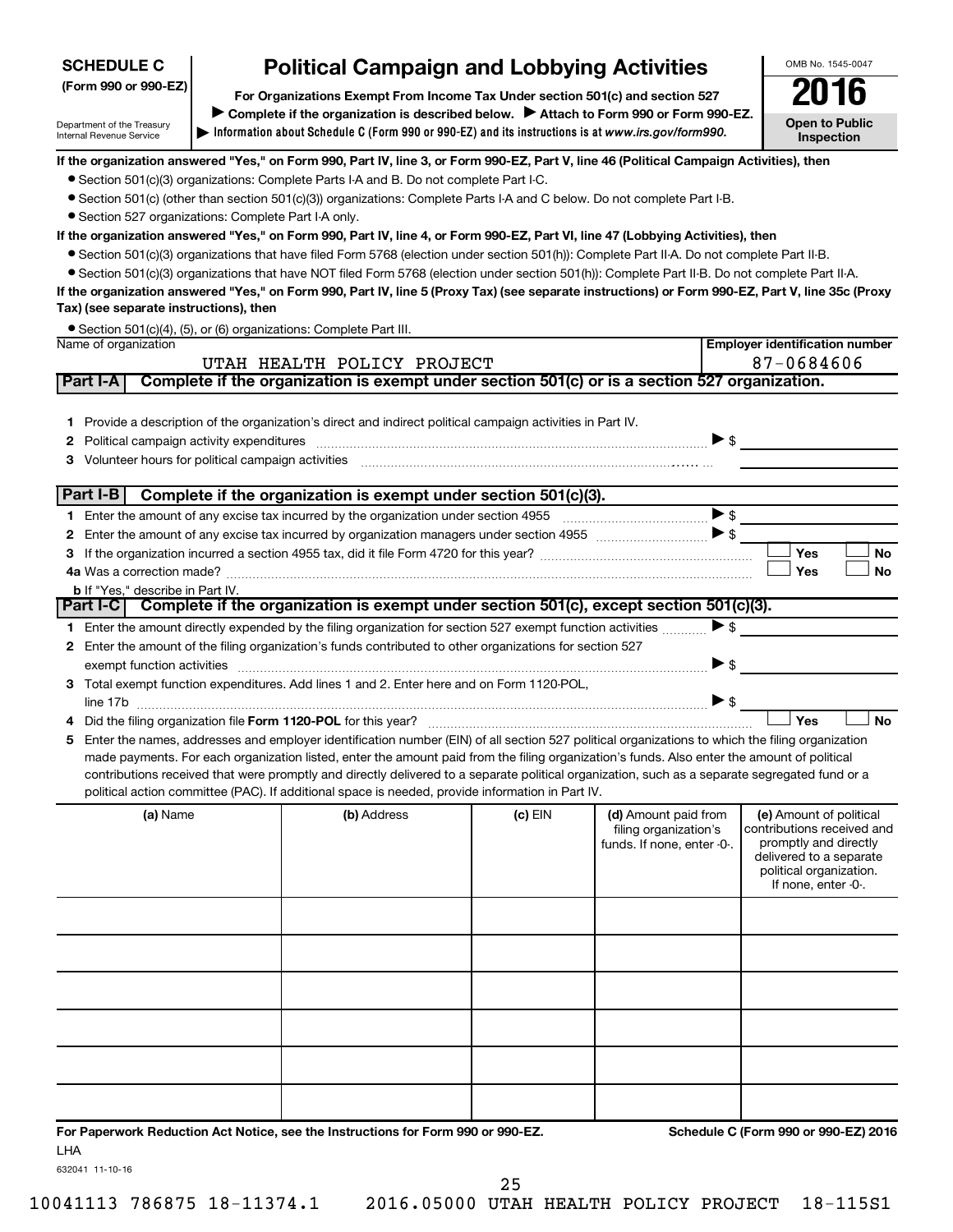| Schedule C (Form 990 or 990-EZ) 2016 UTAH HEALTH POLICY PROJECT                                                 |                                                                                                           |                                        |                                                                                  |                                                                                                                                   |                                        | 87-0684606 $Page 2$            |
|-----------------------------------------------------------------------------------------------------------------|-----------------------------------------------------------------------------------------------------------|----------------------------------------|----------------------------------------------------------------------------------|-----------------------------------------------------------------------------------------------------------------------------------|----------------------------------------|--------------------------------|
| Complete if the organization is exempt under section 501(c)(3) and filed Form 5768 (election under<br>Part II-A |                                                                                                           |                                        |                                                                                  |                                                                                                                                   |                                        |                                |
| section 501(h)).                                                                                                |                                                                                                           |                                        |                                                                                  |                                                                                                                                   |                                        |                                |
| A Check $\blacktriangleright$                                                                                   |                                                                                                           |                                        |                                                                                  | if the filing organization belongs to an affiliated group (and list in Part IV each affiliated group member's name, address, EIN, |                                        |                                |
| expenses, and share of excess lobbying expenditures).                                                           |                                                                                                           |                                        |                                                                                  |                                                                                                                                   |                                        |                                |
| <b>B</b> Check <b>D</b>                                                                                         |                                                                                                           |                                        | if the filing organization checked box A and "limited control" provisions apply. |                                                                                                                                   |                                        |                                |
|                                                                                                                 |                                                                                                           | <b>Limits on Lobbying Expenditures</b> | (The term "expenditures" means amounts paid or incurred.)                        |                                                                                                                                   | (a) Filing<br>organization's<br>totals | (b) Affiliated group<br>totals |
| 1a Total lobbying expenditures to influence public opinion (grass roots lobbying)                               |                                                                                                           |                                        |                                                                                  |                                                                                                                                   | 176.                                   |                                |
|                                                                                                                 | <b>b</b> Total lobbying expenditures to influence a legislative body (direct lobbying) <i>manumumumum</i> |                                        |                                                                                  |                                                                                                                                   |                                        |                                |
| c                                                                                                               |                                                                                                           |                                        |                                                                                  |                                                                                                                                   | 176.                                   |                                |
| d Other exempt purpose expenditures                                                                             |                                                                                                           |                                        |                                                                                  |                                                                                                                                   | 1,072,117.                             |                                |
|                                                                                                                 |                                                                                                           |                                        |                                                                                  |                                                                                                                                   | 1,072,293.                             |                                |
| f Lobbying nontaxable amount. Enter the amount from the following table in both columns.                        |                                                                                                           |                                        |                                                                                  |                                                                                                                                   | 182,229.                               |                                |
| If the amount on line 1e, column $(a)$ or $(b)$ is:                                                             |                                                                                                           |                                        | The lobbying nontaxable amount is:                                               |                                                                                                                                   |                                        |                                |
| Not over \$500,000                                                                                              |                                                                                                           |                                        | 20% of the amount on line 1e.                                                    |                                                                                                                                   |                                        |                                |
| Over \$500,000 but not over \$1,000,000                                                                         |                                                                                                           |                                        | \$100,000 plus 15% of the excess over \$500,000.                                 |                                                                                                                                   |                                        |                                |
| Over \$1,000,000 but not over \$1,500,000                                                                       |                                                                                                           |                                        | \$175,000 plus 10% of the excess over \$1,000,000                                |                                                                                                                                   |                                        |                                |
| Over \$1,500,000 but not over \$17,000,000                                                                      |                                                                                                           |                                        | \$225,000 plus 5% of the excess over \$1,500,000.                                |                                                                                                                                   |                                        |                                |
| Over \$17,000,000                                                                                               |                                                                                                           | \$1,000,000.                           |                                                                                  |                                                                                                                                   |                                        |                                |
|                                                                                                                 |                                                                                                           |                                        |                                                                                  |                                                                                                                                   |                                        |                                |
| g Grassroots nontaxable amount (enter 25% of line 1f)                                                           |                                                                                                           |                                        |                                                                                  |                                                                                                                                   | 45,557.                                |                                |
| h Subtract line 1g from line 1a. If zero or less, enter -0-                                                     |                                                                                                           |                                        |                                                                                  |                                                                                                                                   | 0.                                     |                                |
|                                                                                                                 |                                                                                                           |                                        |                                                                                  |                                                                                                                                   | 0.                                     |                                |
| If there is an amount other than zero on either line 1h or line 1i, did the organization file Form 4720         |                                                                                                           |                                        |                                                                                  |                                                                                                                                   |                                        |                                |
| reporting section 4911 tax for this year?                                                                       |                                                                                                           |                                        |                                                                                  |                                                                                                                                   |                                        | Yes<br>No                      |
|                                                                                                                 |                                                                                                           |                                        | 4-Year Averaging Period Under section 501(h)                                     |                                                                                                                                   |                                        |                                |
| (Some organizations that made a section 501(h) election do not have to complete all of the five columns below.  |                                                                                                           |                                        | See the separate instructions for lines 2a through 2f.)                          |                                                                                                                                   |                                        |                                |
|                                                                                                                 |                                                                                                           |                                        | Lobbying Expenditures During 4-Year Averaging Period                             |                                                                                                                                   |                                        |                                |
| Calendar year<br>(or fiscal year beginning in)                                                                  |                                                                                                           | (a) 2013                               | (b) 2014                                                                         | $(c)$ 2015                                                                                                                        | $(d)$ 2016                             | (e) Total                      |
| 2a Lobbying nontaxable amount                                                                                   |                                                                                                           |                                        |                                                                                  | 174,843.                                                                                                                          | 182,229.                               | 357,072.                       |
| <b>b</b> Lobbying ceiling amount                                                                                |                                                                                                           |                                        |                                                                                  |                                                                                                                                   |                                        |                                |
| (150% of line 2a, column(e))                                                                                    |                                                                                                           |                                        |                                                                                  |                                                                                                                                   |                                        | 535,608.                       |
| c Total lobbying expenditures                                                                                   |                                                                                                           |                                        |                                                                                  | 113,545.                                                                                                                          | 176.                                   | 113,721.                       |
| d Grassroots nontaxable amount                                                                                  |                                                                                                           |                                        |                                                                                  | 43,711.                                                                                                                           | 45,557.                                | 89,268.                        |
| e Grassroots ceiling amount                                                                                     |                                                                                                           |                                        |                                                                                  |                                                                                                                                   |                                        |                                |
| (150% of line 2d, column (e))                                                                                   |                                                                                                           |                                        |                                                                                  |                                                                                                                                   |                                        | 133,902.                       |
| f Grassroots lobbying expenditures                                                                              |                                                                                                           |                                        |                                                                                  | 29,467.                                                                                                                           | 176.                                   | 29,643.                        |

**Schedule C (Form 990 or 990-EZ) 2016**

632042 11-10-16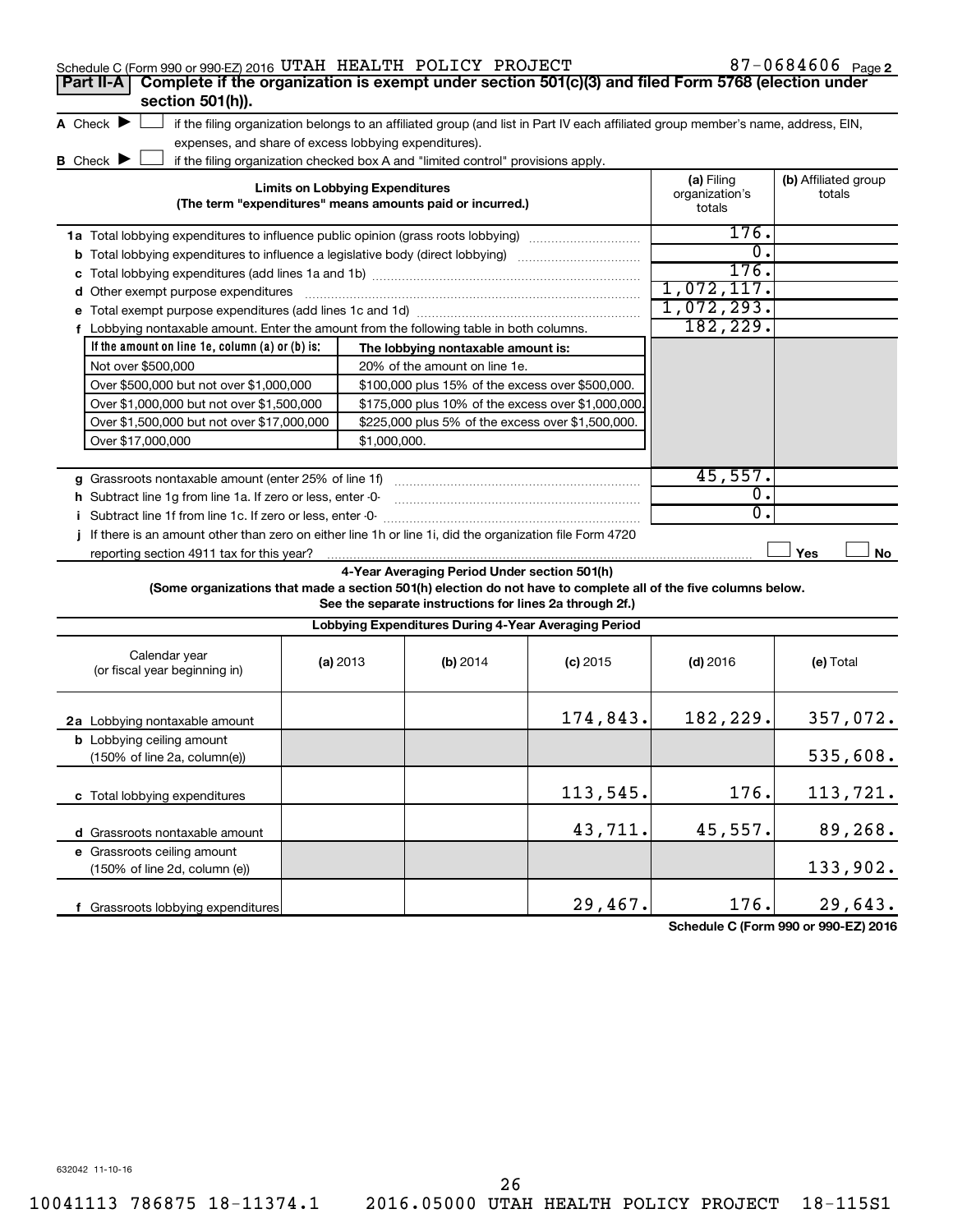#### Schedule C (Form 990 or 990-EZ) 2016 UTAH HEALTH POLICY PROJECT  $87-0684606$  Page

### 87-0684606 Page 3

### **Part II-B Complete if the organization is exempt under section 501(c)(3) and has NOT filed Form 5768 (election under section 501(h)).**

|              | For each "Yes," response on lines 1a through 1i below, provide in Part IV a detailed description                                                                                                                                            | (a) |              | (b)    |    |
|--------------|---------------------------------------------------------------------------------------------------------------------------------------------------------------------------------------------------------------------------------------------|-----|--------------|--------|----|
|              | of the lobbying activity.                                                                                                                                                                                                                   | Yes | No           | Amount |    |
| 1            | During the year, did the filing organization attempt to influence foreign, national, state or<br>local legislation, including any attempt to influence public opinion on a legislative matter<br>or referendum, through the use of:         |     |              |        |    |
|              | <b>b</b> Paid staff or management (include compensation in expenses reported on lines 1c through 1i)?                                                                                                                                       |     |              |        |    |
|              |                                                                                                                                                                                                                                             |     |              |        |    |
|              |                                                                                                                                                                                                                                             |     |              |        |    |
|              |                                                                                                                                                                                                                                             |     |              |        |    |
|              | g Direct contact with legislators, their staffs, government officials, or a legislative body?                                                                                                                                               |     |              |        |    |
|              | h Rallies, demonstrations, seminars, conventions, speeches, lectures, or any similar means?                                                                                                                                                 |     |              |        |    |
|              | <i>i</i> Other activities?                                                                                                                                                                                                                  |     |              |        |    |
|              |                                                                                                                                                                                                                                             |     |              |        |    |
|              | 2a Did the activities in line 1 cause the organization to be not described in section 501(c)(3)?                                                                                                                                            |     |              |        |    |
|              |                                                                                                                                                                                                                                             |     |              |        |    |
|              | c If "Yes," enter the amount of any tax incurred by organization managers under section 4912                                                                                                                                                |     |              |        |    |
|              | d If the filing organization incurred a section 4912 tax, did it file Form 4720 for this year?                                                                                                                                              |     |              |        |    |
|              | Part III-A Complete if the organization is exempt under section 501(c)(4), section 501(c)(5), or section                                                                                                                                    |     |              |        |    |
|              | 501(c)(6).                                                                                                                                                                                                                                  |     |              |        |    |
|              |                                                                                                                                                                                                                                             |     |              | Yes    | No |
| 1            |                                                                                                                                                                                                                                             |     | 1            |        |    |
| $\mathbf{2}$ |                                                                                                                                                                                                                                             |     | $\mathbf{2}$ |        |    |
| 3            | Did the organization agree to carry over lobbying and political campaign activity expenditures from the prior year?                                                                                                                         |     | 3            |        |    |
|              | Part III-B Complete if the organization is exempt under section 501(c)(4), section 501(c)(5), or section<br>501(c)(6) and if either (a) BOTH Part III-A, lines 1 and 2, are answered "No," OR (b) Part III-A, line 3, is<br>answered "Yes." |     |              |        |    |
| 1.           | Dues, assessments and similar amounts from members [111] [12] matter and state and similar amounts and similar                                                                                                                              |     | 1            |        |    |
| 2            | Section 162(e) nondeductible lobbying and political expenditures (do not include amounts of political                                                                                                                                       |     |              |        |    |
|              | expenses for which the section 527(f) tax was paid).                                                                                                                                                                                        |     |              |        |    |
|              |                                                                                                                                                                                                                                             |     | 2a           |        |    |
|              | b Carryover from last year manufactured and content to content the content of the content of the content of the content of the content of the content of the content of the content of the content of the content of the conte              |     | 2b           |        |    |
|              |                                                                                                                                                                                                                                             |     | 2c           |        |    |
| 3            |                                                                                                                                                                                                                                             |     | 3            |        |    |
| 4            | If notices were sent and the amount on line 2c exceeds the amount on line 3, what portion of the excess                                                                                                                                     |     |              |        |    |
|              | does the organization agree to carryover to the reasonable estimate of nondeductible lobbying and political                                                                                                                                 |     |              |        |    |
|              |                                                                                                                                                                                                                                             |     | 4            |        |    |
| 5            |                                                                                                                                                                                                                                             |     | 5            |        |    |
|              | <b>Part IV</b><br><b>Supplemental Information</b>                                                                                                                                                                                           |     |              |        |    |
|              | Provide the descriptions required for Part I-A, line 1; Part I-B, line 4; Part I-C, line 5; Part II-A (affiliated group list); Part II-A, lines 1 and 2 (see                                                                                |     |              |        |    |

instructions); and Part II-B, line 1. Also, complete this part for any additional information.

**Schedule C (Form 990 or 990-EZ) 2016**

632043 11-10-16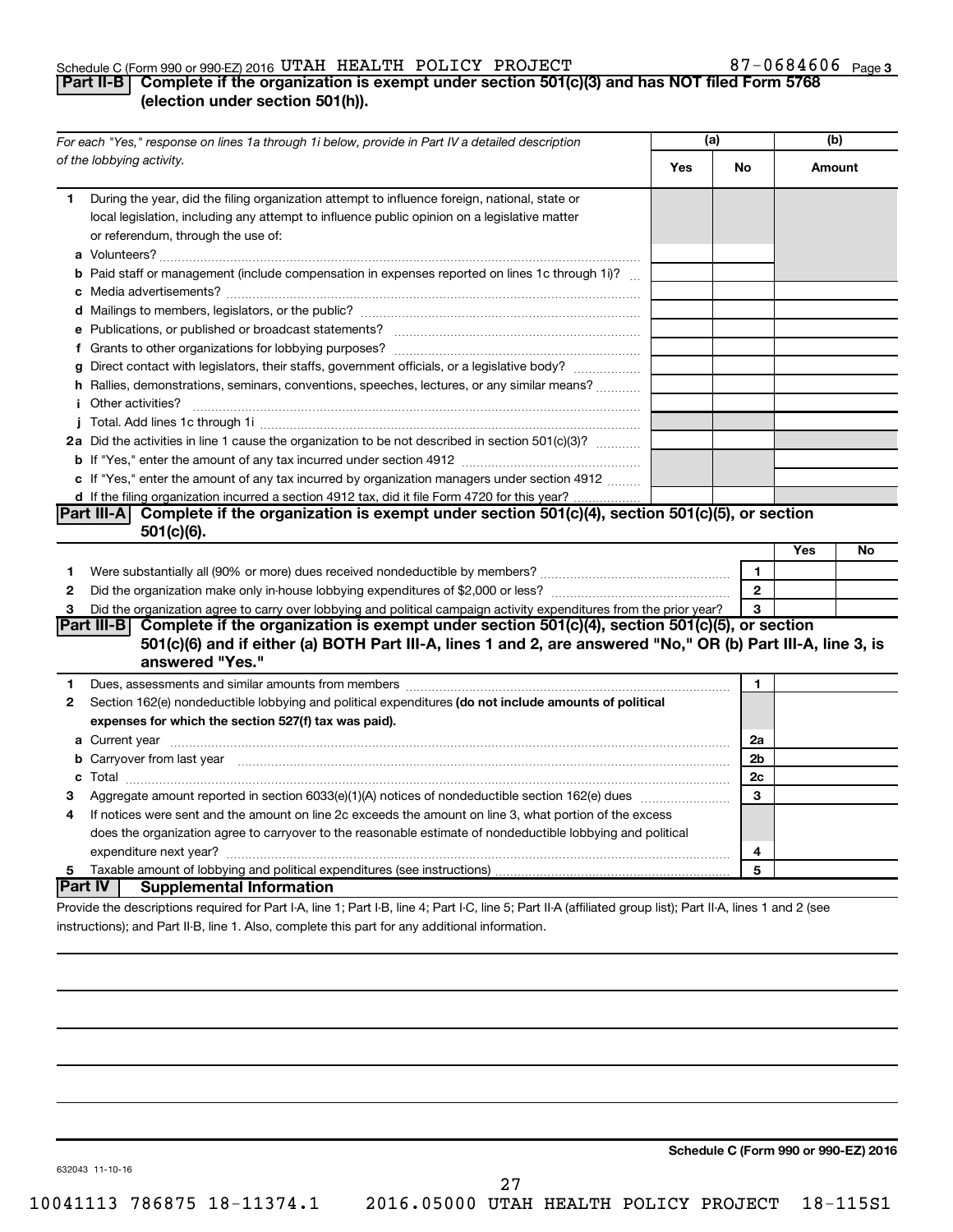| <b>SCHEDULE D</b> |
|-------------------|
|                   |

Department of the Treasury Internal Revenue Service

# **SCHEDULE D Supplemental Financial Statements**<br> **Form 990 2016**<br> **Part IV** line 6.7.8.9.10, 11a, 11b, 11d, 11d, 11d, 11d, 11d, 12a, 0r, 12b

**(Form 990) | Complete if the organization answered "Yes" on Form 990, Part IV, line 6, 7, 8, 9, 10, 11a, 11b, 11c, 11d, 11e, 11f, 12a, or 12b.**

**| Attach to Form 990. | Information about Schedule D (Form 990) and its instructions is at**  *www.irs.gov/form990.*



| Organizations Maintaining Donor Advised Funds or Other Similar Funds or Accounts. Complete if the<br>Part I<br>organization answered "Yes" on Form 990, Part IV, line 6.<br>(a) Donor advised funds<br>(b) Funds and other accounts<br>1<br>Aggregate value of contributions to (during year)<br>2<br>Aggregate value of grants from (during year)<br>з<br>4<br>Did the organization inform all donors and donor advisors in writing that the assets held in donor advised funds<br>5<br>Yes<br>Did the organization inform all grantees, donors, and donor advisors in writing that grant funds can be used only<br>6<br>for charitable purposes and not for the benefit of the donor or donor advisor, or for any other purpose conferring<br>Yes<br>impermissible private benefit?<br>Part II<br>Conservation Easements. Complete if the organization answered "Yes" on Form 990, Part IV, line 7.<br>Purpose(s) of conservation easements held by the organization (check all that apply).<br>1<br>Preservation of land for public use (e.g., recreation or education)<br>Preservation of a historically important land area<br>Protection of natural habitat<br>Preservation of a certified historic structure<br>Preservation of open space<br>2<br>Complete lines 2a through 2d if the organization held a qualified conservation contribution in the form of a conservation easement on the last<br>day of the tax year.<br>2a<br>а<br>Total acreage restricted by conservation easements manufactured acreage restricted by conservation easements<br>2 <sub>b</sub><br>2c<br>Number of conservation easements on a certified historic structure included in (a) manufacture included in (a)<br>с<br>Number of conservation easements included in (c) acquired after 8/17/06, and not on a historic structure<br>d<br>2d<br>Number of conservation easements modified, transferred, released, extinguished, or terminated by the organization during the tax<br>3<br>year<br>Number of states where property subject to conservation easement is located ><br>4<br>Does the organization have a written policy regarding the periodic monitoring, inspection, handling of<br>5<br>Yes<br>violations, and enforcement of the conservation easements it holds?<br>Staff and volunteer hours devoted to monitoring, inspecting, handling of violations, and enforcing conservation easements during the year<br>6<br>Amount of expenses incurred in monitoring, inspecting, handling of violations, and enforcing conservation easements during the year<br>7<br>▶ \$<br>Does each conservation easement reported on line 2(d) above satisfy the requirements of section 170(h)(4)(B)(i)<br>8 | Name of the organization<br>UTAH HEALTH POLICY PROJECT | <b>Employer identification number</b><br>87-0684606 |
|-----------------------------------------------------------------------------------------------------------------------------------------------------------------------------------------------------------------------------------------------------------------------------------------------------------------------------------------------------------------------------------------------------------------------------------------------------------------------------------------------------------------------------------------------------------------------------------------------------------------------------------------------------------------------------------------------------------------------------------------------------------------------------------------------------------------------------------------------------------------------------------------------------------------------------------------------------------------------------------------------------------------------------------------------------------------------------------------------------------------------------------------------------------------------------------------------------------------------------------------------------------------------------------------------------------------------------------------------------------------------------------------------------------------------------------------------------------------------------------------------------------------------------------------------------------------------------------------------------------------------------------------------------------------------------------------------------------------------------------------------------------------------------------------------------------------------------------------------------------------------------------------------------------------------------------------------------------------------------------------------------------------------------------------------------------------------------------------------------------------------------------------------------------------------------------------------------------------------------------------------------------------------------------------------------------------------------------------------------------------------------------------------------------------------------------------------------------------------------------------------------------------------------------------------------------------------------------------------------------------------------------------------------------------------------------------------------|--------------------------------------------------------|-----------------------------------------------------|
|                                                                                                                                                                                                                                                                                                                                                                                                                                                                                                                                                                                                                                                                                                                                                                                                                                                                                                                                                                                                                                                                                                                                                                                                                                                                                                                                                                                                                                                                                                                                                                                                                                                                                                                                                                                                                                                                                                                                                                                                                                                                                                                                                                                                                                                                                                                                                                                                                                                                                                                                                                                                                                                                                                     |                                                        |                                                     |
|                                                                                                                                                                                                                                                                                                                                                                                                                                                                                                                                                                                                                                                                                                                                                                                                                                                                                                                                                                                                                                                                                                                                                                                                                                                                                                                                                                                                                                                                                                                                                                                                                                                                                                                                                                                                                                                                                                                                                                                                                                                                                                                                                                                                                                                                                                                                                                                                                                                                                                                                                                                                                                                                                                     |                                                        |                                                     |
|                                                                                                                                                                                                                                                                                                                                                                                                                                                                                                                                                                                                                                                                                                                                                                                                                                                                                                                                                                                                                                                                                                                                                                                                                                                                                                                                                                                                                                                                                                                                                                                                                                                                                                                                                                                                                                                                                                                                                                                                                                                                                                                                                                                                                                                                                                                                                                                                                                                                                                                                                                                                                                                                                                     |                                                        |                                                     |
|                                                                                                                                                                                                                                                                                                                                                                                                                                                                                                                                                                                                                                                                                                                                                                                                                                                                                                                                                                                                                                                                                                                                                                                                                                                                                                                                                                                                                                                                                                                                                                                                                                                                                                                                                                                                                                                                                                                                                                                                                                                                                                                                                                                                                                                                                                                                                                                                                                                                                                                                                                                                                                                                                                     |                                                        |                                                     |
|                                                                                                                                                                                                                                                                                                                                                                                                                                                                                                                                                                                                                                                                                                                                                                                                                                                                                                                                                                                                                                                                                                                                                                                                                                                                                                                                                                                                                                                                                                                                                                                                                                                                                                                                                                                                                                                                                                                                                                                                                                                                                                                                                                                                                                                                                                                                                                                                                                                                                                                                                                                                                                                                                                     |                                                        |                                                     |
|                                                                                                                                                                                                                                                                                                                                                                                                                                                                                                                                                                                                                                                                                                                                                                                                                                                                                                                                                                                                                                                                                                                                                                                                                                                                                                                                                                                                                                                                                                                                                                                                                                                                                                                                                                                                                                                                                                                                                                                                                                                                                                                                                                                                                                                                                                                                                                                                                                                                                                                                                                                                                                                                                                     |                                                        |                                                     |
|                                                                                                                                                                                                                                                                                                                                                                                                                                                                                                                                                                                                                                                                                                                                                                                                                                                                                                                                                                                                                                                                                                                                                                                                                                                                                                                                                                                                                                                                                                                                                                                                                                                                                                                                                                                                                                                                                                                                                                                                                                                                                                                                                                                                                                                                                                                                                                                                                                                                                                                                                                                                                                                                                                     |                                                        |                                                     |
|                                                                                                                                                                                                                                                                                                                                                                                                                                                                                                                                                                                                                                                                                                                                                                                                                                                                                                                                                                                                                                                                                                                                                                                                                                                                                                                                                                                                                                                                                                                                                                                                                                                                                                                                                                                                                                                                                                                                                                                                                                                                                                                                                                                                                                                                                                                                                                                                                                                                                                                                                                                                                                                                                                     |                                                        |                                                     |
|                                                                                                                                                                                                                                                                                                                                                                                                                                                                                                                                                                                                                                                                                                                                                                                                                                                                                                                                                                                                                                                                                                                                                                                                                                                                                                                                                                                                                                                                                                                                                                                                                                                                                                                                                                                                                                                                                                                                                                                                                                                                                                                                                                                                                                                                                                                                                                                                                                                                                                                                                                                                                                                                                                     |                                                        | No                                                  |
|                                                                                                                                                                                                                                                                                                                                                                                                                                                                                                                                                                                                                                                                                                                                                                                                                                                                                                                                                                                                                                                                                                                                                                                                                                                                                                                                                                                                                                                                                                                                                                                                                                                                                                                                                                                                                                                                                                                                                                                                                                                                                                                                                                                                                                                                                                                                                                                                                                                                                                                                                                                                                                                                                                     |                                                        |                                                     |
|                                                                                                                                                                                                                                                                                                                                                                                                                                                                                                                                                                                                                                                                                                                                                                                                                                                                                                                                                                                                                                                                                                                                                                                                                                                                                                                                                                                                                                                                                                                                                                                                                                                                                                                                                                                                                                                                                                                                                                                                                                                                                                                                                                                                                                                                                                                                                                                                                                                                                                                                                                                                                                                                                                     |                                                        |                                                     |
|                                                                                                                                                                                                                                                                                                                                                                                                                                                                                                                                                                                                                                                                                                                                                                                                                                                                                                                                                                                                                                                                                                                                                                                                                                                                                                                                                                                                                                                                                                                                                                                                                                                                                                                                                                                                                                                                                                                                                                                                                                                                                                                                                                                                                                                                                                                                                                                                                                                                                                                                                                                                                                                                                                     |                                                        | No                                                  |
|                                                                                                                                                                                                                                                                                                                                                                                                                                                                                                                                                                                                                                                                                                                                                                                                                                                                                                                                                                                                                                                                                                                                                                                                                                                                                                                                                                                                                                                                                                                                                                                                                                                                                                                                                                                                                                                                                                                                                                                                                                                                                                                                                                                                                                                                                                                                                                                                                                                                                                                                                                                                                                                                                                     |                                                        |                                                     |
|                                                                                                                                                                                                                                                                                                                                                                                                                                                                                                                                                                                                                                                                                                                                                                                                                                                                                                                                                                                                                                                                                                                                                                                                                                                                                                                                                                                                                                                                                                                                                                                                                                                                                                                                                                                                                                                                                                                                                                                                                                                                                                                                                                                                                                                                                                                                                                                                                                                                                                                                                                                                                                                                                                     |                                                        |                                                     |
|                                                                                                                                                                                                                                                                                                                                                                                                                                                                                                                                                                                                                                                                                                                                                                                                                                                                                                                                                                                                                                                                                                                                                                                                                                                                                                                                                                                                                                                                                                                                                                                                                                                                                                                                                                                                                                                                                                                                                                                                                                                                                                                                                                                                                                                                                                                                                                                                                                                                                                                                                                                                                                                                                                     |                                                        |                                                     |
|                                                                                                                                                                                                                                                                                                                                                                                                                                                                                                                                                                                                                                                                                                                                                                                                                                                                                                                                                                                                                                                                                                                                                                                                                                                                                                                                                                                                                                                                                                                                                                                                                                                                                                                                                                                                                                                                                                                                                                                                                                                                                                                                                                                                                                                                                                                                                                                                                                                                                                                                                                                                                                                                                                     |                                                        |                                                     |
|                                                                                                                                                                                                                                                                                                                                                                                                                                                                                                                                                                                                                                                                                                                                                                                                                                                                                                                                                                                                                                                                                                                                                                                                                                                                                                                                                                                                                                                                                                                                                                                                                                                                                                                                                                                                                                                                                                                                                                                                                                                                                                                                                                                                                                                                                                                                                                                                                                                                                                                                                                                                                                                                                                     |                                                        |                                                     |
|                                                                                                                                                                                                                                                                                                                                                                                                                                                                                                                                                                                                                                                                                                                                                                                                                                                                                                                                                                                                                                                                                                                                                                                                                                                                                                                                                                                                                                                                                                                                                                                                                                                                                                                                                                                                                                                                                                                                                                                                                                                                                                                                                                                                                                                                                                                                                                                                                                                                                                                                                                                                                                                                                                     |                                                        |                                                     |
|                                                                                                                                                                                                                                                                                                                                                                                                                                                                                                                                                                                                                                                                                                                                                                                                                                                                                                                                                                                                                                                                                                                                                                                                                                                                                                                                                                                                                                                                                                                                                                                                                                                                                                                                                                                                                                                                                                                                                                                                                                                                                                                                                                                                                                                                                                                                                                                                                                                                                                                                                                                                                                                                                                     |                                                        | Held at the End of the Tax Year                     |
|                                                                                                                                                                                                                                                                                                                                                                                                                                                                                                                                                                                                                                                                                                                                                                                                                                                                                                                                                                                                                                                                                                                                                                                                                                                                                                                                                                                                                                                                                                                                                                                                                                                                                                                                                                                                                                                                                                                                                                                                                                                                                                                                                                                                                                                                                                                                                                                                                                                                                                                                                                                                                                                                                                     |                                                        |                                                     |
|                                                                                                                                                                                                                                                                                                                                                                                                                                                                                                                                                                                                                                                                                                                                                                                                                                                                                                                                                                                                                                                                                                                                                                                                                                                                                                                                                                                                                                                                                                                                                                                                                                                                                                                                                                                                                                                                                                                                                                                                                                                                                                                                                                                                                                                                                                                                                                                                                                                                                                                                                                                                                                                                                                     |                                                        |                                                     |
|                                                                                                                                                                                                                                                                                                                                                                                                                                                                                                                                                                                                                                                                                                                                                                                                                                                                                                                                                                                                                                                                                                                                                                                                                                                                                                                                                                                                                                                                                                                                                                                                                                                                                                                                                                                                                                                                                                                                                                                                                                                                                                                                                                                                                                                                                                                                                                                                                                                                                                                                                                                                                                                                                                     |                                                        |                                                     |
|                                                                                                                                                                                                                                                                                                                                                                                                                                                                                                                                                                                                                                                                                                                                                                                                                                                                                                                                                                                                                                                                                                                                                                                                                                                                                                                                                                                                                                                                                                                                                                                                                                                                                                                                                                                                                                                                                                                                                                                                                                                                                                                                                                                                                                                                                                                                                                                                                                                                                                                                                                                                                                                                                                     |                                                        |                                                     |
|                                                                                                                                                                                                                                                                                                                                                                                                                                                                                                                                                                                                                                                                                                                                                                                                                                                                                                                                                                                                                                                                                                                                                                                                                                                                                                                                                                                                                                                                                                                                                                                                                                                                                                                                                                                                                                                                                                                                                                                                                                                                                                                                                                                                                                                                                                                                                                                                                                                                                                                                                                                                                                                                                                     |                                                        |                                                     |
|                                                                                                                                                                                                                                                                                                                                                                                                                                                                                                                                                                                                                                                                                                                                                                                                                                                                                                                                                                                                                                                                                                                                                                                                                                                                                                                                                                                                                                                                                                                                                                                                                                                                                                                                                                                                                                                                                                                                                                                                                                                                                                                                                                                                                                                                                                                                                                                                                                                                                                                                                                                                                                                                                                     |                                                        |                                                     |
|                                                                                                                                                                                                                                                                                                                                                                                                                                                                                                                                                                                                                                                                                                                                                                                                                                                                                                                                                                                                                                                                                                                                                                                                                                                                                                                                                                                                                                                                                                                                                                                                                                                                                                                                                                                                                                                                                                                                                                                                                                                                                                                                                                                                                                                                                                                                                                                                                                                                                                                                                                                                                                                                                                     |                                                        |                                                     |
|                                                                                                                                                                                                                                                                                                                                                                                                                                                                                                                                                                                                                                                                                                                                                                                                                                                                                                                                                                                                                                                                                                                                                                                                                                                                                                                                                                                                                                                                                                                                                                                                                                                                                                                                                                                                                                                                                                                                                                                                                                                                                                                                                                                                                                                                                                                                                                                                                                                                                                                                                                                                                                                                                                     |                                                        |                                                     |
|                                                                                                                                                                                                                                                                                                                                                                                                                                                                                                                                                                                                                                                                                                                                                                                                                                                                                                                                                                                                                                                                                                                                                                                                                                                                                                                                                                                                                                                                                                                                                                                                                                                                                                                                                                                                                                                                                                                                                                                                                                                                                                                                                                                                                                                                                                                                                                                                                                                                                                                                                                                                                                                                                                     |                                                        |                                                     |
|                                                                                                                                                                                                                                                                                                                                                                                                                                                                                                                                                                                                                                                                                                                                                                                                                                                                                                                                                                                                                                                                                                                                                                                                                                                                                                                                                                                                                                                                                                                                                                                                                                                                                                                                                                                                                                                                                                                                                                                                                                                                                                                                                                                                                                                                                                                                                                                                                                                                                                                                                                                                                                                                                                     |                                                        | No                                                  |
|                                                                                                                                                                                                                                                                                                                                                                                                                                                                                                                                                                                                                                                                                                                                                                                                                                                                                                                                                                                                                                                                                                                                                                                                                                                                                                                                                                                                                                                                                                                                                                                                                                                                                                                                                                                                                                                                                                                                                                                                                                                                                                                                                                                                                                                                                                                                                                                                                                                                                                                                                                                                                                                                                                     |                                                        |                                                     |
|                                                                                                                                                                                                                                                                                                                                                                                                                                                                                                                                                                                                                                                                                                                                                                                                                                                                                                                                                                                                                                                                                                                                                                                                                                                                                                                                                                                                                                                                                                                                                                                                                                                                                                                                                                                                                                                                                                                                                                                                                                                                                                                                                                                                                                                                                                                                                                                                                                                                                                                                                                                                                                                                                                     |                                                        |                                                     |
|                                                                                                                                                                                                                                                                                                                                                                                                                                                                                                                                                                                                                                                                                                                                                                                                                                                                                                                                                                                                                                                                                                                                                                                                                                                                                                                                                                                                                                                                                                                                                                                                                                                                                                                                                                                                                                                                                                                                                                                                                                                                                                                                                                                                                                                                                                                                                                                                                                                                                                                                                                                                                                                                                                     |                                                        |                                                     |
|                                                                                                                                                                                                                                                                                                                                                                                                                                                                                                                                                                                                                                                                                                                                                                                                                                                                                                                                                                                                                                                                                                                                                                                                                                                                                                                                                                                                                                                                                                                                                                                                                                                                                                                                                                                                                                                                                                                                                                                                                                                                                                                                                                                                                                                                                                                                                                                                                                                                                                                                                                                                                                                                                                     |                                                        |                                                     |
|                                                                                                                                                                                                                                                                                                                                                                                                                                                                                                                                                                                                                                                                                                                                                                                                                                                                                                                                                                                                                                                                                                                                                                                                                                                                                                                                                                                                                                                                                                                                                                                                                                                                                                                                                                                                                                                                                                                                                                                                                                                                                                                                                                                                                                                                                                                                                                                                                                                                                                                                                                                                                                                                                                     |                                                        |                                                     |
|                                                                                                                                                                                                                                                                                                                                                                                                                                                                                                                                                                                                                                                                                                                                                                                                                                                                                                                                                                                                                                                                                                                                                                                                                                                                                                                                                                                                                                                                                                                                                                                                                                                                                                                                                                                                                                                                                                                                                                                                                                                                                                                                                                                                                                                                                                                                                                                                                                                                                                                                                                                                                                                                                                     |                                                        | Yes<br>No                                           |
| In Part XIII, describe how the organization reports conservation easements in its revenue and expense statement, and balance sheet, and                                                                                                                                                                                                                                                                                                                                                                                                                                                                                                                                                                                                                                                                                                                                                                                                                                                                                                                                                                                                                                                                                                                                                                                                                                                                                                                                                                                                                                                                                                                                                                                                                                                                                                                                                                                                                                                                                                                                                                                                                                                                                                                                                                                                                                                                                                                                                                                                                                                                                                                                                             |                                                        |                                                     |
| include, if applicable, the text of the footnote to the organization's financial statements that describes the organization's accounting for                                                                                                                                                                                                                                                                                                                                                                                                                                                                                                                                                                                                                                                                                                                                                                                                                                                                                                                                                                                                                                                                                                                                                                                                                                                                                                                                                                                                                                                                                                                                                                                                                                                                                                                                                                                                                                                                                                                                                                                                                                                                                                                                                                                                                                                                                                                                                                                                                                                                                                                                                        |                                                        |                                                     |
| conservation easements.<br>Organizations Maintaining Collections of Art, Historical Treasures, or Other Similar Assets.                                                                                                                                                                                                                                                                                                                                                                                                                                                                                                                                                                                                                                                                                                                                                                                                                                                                                                                                                                                                                                                                                                                                                                                                                                                                                                                                                                                                                                                                                                                                                                                                                                                                                                                                                                                                                                                                                                                                                                                                                                                                                                                                                                                                                                                                                                                                                                                                                                                                                                                                                                             |                                                        |                                                     |
| Part III                                                                                                                                                                                                                                                                                                                                                                                                                                                                                                                                                                                                                                                                                                                                                                                                                                                                                                                                                                                                                                                                                                                                                                                                                                                                                                                                                                                                                                                                                                                                                                                                                                                                                                                                                                                                                                                                                                                                                                                                                                                                                                                                                                                                                                                                                                                                                                                                                                                                                                                                                                                                                                                                                            |                                                        |                                                     |
| Complete if the organization answered "Yes" on Form 990, Part IV, line 8.                                                                                                                                                                                                                                                                                                                                                                                                                                                                                                                                                                                                                                                                                                                                                                                                                                                                                                                                                                                                                                                                                                                                                                                                                                                                                                                                                                                                                                                                                                                                                                                                                                                                                                                                                                                                                                                                                                                                                                                                                                                                                                                                                                                                                                                                                                                                                                                                                                                                                                                                                                                                                           |                                                        |                                                     |
| 1a If the organization elected, as permitted under SFAS 116 (ASC 958), not to report in its revenue statement and balance sheet works of art,                                                                                                                                                                                                                                                                                                                                                                                                                                                                                                                                                                                                                                                                                                                                                                                                                                                                                                                                                                                                                                                                                                                                                                                                                                                                                                                                                                                                                                                                                                                                                                                                                                                                                                                                                                                                                                                                                                                                                                                                                                                                                                                                                                                                                                                                                                                                                                                                                                                                                                                                                       |                                                        |                                                     |
| historical treasures, or other similar assets held for public exhibition, education, or research in furtherance of public service, provide, in Part XIII,                                                                                                                                                                                                                                                                                                                                                                                                                                                                                                                                                                                                                                                                                                                                                                                                                                                                                                                                                                                                                                                                                                                                                                                                                                                                                                                                                                                                                                                                                                                                                                                                                                                                                                                                                                                                                                                                                                                                                                                                                                                                                                                                                                                                                                                                                                                                                                                                                                                                                                                                           |                                                        |                                                     |
| the text of the footnote to its financial statements that describes these items.                                                                                                                                                                                                                                                                                                                                                                                                                                                                                                                                                                                                                                                                                                                                                                                                                                                                                                                                                                                                                                                                                                                                                                                                                                                                                                                                                                                                                                                                                                                                                                                                                                                                                                                                                                                                                                                                                                                                                                                                                                                                                                                                                                                                                                                                                                                                                                                                                                                                                                                                                                                                                    |                                                        |                                                     |
| If the organization elected, as permitted under SFAS 116 (ASC 958), to report in its revenue statement and balance sheet works of art, historical<br>b                                                                                                                                                                                                                                                                                                                                                                                                                                                                                                                                                                                                                                                                                                                                                                                                                                                                                                                                                                                                                                                                                                                                                                                                                                                                                                                                                                                                                                                                                                                                                                                                                                                                                                                                                                                                                                                                                                                                                                                                                                                                                                                                                                                                                                                                                                                                                                                                                                                                                                                                              |                                                        |                                                     |
| treasures, or other similar assets held for public exhibition, education, or research in furtherance of public service, provide the following amounts<br>relating to these items:                                                                                                                                                                                                                                                                                                                                                                                                                                                                                                                                                                                                                                                                                                                                                                                                                                                                                                                                                                                                                                                                                                                                                                                                                                                                                                                                                                                                                                                                                                                                                                                                                                                                                                                                                                                                                                                                                                                                                                                                                                                                                                                                                                                                                                                                                                                                                                                                                                                                                                                   |                                                        |                                                     |
|                                                                                                                                                                                                                                                                                                                                                                                                                                                                                                                                                                                                                                                                                                                                                                                                                                                                                                                                                                                                                                                                                                                                                                                                                                                                                                                                                                                                                                                                                                                                                                                                                                                                                                                                                                                                                                                                                                                                                                                                                                                                                                                                                                                                                                                                                                                                                                                                                                                                                                                                                                                                                                                                                                     |                                                        |                                                     |
| ▶<br>$\blacktriangleright$ \$<br>(ii) Assets included in Form 990, Part X                                                                                                                                                                                                                                                                                                                                                                                                                                                                                                                                                                                                                                                                                                                                                                                                                                                                                                                                                                                                                                                                                                                                                                                                                                                                                                                                                                                                                                                                                                                                                                                                                                                                                                                                                                                                                                                                                                                                                                                                                                                                                                                                                                                                                                                                                                                                                                                                                                                                                                                                                                                                                           |                                                        | $\frac{1}{2}$                                       |
| If the organization received or held works of art, historical treasures, or other similar assets for financial gain, provide<br>2                                                                                                                                                                                                                                                                                                                                                                                                                                                                                                                                                                                                                                                                                                                                                                                                                                                                                                                                                                                                                                                                                                                                                                                                                                                                                                                                                                                                                                                                                                                                                                                                                                                                                                                                                                                                                                                                                                                                                                                                                                                                                                                                                                                                                                                                                                                                                                                                                                                                                                                                                                   |                                                        |                                                     |
|                                                                                                                                                                                                                                                                                                                                                                                                                                                                                                                                                                                                                                                                                                                                                                                                                                                                                                                                                                                                                                                                                                                                                                                                                                                                                                                                                                                                                                                                                                                                                                                                                                                                                                                                                                                                                                                                                                                                                                                                                                                                                                                                                                                                                                                                                                                                                                                                                                                                                                                                                                                                                                                                                                     |                                                        |                                                     |
| the following amounts required to be reported under SFAS 116 (ASC 958) relating to these items:<br>\$                                                                                                                                                                                                                                                                                                                                                                                                                                                                                                                                                                                                                                                                                                                                                                                                                                                                                                                                                                                                                                                                                                                                                                                                                                                                                                                                                                                                                                                                                                                                                                                                                                                                                                                                                                                                                                                                                                                                                                                                                                                                                                                                                                                                                                                                                                                                                                                                                                                                                                                                                                                               |                                                        |                                                     |
| ▶<br>а<br>$\blacktriangleright$ s                                                                                                                                                                                                                                                                                                                                                                                                                                                                                                                                                                                                                                                                                                                                                                                                                                                                                                                                                                                                                                                                                                                                                                                                                                                                                                                                                                                                                                                                                                                                                                                                                                                                                                                                                                                                                                                                                                                                                                                                                                                                                                                                                                                                                                                                                                                                                                                                                                                                                                                                                                                                                                                                   |                                                        |                                                     |
| LHA For Paperwork Reduction Act Notice, see the Instructions for Form 990.                                                                                                                                                                                                                                                                                                                                                                                                                                                                                                                                                                                                                                                                                                                                                                                                                                                                                                                                                                                                                                                                                                                                                                                                                                                                                                                                                                                                                                                                                                                                                                                                                                                                                                                                                                                                                                                                                                                                                                                                                                                                                                                                                                                                                                                                                                                                                                                                                                                                                                                                                                                                                          |                                                        | Schedule D (Form 990) 2016                          |

28

632051 08-29-16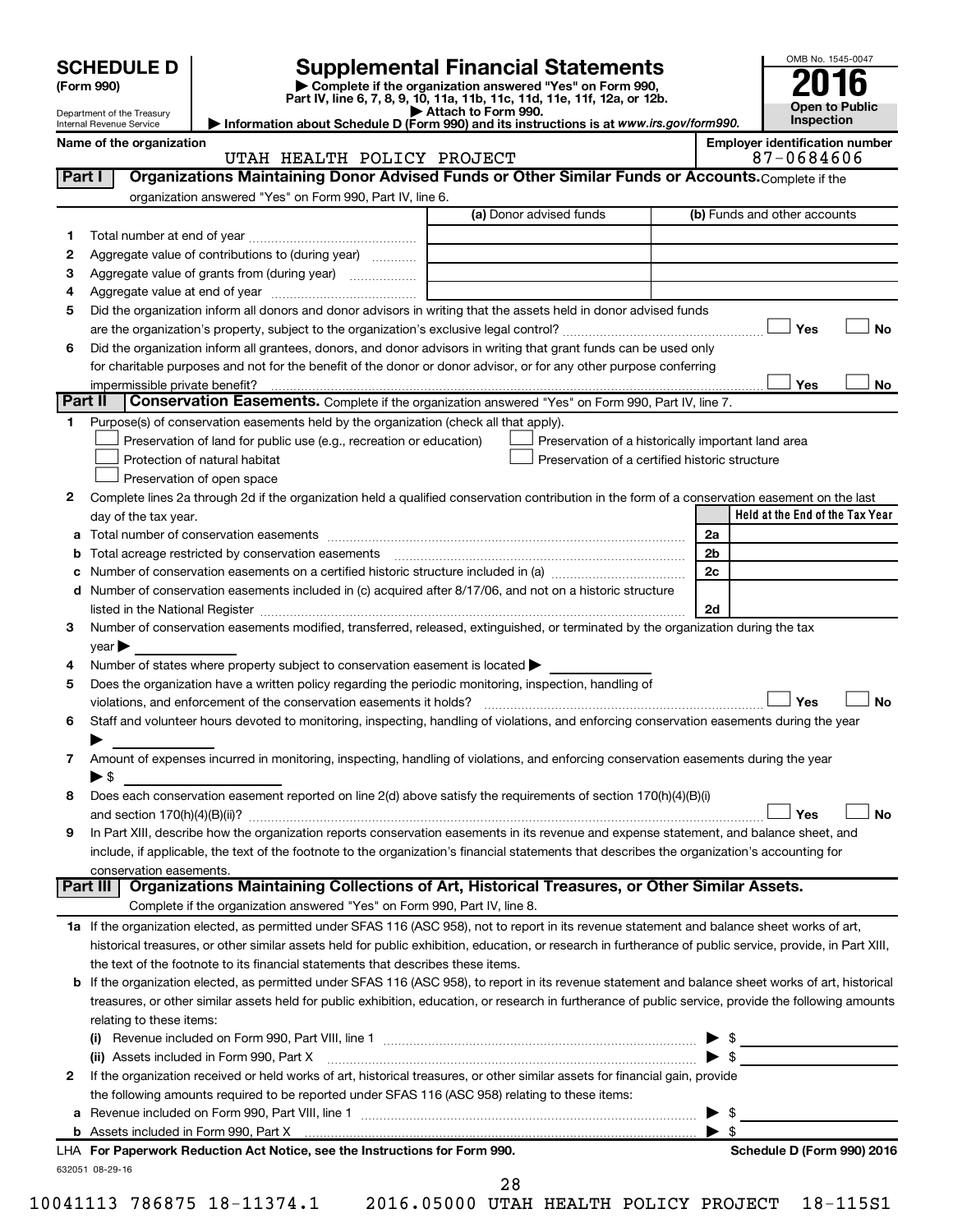|               | Schedule D (Form 990) 2016                                                                                                                                                   | UTAH HEALTH POLICY PROJECT              |   |                |                                                                                                                                                                                                                               |                                 | 87-0684606 Page 2 |                            |     |         |
|---------------|------------------------------------------------------------------------------------------------------------------------------------------------------------------------------|-----------------------------------------|---|----------------|-------------------------------------------------------------------------------------------------------------------------------------------------------------------------------------------------------------------------------|---------------------------------|-------------------|----------------------------|-----|---------|
|               | Part III  <br>Organizations Maintaining Collections of Art, Historical Treasures, or Other Similar Assets (continued)                                                        |                                         |   |                |                                                                                                                                                                                                                               |                                 |                   |                            |     |         |
| З             | Using the organization's acquisition, accession, and other records, check any of the following that are a significant use of its collection items<br>(check all that apply): |                                         |   |                |                                                                                                                                                                                                                               |                                 |                   |                            |     |         |
| a             | Public exhibition                                                                                                                                                            | d                                       |   |                | Loan or exchange programs                                                                                                                                                                                                     |                                 |                   |                            |     |         |
| b             | Scholarly research                                                                                                                                                           | e                                       |   |                | Other and the contract of the contract of the contract of the contract of the contract of the contract of the contract of the contract of the contract of the contract of the contract of the contract of the contract of the |                                 |                   |                            |     |         |
| c             | Preservation for future generations                                                                                                                                          |                                         |   |                |                                                                                                                                                                                                                               |                                 |                   |                            |     |         |
| 4             | Provide a description of the organization's collections and explain how they further the organization's exempt purpose in Part XIII.                                         |                                         |   |                |                                                                                                                                                                                                                               |                                 |                   |                            |     |         |
| 5             | During the year, did the organization solicit or receive donations of art, historical treasures, or other similar assets                                                     |                                         |   |                |                                                                                                                                                                                                                               |                                 |                   |                            |     |         |
|               |                                                                                                                                                                              |                                         |   |                |                                                                                                                                                                                                                               |                                 |                   | Yes                        |     | No      |
|               | <b>Part IV</b><br><b>Escrow and Custodial Arrangements.</b> Complete if the organization answered "Yes" on Form 990, Part IV, line 9, or                                     |                                         |   |                |                                                                                                                                                                                                                               |                                 |                   |                            |     |         |
|               | reported an amount on Form 990, Part X, line 21.                                                                                                                             |                                         |   |                |                                                                                                                                                                                                                               |                                 |                   |                            |     |         |
|               | 1a Is the organization an agent, trustee, custodian or other intermediary for contributions or other assets not included                                                     |                                         |   |                |                                                                                                                                                                                                                               |                                 |                   |                            |     |         |
|               |                                                                                                                                                                              |                                         |   |                |                                                                                                                                                                                                                               |                                 |                   | Yes                        |     | No      |
|               | b If "Yes," explain the arrangement in Part XIII and complete the following table:                                                                                           |                                         |   |                |                                                                                                                                                                                                                               |                                 |                   |                            |     |         |
|               |                                                                                                                                                                              |                                         |   |                |                                                                                                                                                                                                                               |                                 |                   | Amount                     |     |         |
|               |                                                                                                                                                                              |                                         |   |                |                                                                                                                                                                                                                               | 1c                              |                   |                            |     |         |
|               |                                                                                                                                                                              |                                         |   |                |                                                                                                                                                                                                                               | 1d                              |                   |                            |     |         |
| е             | Distributions during the year manufactured and an account of the state of the state of the state of the state o                                                              |                                         |   |                |                                                                                                                                                                                                                               | 1e                              |                   |                            |     |         |
| Ť.            |                                                                                                                                                                              |                                         |   |                |                                                                                                                                                                                                                               | 1f                              |                   |                            |     |         |
|               | 2a Did the organization include an amount on Form 990, Part X, line 21, for escrow or custodial account liability?                                                           |                                         |   |                |                                                                                                                                                                                                                               |                                 |                   | Yes                        |     | No      |
|               | b If "Yes," explain the arrangement in Part XIII. Check here if the explanation has been provided on Part XIII                                                               |                                         |   |                |                                                                                                                                                                                                                               |                                 |                   |                            |     |         |
| <b>Part V</b> | <b>Endowment Funds.</b> Complete if the organization answered "Yes" on Form 990, Part IV, line 10.                                                                           |                                         |   |                |                                                                                                                                                                                                                               |                                 |                   |                            |     |         |
|               |                                                                                                                                                                              | (a) Current year                        |   | (b) Prior year | (c) Two years back $\vert$ (d) Three years back $\vert$ (e) Four years back                                                                                                                                                   |                                 |                   |                            |     |         |
|               | 1a Beginning of year balance                                                                                                                                                 |                                         |   |                |                                                                                                                                                                                                                               |                                 |                   |                            |     |         |
| b             |                                                                                                                                                                              |                                         |   |                |                                                                                                                                                                                                                               |                                 |                   |                            |     |         |
|               | Net investment earnings, gains, and losses                                                                                                                                   |                                         |   |                |                                                                                                                                                                                                                               |                                 |                   |                            |     |         |
| d             |                                                                                                                                                                              |                                         |   |                |                                                                                                                                                                                                                               |                                 |                   |                            |     |         |
|               | e Other expenditures for facilities                                                                                                                                          |                                         |   |                |                                                                                                                                                                                                                               |                                 |                   |                            |     |         |
|               | and programs                                                                                                                                                                 |                                         |   |                |                                                                                                                                                                                                                               |                                 |                   |                            |     |         |
|               | f Administrative expenses                                                                                                                                                    |                                         |   |                |                                                                                                                                                                                                                               |                                 |                   |                            |     |         |
| g             |                                                                                                                                                                              |                                         |   |                |                                                                                                                                                                                                                               |                                 |                   |                            |     |         |
| 2             | Provide the estimated percentage of the current year end balance (line 1g, column (a)) held as:                                                                              |                                         |   |                |                                                                                                                                                                                                                               |                                 |                   |                            |     |         |
| а             | Board designated or quasi-endowment >                                                                                                                                        |                                         | % |                |                                                                                                                                                                                                                               |                                 |                   |                            |     |         |
| b             | Permanent endowment                                                                                                                                                          | %                                       |   |                |                                                                                                                                                                                                                               |                                 |                   |                            |     |         |
| С             | Temporarily restricted endowment >                                                                                                                                           | %                                       |   |                |                                                                                                                                                                                                                               |                                 |                   |                            |     |         |
|               | The percentages on lines 2a, 2b, and 2c should equal 100%.                                                                                                                   |                                         |   |                |                                                                                                                                                                                                                               |                                 |                   |                            |     |         |
|               | 3a Are there endowment funds not in the possession of the organization that are held and administered for the organization                                                   |                                         |   |                |                                                                                                                                                                                                                               |                                 |                   |                            |     |         |
|               | by:                                                                                                                                                                          |                                         |   |                |                                                                                                                                                                                                                               |                                 |                   |                            | Yes | No      |
|               | (i)                                                                                                                                                                          |                                         |   |                |                                                                                                                                                                                                                               |                                 |                   | 3a(i)                      |     |         |
|               |                                                                                                                                                                              |                                         |   |                |                                                                                                                                                                                                                               |                                 |                   | 3a(ii)                     |     |         |
|               |                                                                                                                                                                              |                                         |   |                |                                                                                                                                                                                                                               |                                 |                   | 3b                         |     |         |
| 4             | Describe in Part XIII the intended uses of the organization's endowment funds.<br><b>Part VI</b><br>Land, Buildings, and Equipment.                                          |                                         |   |                |                                                                                                                                                                                                                               |                                 |                   |                            |     |         |
|               |                                                                                                                                                                              |                                         |   |                |                                                                                                                                                                                                                               |                                 |                   |                            |     |         |
|               | Complete if the organization answered "Yes" on Form 990, Part IV, line 11a. See Form 990, Part X, line 10.                                                                   |                                         |   |                |                                                                                                                                                                                                                               |                                 |                   |                            |     |         |
|               | Description of property                                                                                                                                                      | (a) Cost or other<br>basis (investment) |   |                | (b) Cost or other                                                                                                                                                                                                             | (c) Accumulated<br>depreciation |                   | (d) Book value             |     |         |
|               |                                                                                                                                                                              |                                         |   |                | basis (other)                                                                                                                                                                                                                 |                                 |                   |                            |     |         |
|               |                                                                                                                                                                              |                                         |   |                |                                                                                                                                                                                                                               |                                 |                   |                            |     |         |
|               |                                                                                                                                                                              |                                         |   |                |                                                                                                                                                                                                                               |                                 |                   |                            |     |         |
|               |                                                                                                                                                                              |                                         |   |                | 19,629.                                                                                                                                                                                                                       |                                 | 13,395.           |                            |     | 6, 234. |
|               |                                                                                                                                                                              |                                         |   |                |                                                                                                                                                                                                                               |                                 |                   |                            |     |         |
|               | Total. Add lines 1a through 1e. (Column (d) must equal Form 990, Part X, column (B), line 10c.)                                                                              |                                         |   |                |                                                                                                                                                                                                                               |                                 |                   |                            |     | 6, 234. |
|               |                                                                                                                                                                              |                                         |   |                |                                                                                                                                                                                                                               |                                 |                   |                            |     |         |
|               |                                                                                                                                                                              |                                         |   |                |                                                                                                                                                                                                                               |                                 |                   | Schedule D (Form 990) 2016 |     |         |

632052 08-29-16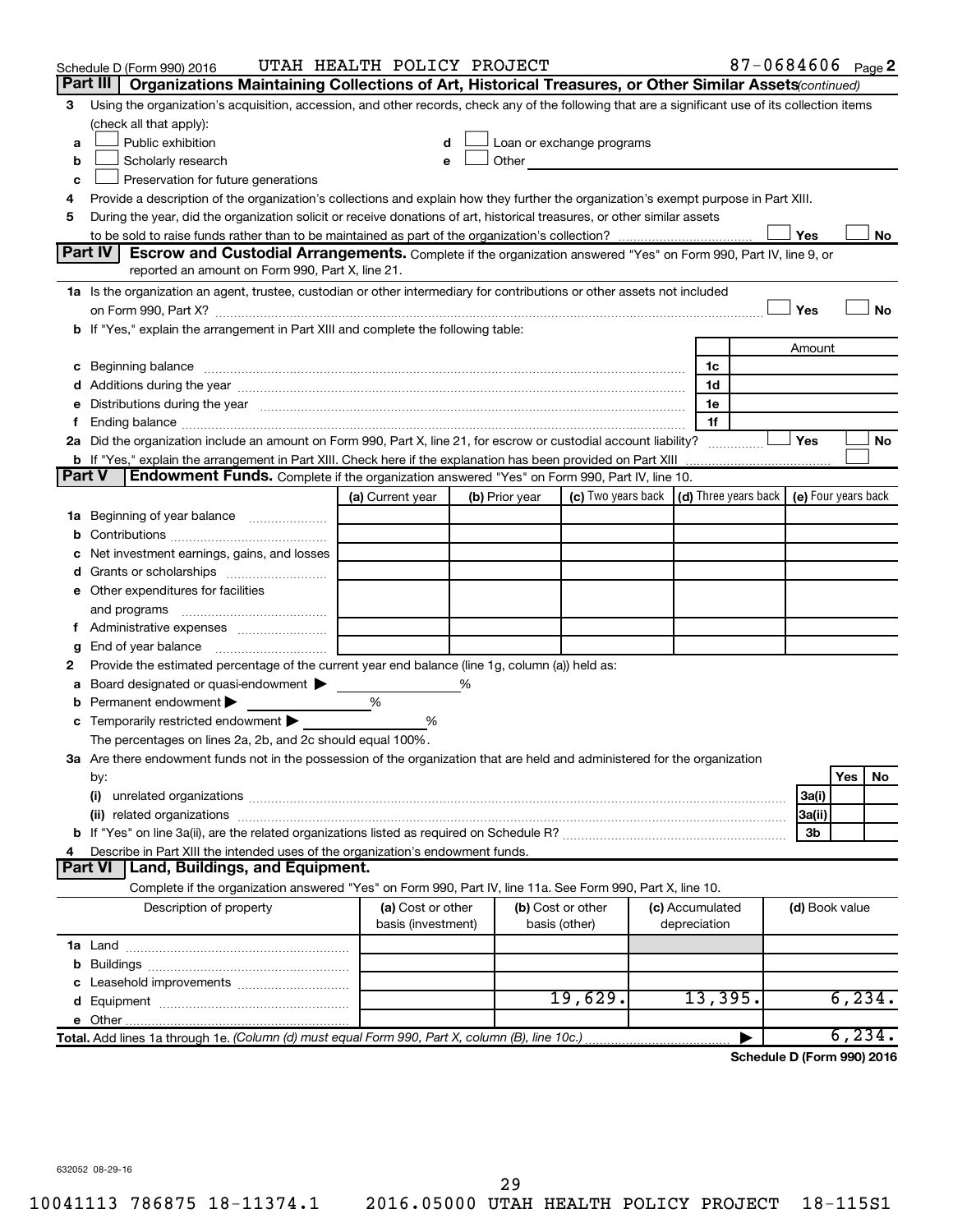| Schedule D (Form 990) 2016                      |  | UTAH HEALTH POLICY PROJECT | 87-0684606 $_{Page}$ 3 |  |
|-------------------------------------------------|--|----------------------------|------------------------|--|
| <b>Part VII</b> Investments - Other Securities. |  |                            |                        |  |

|                                                                                                                                                                                                                               |                 | Complete if the organization answered "Yes" on Form 990, Part IV, line 11b. See Form 990, Part X, line 12. |                                                           |
|-------------------------------------------------------------------------------------------------------------------------------------------------------------------------------------------------------------------------------|-----------------|------------------------------------------------------------------------------------------------------------|-----------------------------------------------------------|
| (a) Description of security or category (including name of security)                                                                                                                                                          | (b) Book value  |                                                                                                            | (c) Method of valuation: Cost or end-of-year market value |
|                                                                                                                                                                                                                               |                 |                                                                                                            |                                                           |
|                                                                                                                                                                                                                               |                 |                                                                                                            |                                                           |
| $(3)$ Other                                                                                                                                                                                                                   |                 |                                                                                                            |                                                           |
| (A)                                                                                                                                                                                                                           |                 |                                                                                                            |                                                           |
| (B)                                                                                                                                                                                                                           |                 |                                                                                                            |                                                           |
| (C)                                                                                                                                                                                                                           |                 |                                                                                                            |                                                           |
| (D)                                                                                                                                                                                                                           |                 |                                                                                                            |                                                           |
| (E)                                                                                                                                                                                                                           |                 |                                                                                                            |                                                           |
|                                                                                                                                                                                                                               |                 |                                                                                                            |                                                           |
| (F)                                                                                                                                                                                                                           |                 |                                                                                                            |                                                           |
| (G)                                                                                                                                                                                                                           |                 |                                                                                                            |                                                           |
| (H)                                                                                                                                                                                                                           |                 |                                                                                                            |                                                           |
| Total. (Col. (b) must equal Form 990, Part X, col. (B) line 12.)                                                                                                                                                              |                 |                                                                                                            |                                                           |
| Part VIII Investments - Program Related.                                                                                                                                                                                      |                 |                                                                                                            |                                                           |
| Complete if the organization answered "Yes" on Form 990, Part IV, line 11c. See Form 990, Part X, line 13.                                                                                                                    |                 |                                                                                                            |                                                           |
| (a) Description of investment                                                                                                                                                                                                 | (b) Book value  |                                                                                                            | (c) Method of valuation: Cost or end-of-year market value |
| (1)                                                                                                                                                                                                                           |                 |                                                                                                            |                                                           |
| (2)                                                                                                                                                                                                                           |                 |                                                                                                            |                                                           |
| (3)                                                                                                                                                                                                                           |                 |                                                                                                            |                                                           |
| (4)                                                                                                                                                                                                                           |                 |                                                                                                            |                                                           |
| (5)                                                                                                                                                                                                                           |                 |                                                                                                            |                                                           |
| (6)                                                                                                                                                                                                                           |                 |                                                                                                            |                                                           |
| (7)                                                                                                                                                                                                                           |                 |                                                                                                            |                                                           |
| (8)                                                                                                                                                                                                                           |                 |                                                                                                            |                                                           |
|                                                                                                                                                                                                                               |                 |                                                                                                            |                                                           |
| (9)<br>Total. (Col. (b) must equal Form 990, Part X, col. (B) line 13.)                                                                                                                                                       |                 |                                                                                                            |                                                           |
| Complete if the organization answered "Yes" on Form 990, Part IV, line 11d. See Form 990, Part X, line 15.                                                                                                                    | (a) Description |                                                                                                            | (b) Book value                                            |
|                                                                                                                                                                                                                               |                 |                                                                                                            |                                                           |
| (1)                                                                                                                                                                                                                           |                 |                                                                                                            |                                                           |
| (2)                                                                                                                                                                                                                           |                 |                                                                                                            |                                                           |
| (3)                                                                                                                                                                                                                           |                 |                                                                                                            |                                                           |
| (4)                                                                                                                                                                                                                           |                 |                                                                                                            |                                                           |
| (5)                                                                                                                                                                                                                           |                 |                                                                                                            |                                                           |
| (6)                                                                                                                                                                                                                           |                 |                                                                                                            |                                                           |
| (7)                                                                                                                                                                                                                           |                 |                                                                                                            |                                                           |
| (8)                                                                                                                                                                                                                           |                 |                                                                                                            |                                                           |
| (9)                                                                                                                                                                                                                           |                 |                                                                                                            |                                                           |
| Total. (Column (b) must equal Form 990, Part X, col. (B) line 15.)                                                                                                                                                            |                 |                                                                                                            |                                                           |
|                                                                                                                                                                                                                               |                 |                                                                                                            |                                                           |
| <b>Other Liabilities.</b>                                                                                                                                                                                                     |                 |                                                                                                            |                                                           |
|                                                                                                                                                                                                                               |                 |                                                                                                            |                                                           |
| Complete if the organization answered "Yes" on Form 990, Part IV, line 11e or 11f. See Form 990, Part X, line 25.                                                                                                             |                 |                                                                                                            |                                                           |
| (a) Description of liability                                                                                                                                                                                                  |                 | (b) Book value                                                                                             |                                                           |
| Federal income taxes<br>(1)                                                                                                                                                                                                   |                 |                                                                                                            |                                                           |
| (2)                                                                                                                                                                                                                           |                 |                                                                                                            |                                                           |
| (3)                                                                                                                                                                                                                           |                 |                                                                                                            |                                                           |
| (4)                                                                                                                                                                                                                           |                 |                                                                                                            |                                                           |
| (5)                                                                                                                                                                                                                           |                 |                                                                                                            |                                                           |
| (6)                                                                                                                                                                                                                           |                 |                                                                                                            |                                                           |
| (7)                                                                                                                                                                                                                           |                 |                                                                                                            |                                                           |
| (8)                                                                                                                                                                                                                           |                 |                                                                                                            |                                                           |
| Part X<br>1.<br>(9)                                                                                                                                                                                                           |                 |                                                                                                            |                                                           |
|                                                                                                                                                                                                                               |                 |                                                                                                            |                                                           |
| Total. (Column (b) must equal Form 990, Part X, col. (B) line 25.)<br>Liability for uncertain tax positions. In Part XIII, provide the text of the footnote to the organization's financial statements that reports the<br>2. |                 |                                                                                                            |                                                           |

632053 08-29-16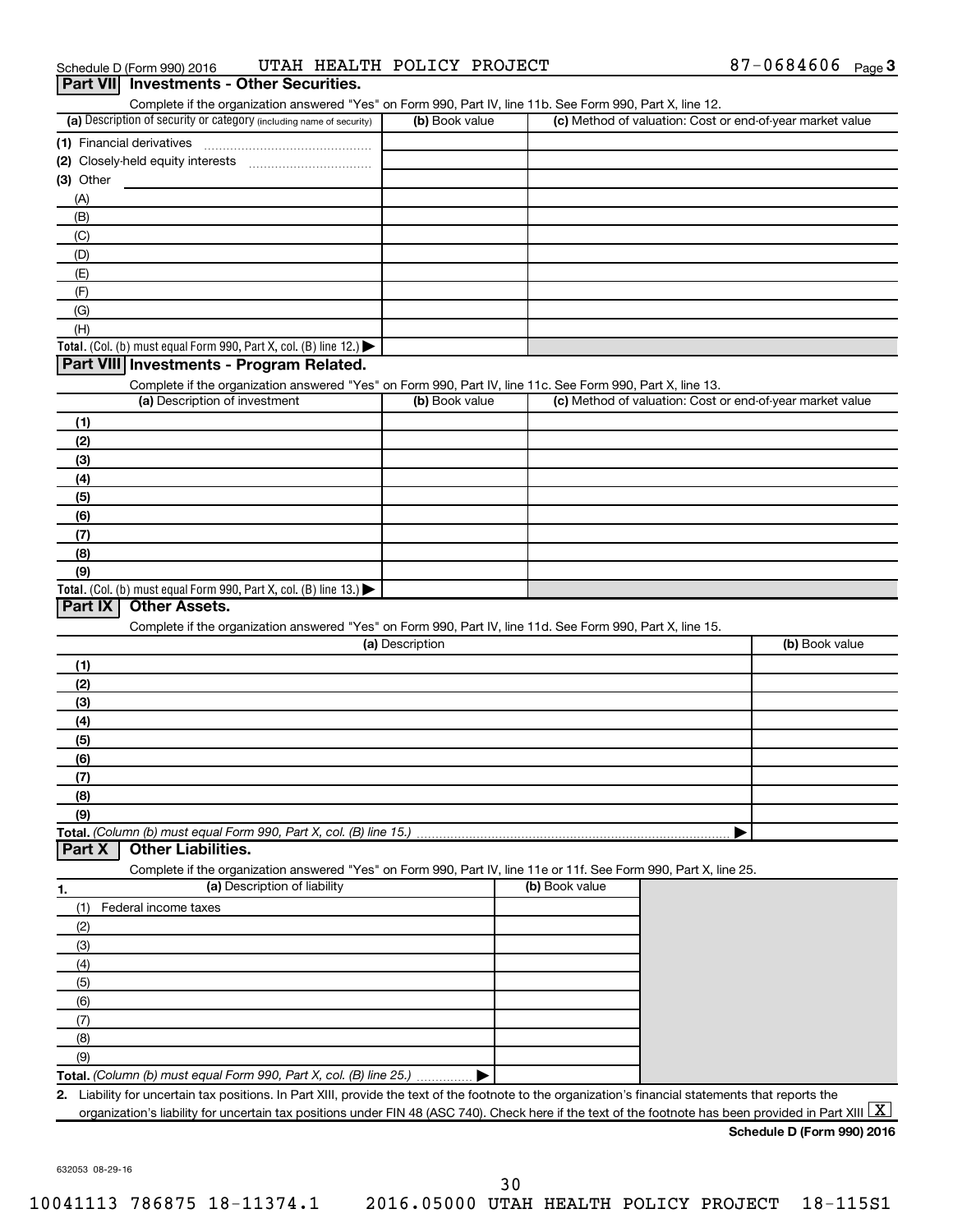|   | UTAH HEALTH POLICY PROJECT<br>Schedule D (Form 990) 2016                                                                   |                |           |                         | $87 - 0684606$ Page 4 |
|---|----------------------------------------------------------------------------------------------------------------------------|----------------|-----------|-------------------------|-----------------------|
|   | Part XI<br>Reconciliation of Revenue per Audited Financial Statements With Revenue per Return.                             |                |           |                         |                       |
|   | Complete if the organization answered "Yes" on Form 990, Part IV, line 12a.                                                |                |           |                         |                       |
| 1 | Total revenue, gains, and other support per audited financial statements                                                   |                |           | $\mathbf 1$             | 1,085,396.            |
| 2 | Amounts included on line 1 but not on Form 990, Part VIII, line 12:                                                        |                |           |                         |                       |
| a |                                                                                                                            | 2a             |           |                         |                       |
|   |                                                                                                                            | 2 <sub>b</sub> | 600.      |                         |                       |
| с |                                                                                                                            | 2 <sub>c</sub> |           |                         |                       |
| d | Other (Describe in Part XIII.) <b>Construction Contract Construction</b> Chemistry Chemistry Chemistry Chemistry Chemistry | 2d             |           |                         |                       |
| е | Add lines 2a through 2d                                                                                                    |                |           | 2е                      | 600.                  |
| 3 |                                                                                                                            |                |           | 3                       | 1,084,796.            |
| 4 | Amounts included on Form 990, Part VIII, line 12, but not on line 1:                                                       |                |           |                         |                       |
| a |                                                                                                                            | 4а             |           |                         |                       |
| b |                                                                                                                            | 4 <sub>h</sub> | $-3,506.$ |                         |                       |
| c | Add lines 4a and 4b                                                                                                        |                |           | 4c                      | $-3,506.$             |
|   |                                                                                                                            |                |           | 5                       | 1,081,290.            |
|   |                                                                                                                            |                |           |                         |                       |
|   | Part XII   Reconciliation of Expenses per Audited Financial Statements With Expenses per Return.                           |                |           |                         |                       |
|   | Complete if the organization answered "Yes" on Form 990, Part IV, line 12a.                                                |                |           |                         |                       |
| 1 |                                                                                                                            |                |           | $\blacksquare$          | 1,076,399.            |
| 2 | Amounts included on line 1 but not on Form 990, Part IX, line 25:                                                          |                |           |                         |                       |
| a |                                                                                                                            | 2a             | 600.      |                         |                       |
| b |                                                                                                                            | 2 <sub>b</sub> |           |                         |                       |
|   |                                                                                                                            | 2 <sub>c</sub> |           |                         |                       |
| d |                                                                                                                            | 2d             | 3,506.    |                         |                       |
| е |                                                                                                                            |                |           | 2е                      | 4,106.                |
| 3 | Subtract line 2e from line 1 <b>manufacture in the contract of the 2e</b> from line 1                                      |                |           | $\overline{\mathbf{3}}$ | 1,072,293.            |
| 4 | Amounts included on Form 990, Part IX, line 25, but not on line 1:                                                         |                |           |                         |                       |
| a |                                                                                                                            | 4a             |           |                         |                       |
| b |                                                                                                                            | 4 <sub>b</sub> |           |                         |                       |
| c | Add lines 4a and 4b                                                                                                        |                |           | 4c                      | $0$ .                 |
| 5 | Part XIII Supplemental Information.                                                                                        |                |           | 5                       | 1,072,293.            |

Provide the descriptions required for Part II, lines 3, 5, and 9; Part III, lines 1a and 4; Part IV, lines 1b and 2b; Part V, line 4; Part X, line 2; Part XI, lines 2d and 4b; and Part XII, lines 2d and 4b. Also complete this part to provide any additional information.

#### PART X, LINE 2:

THE ORGANIZATION BELIEVES THAT IT HAS APPROPRIATE SUPPORT FOR ANY TAX

POSITIONS TAKEN AFFECTING ITS ANNUAL FILING REQUIREMENTS AND, AS SUCH,

DOES

NOT HAVE ANY UNCERTAIN TAX POSITIONS THAT ARE MATERIAL TO THE FINANCIAL

STATEMENTS. THE ORGANIZATION WILL RECOGNIZE FUTURE ACCRUED INTEREST AND

PENALTIES RELATED TO UNRECOGNIZED TAX BENEFITS AND LIABILITIES IN INCOME

TAX EXPENSE, IF SUCH INTEREST AND PENALTIES ARE INCURRED.

#### PART XI, LINE 4B - OTHER ADJUSTMENTS:

#### DIRECT FUNDRAISING EXPENSES INCLUDED AS EXPENSES IN AUDIT

632054 08-29-16

 $REPORT$  -3,506.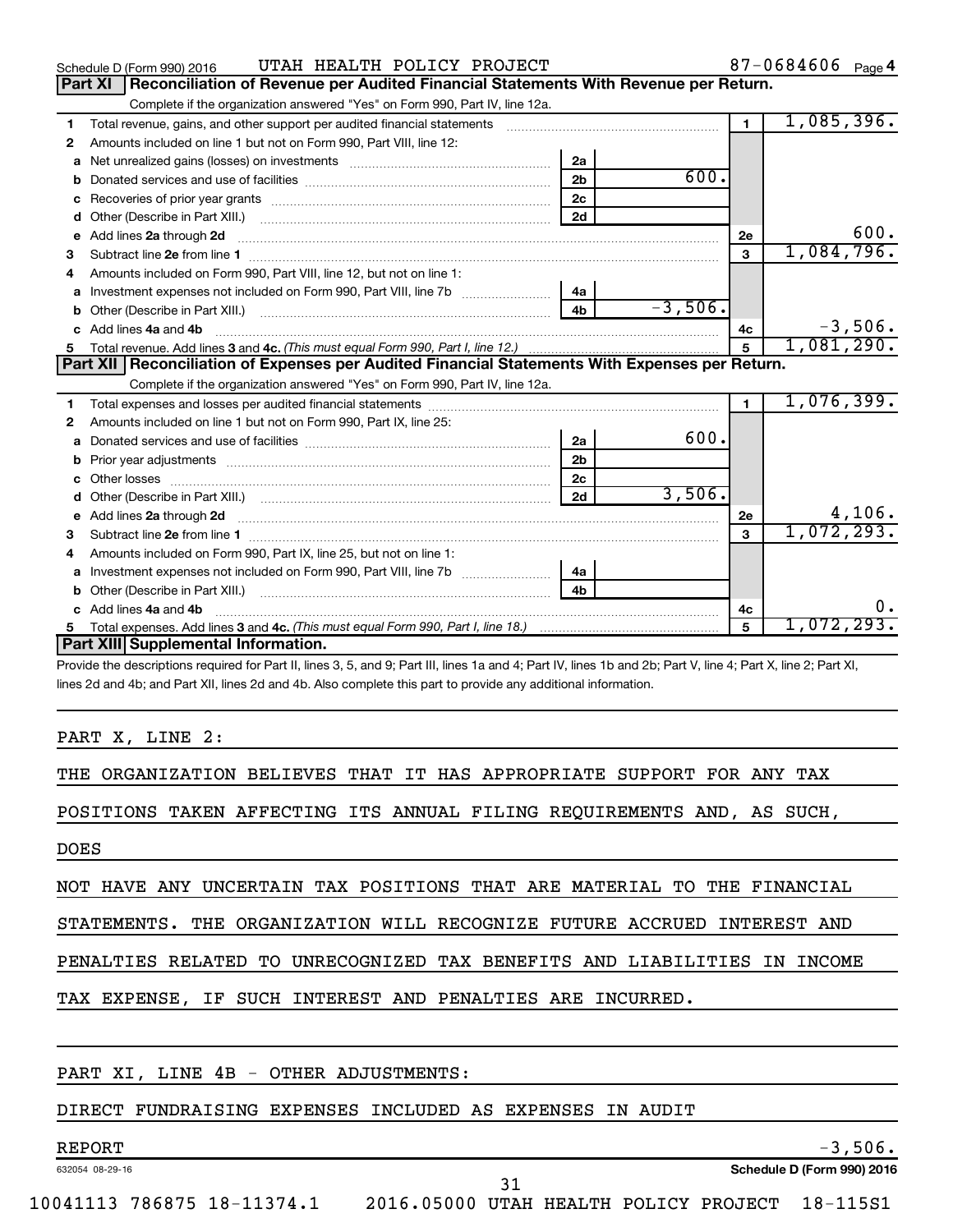#### PART XII, LINE 2D - OTHER ADJUSTMENTS:

#### DIRECT FUNDRAISING EXPENSES INCLUDED AS EXPENSES IN AUDIT

 $\rm{REPORT}$  3,506.

**Schedule D (Form 990) 2016**

632055 08-29-16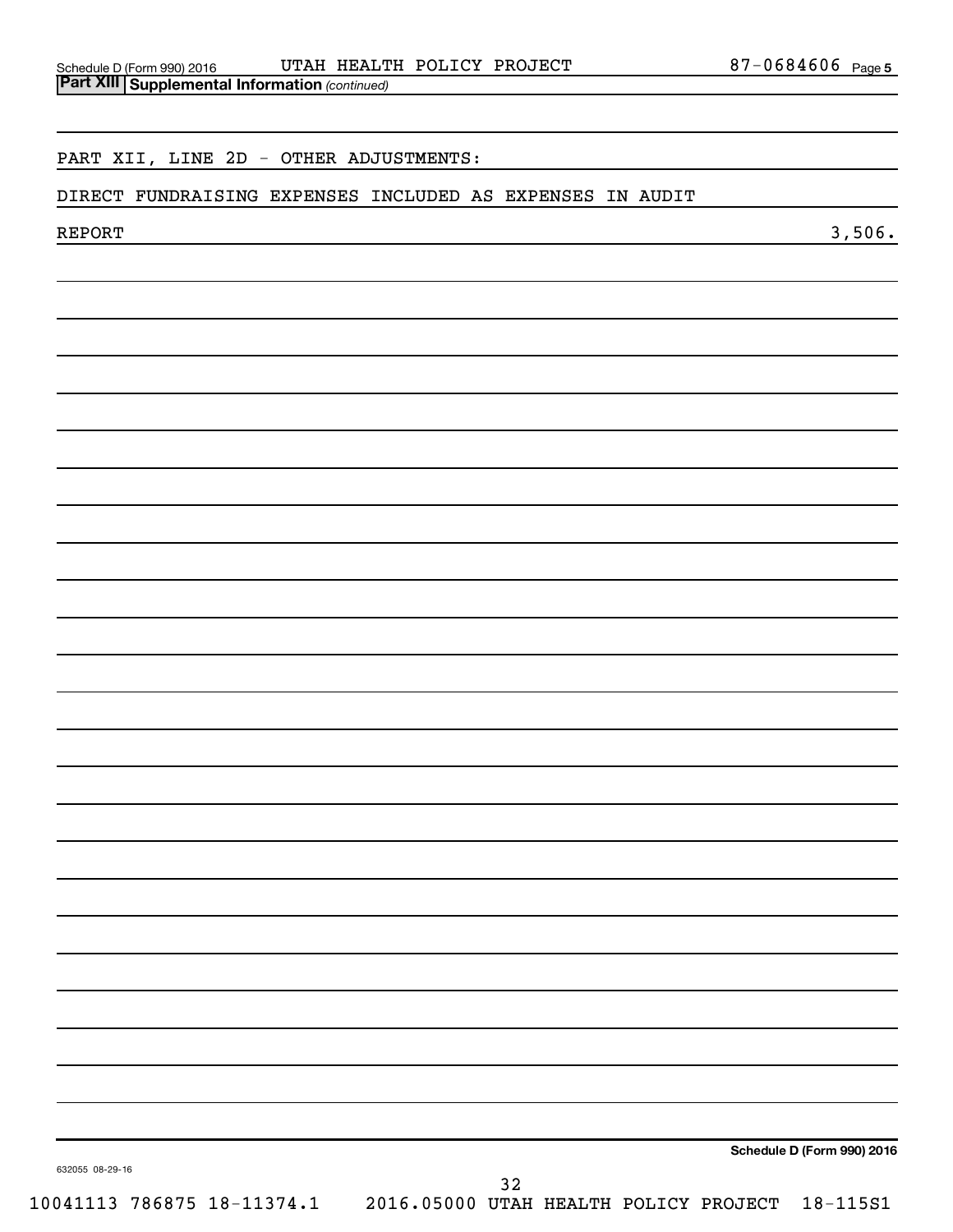| <b>SCHEDULE I</b>                                                                                                                                                                                                                                                                                              |                          | <b>Grants and Other Assistance to Organizations,</b>                                                                                  |                             |                                         |                                                                |                                          | OMB No. 1545-0047                                   |
|----------------------------------------------------------------------------------------------------------------------------------------------------------------------------------------------------------------------------------------------------------------------------------------------------------------|--------------------------|---------------------------------------------------------------------------------------------------------------------------------------|-----------------------------|-----------------------------------------|----------------------------------------------------------------|------------------------------------------|-----------------------------------------------------|
| (Form 990)                                                                                                                                                                                                                                                                                                     |                          | Governments, and Individuals in the United States<br>Complete if the organization answered "Yes" on Form 990, Part IV, line 21 or 22. |                             |                                         |                                                                |                                          | 2016                                                |
| Department of the Treasury<br>Internal Revenue Service                                                                                                                                                                                                                                                         |                          | Information about Schedule I (Form 990) and its instructions is at www.irs.gov/form990.                                               | Attach to Form 990.         |                                         |                                                                |                                          | <b>Open to Public</b><br>Inspection                 |
| Name of the organization<br>UTAH HEALTH POLICY PROJECT                                                                                                                                                                                                                                                         |                          |                                                                                                                                       |                             |                                         |                                                                |                                          | <b>Employer identification number</b><br>87-0684606 |
| <b>General Information on Grants and Assistance</b><br>Part I                                                                                                                                                                                                                                                  |                          |                                                                                                                                       |                             |                                         |                                                                |                                          |                                                     |
| Does the organization maintain records to substantiate the amount of the grants or assistance, the grantees' eligibility for the grants or assistance, and the selection<br>1.                                                                                                                                 |                          |                                                                                                                                       |                             |                                         |                                                                |                                          | $\lfloor X \rfloor$ Yes<br>l No                     |
| Describe in Part IV the organization's procedures for monitoring the use of grant funds in the United States.<br>$\mathbf{2}$<br>Part II<br>Grants and Other Assistance to Domestic Organizations and Domestic Governments. Complete if the organization answered "Yes" on Form 990, Part IV, line 21, for any |                          |                                                                                                                                       |                             |                                         |                                                                |                                          |                                                     |
| recipient that received more than \$5,000. Part II can be duplicated if additional space is needed.                                                                                                                                                                                                            |                          |                                                                                                                                       |                             |                                         |                                                                |                                          |                                                     |
| 1 (a) Name and address of organization<br>or government                                                                                                                                                                                                                                                        | (b) EIN                  | (c) IRC section<br>(if applicable)                                                                                                    | (d) Amount of<br>cash grant | (e) Amount of<br>non-cash<br>assistance | (f) Method of<br>valuation (book,<br>FMV, appraisal,<br>other) | (g) Description of<br>noncash assistance | (h) Purpose of grant<br>or assistance               |
| ALLIANCE COMMUNITY SERVICES<br>291 WEST 5400 SOUTH, SUITE 101<br>SALT LAKE CITY, UT 84107                                                                                                                                                                                                                      | $30-0087376$ $501(C)(3)$ |                                                                                                                                       | 60,417.                     | $\mathbf{0}$ .                          |                                                                |                                          | NAVIGATOR GRANT                                     |
| ASIAN ASSOCIATION OF UTAH<br>155 SOUTH 300 WEST<br>SALT LAKE CITY, UT 84101                                                                                                                                                                                                                                    | $87-0333555$ $501(C)(3)$ |                                                                                                                                       | 46,000                      | 0.                                      |                                                                |                                          | NAVIGATOR GRANT                                     |
| AUCH<br>860 EAST 4500 SOUTH SUITE 206<br>SALT LAKE CITY, UT 84107                                                                                                                                                                                                                                              | 87-0430946               | 501(C)(3)                                                                                                                             | 78,484                      | $\mathbf{0}$ .                          |                                                                |                                          | NAVIGATOR GRANT                                     |
| COMMUNITY HEALTH CONNECT<br>591 SOUTH STATE STREET<br>PROVO, UT 84606                                                                                                                                                                                                                                          | 65-1260998               | 501(C)(3)                                                                                                                             | 46,000                      | $\mathbf{0}$                            |                                                                |                                          | NAVIGATOR GRANT                                     |
| COMUNIDADES UNIDAS<br>1750 W RESEARCH WAY, SUITE 102<br>WEST VALLEY CITY, UT 84119                                                                                                                                                                                                                             | 13-4257724               | 501(C)(3)                                                                                                                             | 31,000                      | $\mathbf{0}$ .                          |                                                                |                                          | NAVIGATOR GRANT                                     |
| NATIONAL TONGAN AMERICAN SOCIETY<br>3007 S WEST TEMPLE, UNIT H<br>SALT LAKE CITY, UT 84115                                                                                                                                                                                                                     | 87-0556679               | 501(C)(3)                                                                                                                             | 31,000.                     | $\mathbf{0}$ .                          |                                                                |                                          | NAVIGATOR GRANT<br>10.                              |
|                                                                                                                                                                                                                                                                                                                |                          |                                                                                                                                       |                             |                                         |                                                                |                                          |                                                     |

**For Paperwork Reduction Act Notice, see the Instructions for Form 990. Schedule I (Form 990) (2016)** LHA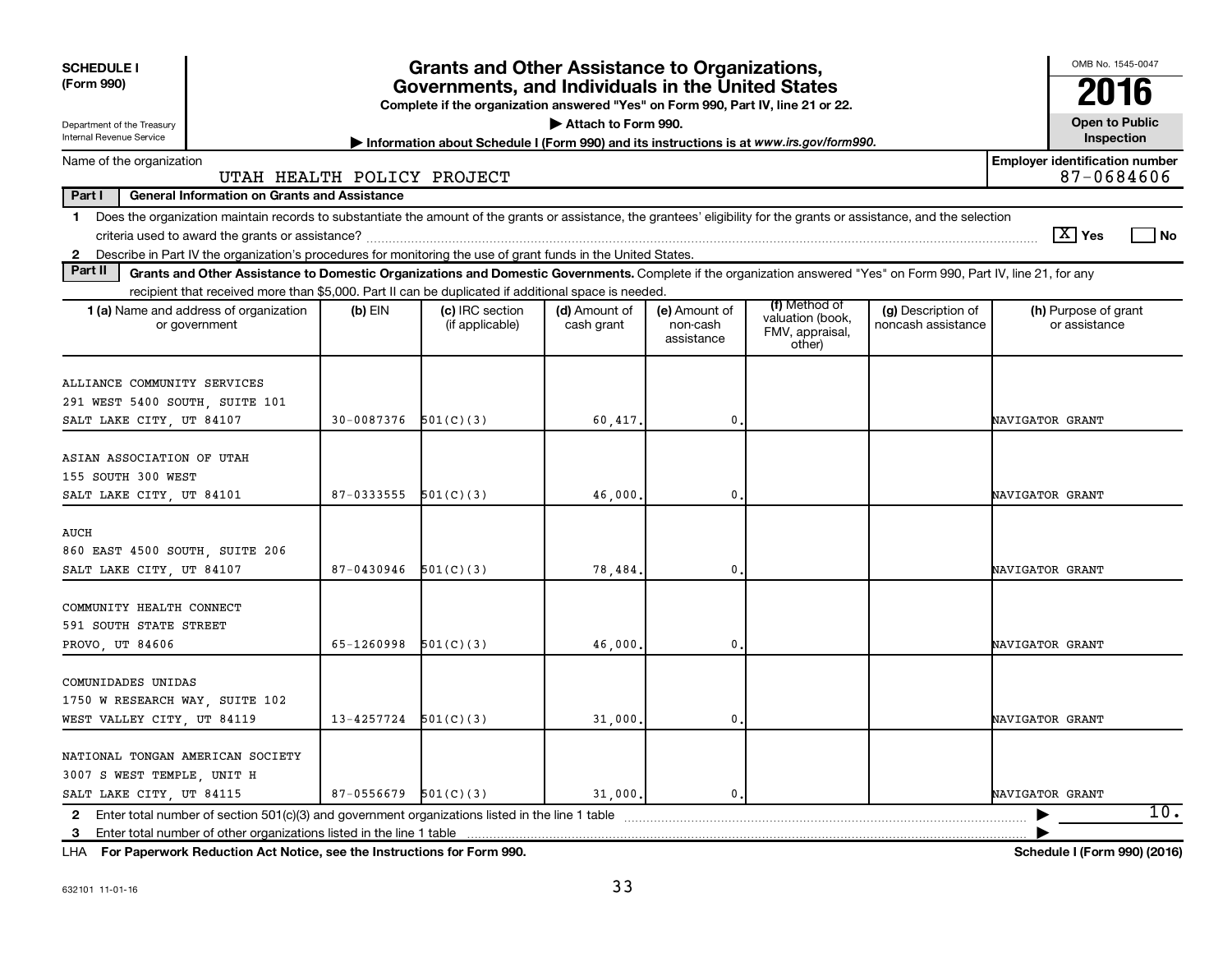#### Schedule I (Form 990) UTAH HEALTH POLICY PROJECT 87-0684606 <sub>Page 1</sub>

Part II | Continuation of Grants and Other Assistance to Governments and Organizations in the United States (Schedule I (Form 990), Part II.)

| (a) Name and address of<br>organization or government                                      | $(b)$ EIN                | (c) IRC section<br>if applicable | (d) Amount of<br>cash grant | (e) Amount of<br>non-cash<br>assistance | (f) Method of<br>valuation<br>(book, FMV,<br>appraisal, other) | (g) Description of<br>non-cash assistance | (h) Purpose of grant<br>or assistance |
|--------------------------------------------------------------------------------------------|--------------------------|----------------------------------|-----------------------------|-----------------------------------------|----------------------------------------------------------------|-------------------------------------------|---------------------------------------|
| UNITED WAY OF SALT LAKE 2-1-1<br>257 EAST 200 SOUTH, SUITE 300<br>SALT LAKE CITY, UT 84111 | 87-0227091               | 501(C)(3)                        | 73,500.                     | $\mathbf{0}$ .                          |                                                                |                                           | NAVIGATOR GRANT                       |
| THE QUEEN CENTER<br>9952 OAK RD. WEST<br>CEDAR HILLS, UT 84062                             | 87-0686605               | 501(C)(3)                        | 15,000,                     | $\mathfrak{o}$ .                        |                                                                |                                           | NAVIGATOR GRANT                       |
| VOICES FOR UTAH CHILDREN<br>747 E SOUTH TEMPLE, STE 100<br>SALT LAKE CITY, UT 84102        | 87-0428873               | 501(C)(3)                        | 22,500                      | $\mathfrak o$ .                         |                                                                |                                           | COMMCAT - CLOSE THE GAP               |
| UTAH AIDS FOUNDATION<br>1408 S 1100 E<br>SALT LAKE CITY, UT 84105                          | $87-0455172$ $501(C)(3)$ |                                  | 26,000,                     | $\mathfrak o$ .                         |                                                                |                                           | NAVIGATOR GRANT                       |
|                                                                                            |                          |                                  |                             |                                         |                                                                |                                           |                                       |
|                                                                                            |                          |                                  |                             |                                         |                                                                |                                           |                                       |
|                                                                                            |                          |                                  |                             |                                         |                                                                |                                           |                                       |
|                                                                                            |                          |                                  |                             |                                         |                                                                |                                           |                                       |
|                                                                                            |                          |                                  |                             |                                         |                                                                |                                           |                                       |

┯

**Schedule I (Form 990)**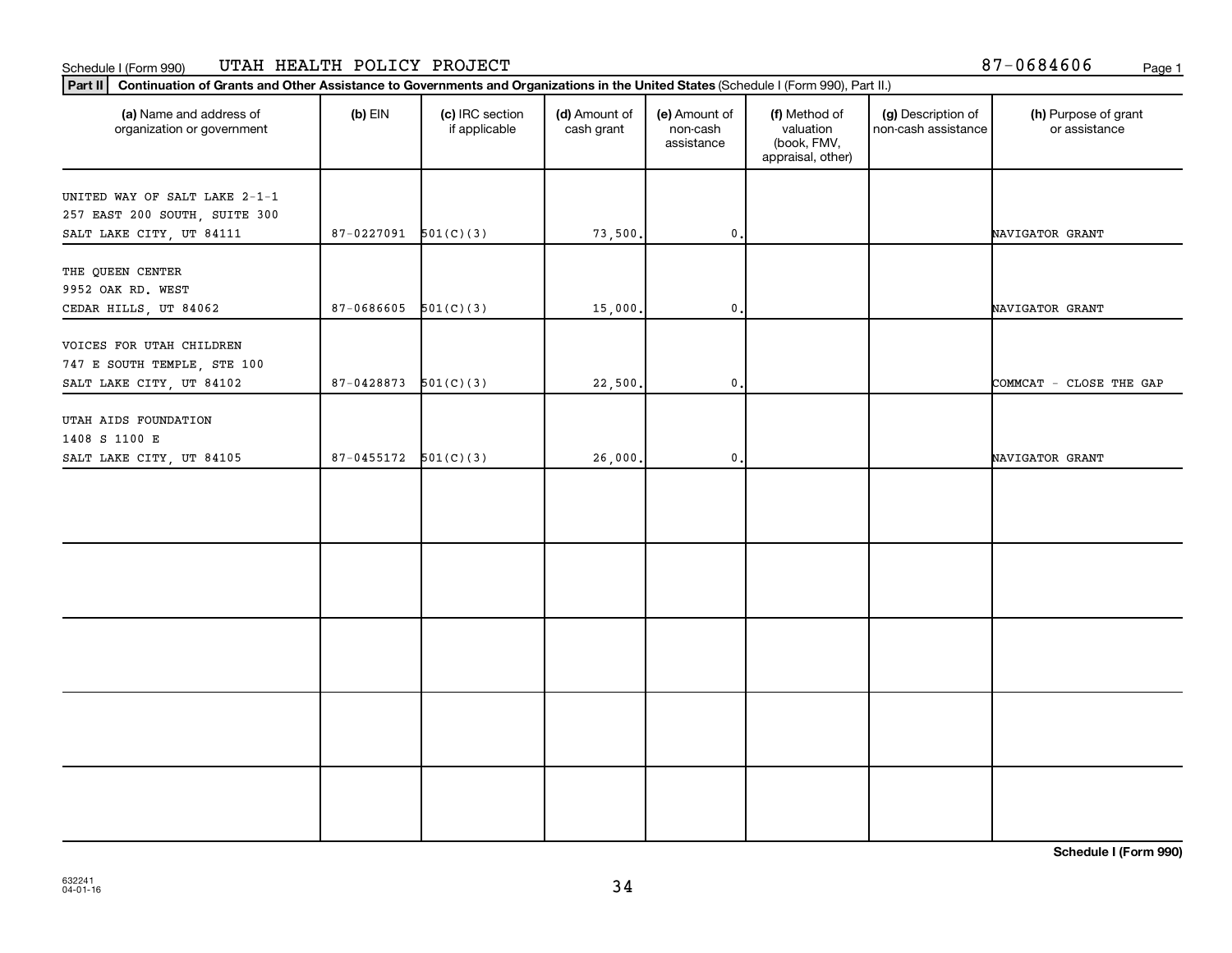632102 11-01-16

#### Schedule I (Form 990) (2016) UTAH HEALTH POLICY PROJECT 87-0684606 <sub>Page</sub>

(a) Type of grant or assistance **(b)** Number of  $|$  **(c)** Amount of  $|$  **(d)** Amount of non- $|$  **(e)** Method of valuation  $|$  **(f)** Part III can be duplicated if additional space is needed. (e) Method of valuation (book, FMV, appraisal, other) recipients (c) Amount of cash grant (d) Amount of noncash assistance (f) Description of noncash assistance

Part IV | Supplemental Information. Provide the information required in Part I, line 2; Part III, column (b); and any other additional information.

Part III | Grants and Other Assistance to Domestic Individuals. Complete if the organization answered "Yes" on Form 990, Part IV, line 22.

PART I, LINE 2:

UHPP WORKS WITH THE ORGANIZATIONS TO ENSURE THAT THE GRANT

HAS BEEN USED FOR THE INTENDED PURPOSE BY REQUESTING DOCUMENTATION TO

SHOW HOW THE MONEY WAS SPENT.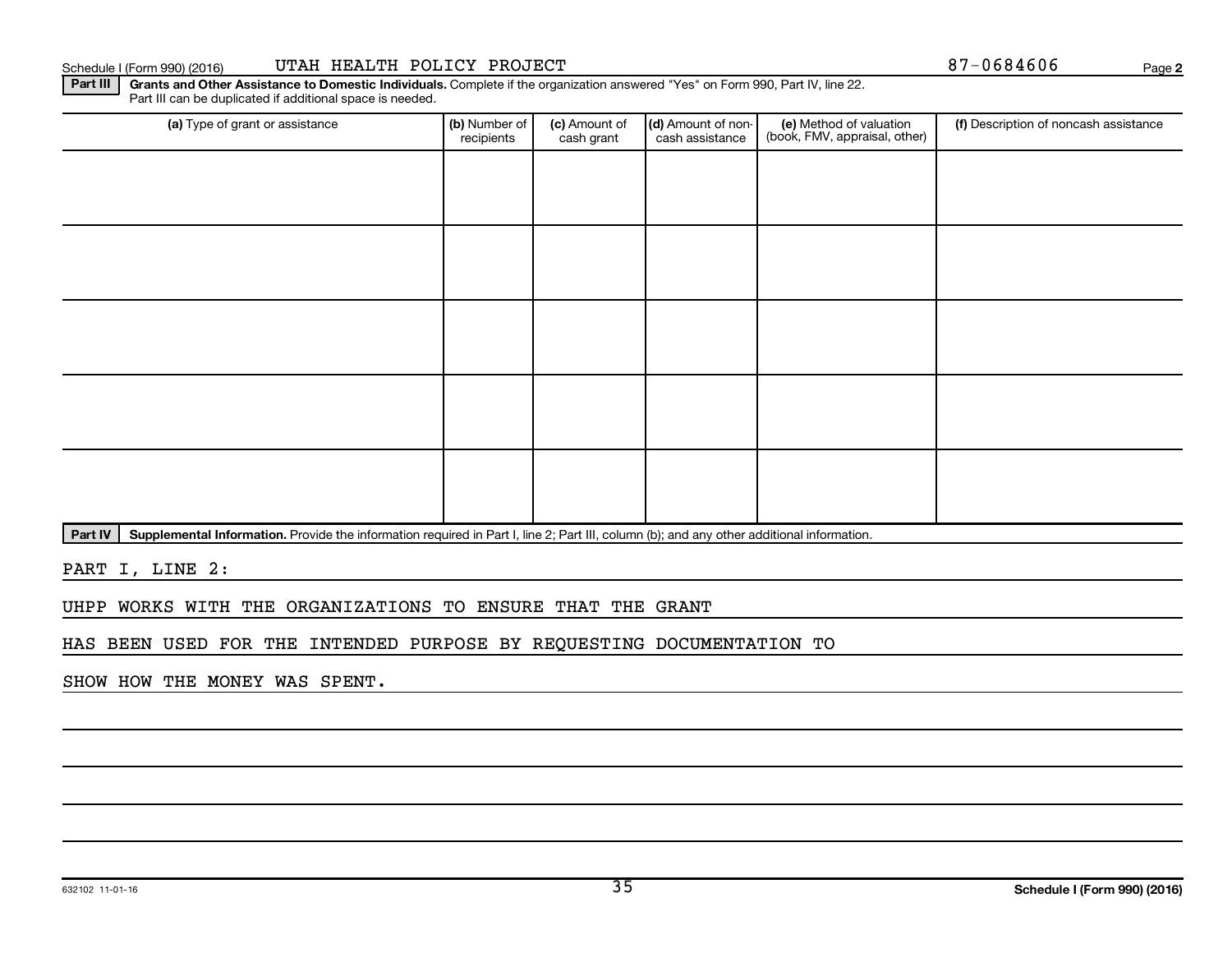**(Form 990 or 990-EZ)**

Internal Revenue Service

Department of the Treasury

Name of the organization

# **SCHEDULE O Supplemental Information to Form 990 or 990-EZ 2016**

**Complete to provide information for responses to specific questions on Form 990 or 990-EZ or to provide any additional information. | Attach to Form 990 or 990-EZ.**

**Information about Schedule O (Form 990 or 990-EZ) and its instructions is at WWW.irs.gov/form990.** 

OMB No. 1545-0047 **Open to Public Inspection**

UTAH HEALTH POLICY PROJECT 87-0684606

**Employer identification number**

FORM 990, PART I, LINE 1, DESCRIPTION OF ORGANIZATION MISSION:

SUSTAINABLE HEALTH CARE SOLUTIONS FOR UNDERSERVED UTAHNS THROUGH BETTER

ACCESS, EDUCATION, AND PUBLIC POLICY.

FORM 990, PART VI, SECTION B, LINE 11B:

THE BOARD OF TRUSTEES RECEIVES A COPY OF FORM 990 PRIOR TO

FILING THE RETURN. EACH BOARD MEMBER HAS AN OPPORTUNITY TO REVIEW THE

RETURN INDIVIDUALLY AND IT IS DISCUSSED AT THE BOARD MEETING.

FORM 990, PART VI, SECTION B, LINE 12C:

ALL OFFICERS, DIRECTORS, TRUSTEES, AND KEY EMPLOYEES ARE

REQUIRED TO ANNUALLY DISCLOSE ALL REAL OR APPARENT CONFLICTS OF INTEREST.

AN ANNUAL STATEMENT IS CIRCULATED FOR EACH COVERED PERSON'S REVIEW AND

SIGNATURE. THE BOARD CHAIR IS RESPONSIBLE FOR ENSURING THAT ALL OFFICERS,

DIRECTORS, TRUSTEES, AND KEY EMPLOYEES ARE MADE AWARE OF THE ORGANIZATION'S CONFLICT OF INTEREST POLICY.

FORM 990, PART VI, SECTION B, LINE 15A: THE PROCESS FOR DETERMINING COMPENSATION IS THAT THE EXECUTIVE COMMITTEE REVIEWS THE PERFORMANCE OF THE EXECUTIVE DIRECTOR AND WITH COMPARABILITY DATA FROM OTHER UTAH NONPROFIT GROUPS, DETERMINES THE SALARY AND BENEFITS. THE BOARD OF TRUSTEES HAS A RETIRED VICE PRESIDENT OF HUMAN RESOURCES WHO ASSISTS THE EXECUTIVE COMMITTEE WITH REVIEW OF THE EXECUTIVE DIRECTOR'S PERFORMANCE AND SALARY.

|                            |  | FORM 990, PART VI, SECTION C, LINE 19:                                               |  |     |  |                                       |                                        |
|----------------------------|--|--------------------------------------------------------------------------------------|--|-----|--|---------------------------------------|----------------------------------------|
|                            |  | LHA For Paperwork Reduction Act Notice, see the Instructions for Form 990 or 990-EZ. |  |     |  |                                       | Schedule O (Form 990 or 990-EZ) (2016) |
| 632211 08-25-16            |  |                                                                                      |  |     |  |                                       |                                        |
|                            |  |                                                                                      |  | 36. |  |                                       |                                        |
| 10041113 786875 18-11374.1 |  |                                                                                      |  |     |  | 2016.05000 UTAH HEALTH POLICY PROJECT | 18–115S1                               |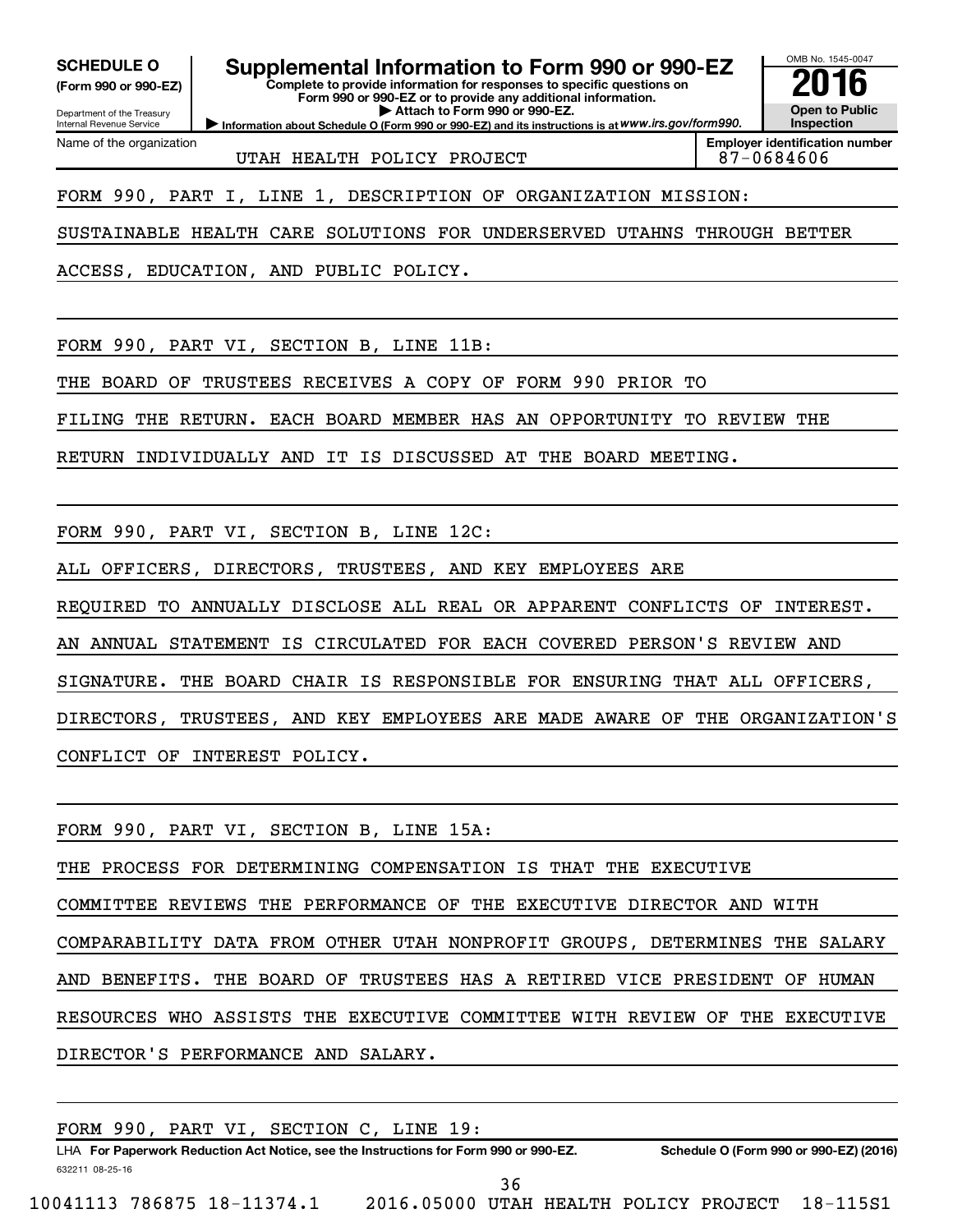| Schedule O (Form 990 or 990-EZ) (2016)<br>Page |
|------------------------------------------------|
|------------------------------------------------|

Name of the organization

#### DOCUMENTS ARE AVAILABLE UPON REQUEST. UHPP ALSO PROVIDES A

COPY OF FORM 990 ON THEIR WEBSITE AND OTHER WEBSITES SUCH AS GUIDESTAR.ORG.

FORM 990, PART XII, LINE 2C:

#### UHPP HAS NOT CHANGED ITS OVERSIGHT OR SELECTION PROCESS FROM THE PRIOR

YEAR.

**Schedule O (Form 990 or 990-EZ) (2016)**

10041113 786875 18-11374.1 2016.05000 UTAH HEALTH POLICY PROJECT 18-115S1

632212 08-25-16